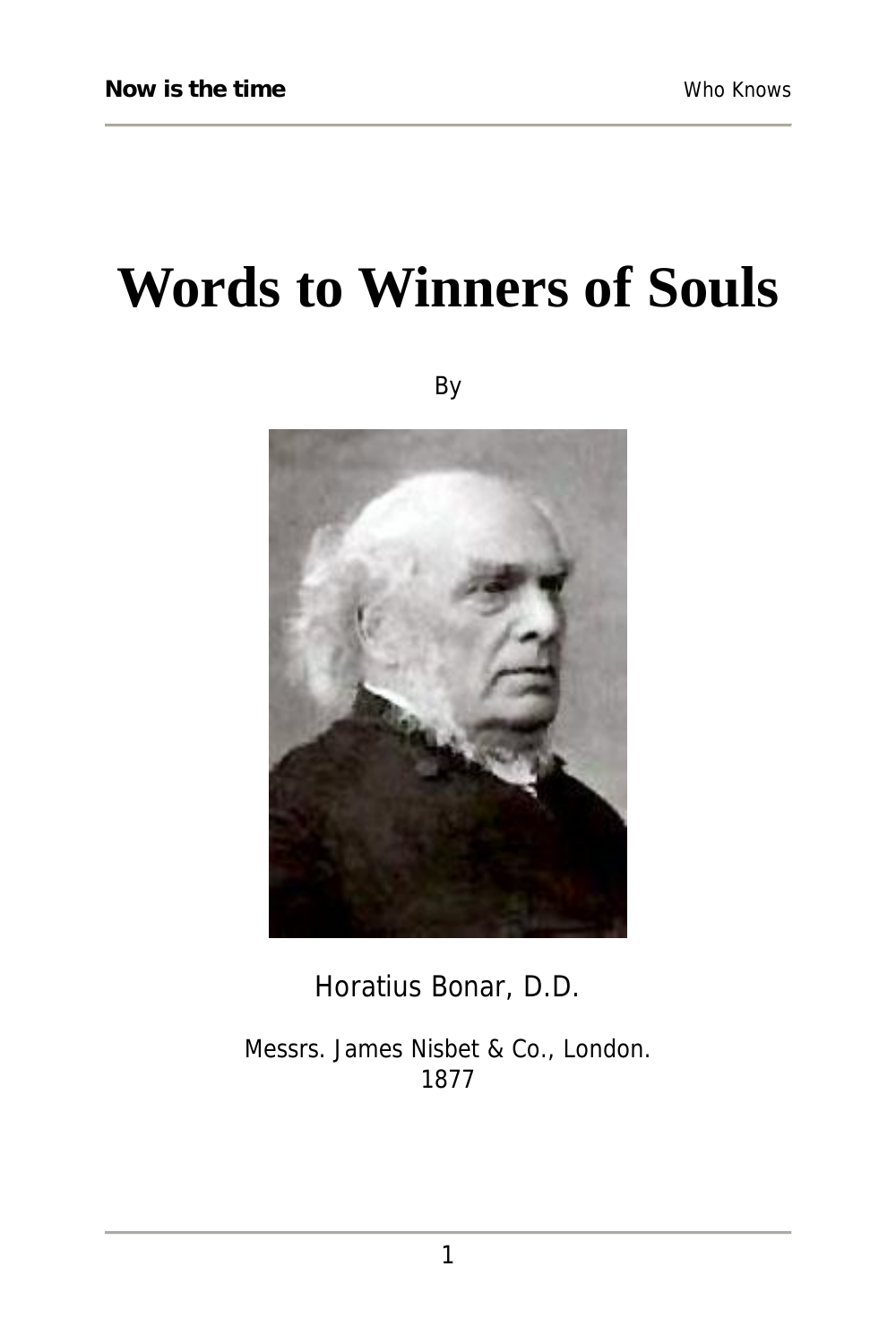## **CHAPTER 1**

## **Importance Of A Living Ministry**

"How much more would a few good and fervent men effect in the ministry than a multitude of lukewarm ones!" said Oecolampadius, the Swiss Reformer — a man who had been taught by experience, and who has recorded that experience for the benefit of other churches and other days.

The mere multiplying of men calling themselves ministers of Christ will avail little. They may be but "cumberers of the ground." They may be like Achans, troubling the camp; or perhaps Jonah, raising the tempest. Even when sound in the faith, through unbelief, lukewarmness and slothful formality, they may do irreparable injury to the cause of Christ, freezing and withering up all spiritual life around them. The lukewarm ministry of one who is theoretically orthodox is often more extensively and fatally ruinous to souls than that of one grossly inconsistent or flagrantly heretical. "What man on earth is so pernicious a drone as an idle minister?" said Cecil. And Fletcher remarked well that "lukewarm pastors made careless Christians." Can the multiplication of such ministers, to whatever amount, be counted a blessing to a people? The fathers of the Scottish Church, acting upon this principle, preferred keeping a parish vacant to appointing over it an unsuitable pastor. And when the church of Christ, in all her denominations, returns to primitive example, and walking in apostolical footsteps seeks to be conformed more closely to inspired models, allowing nothing that pertains to earth to come between her and her living Head, then will she give more careful heed to see that the men to whom she intrusts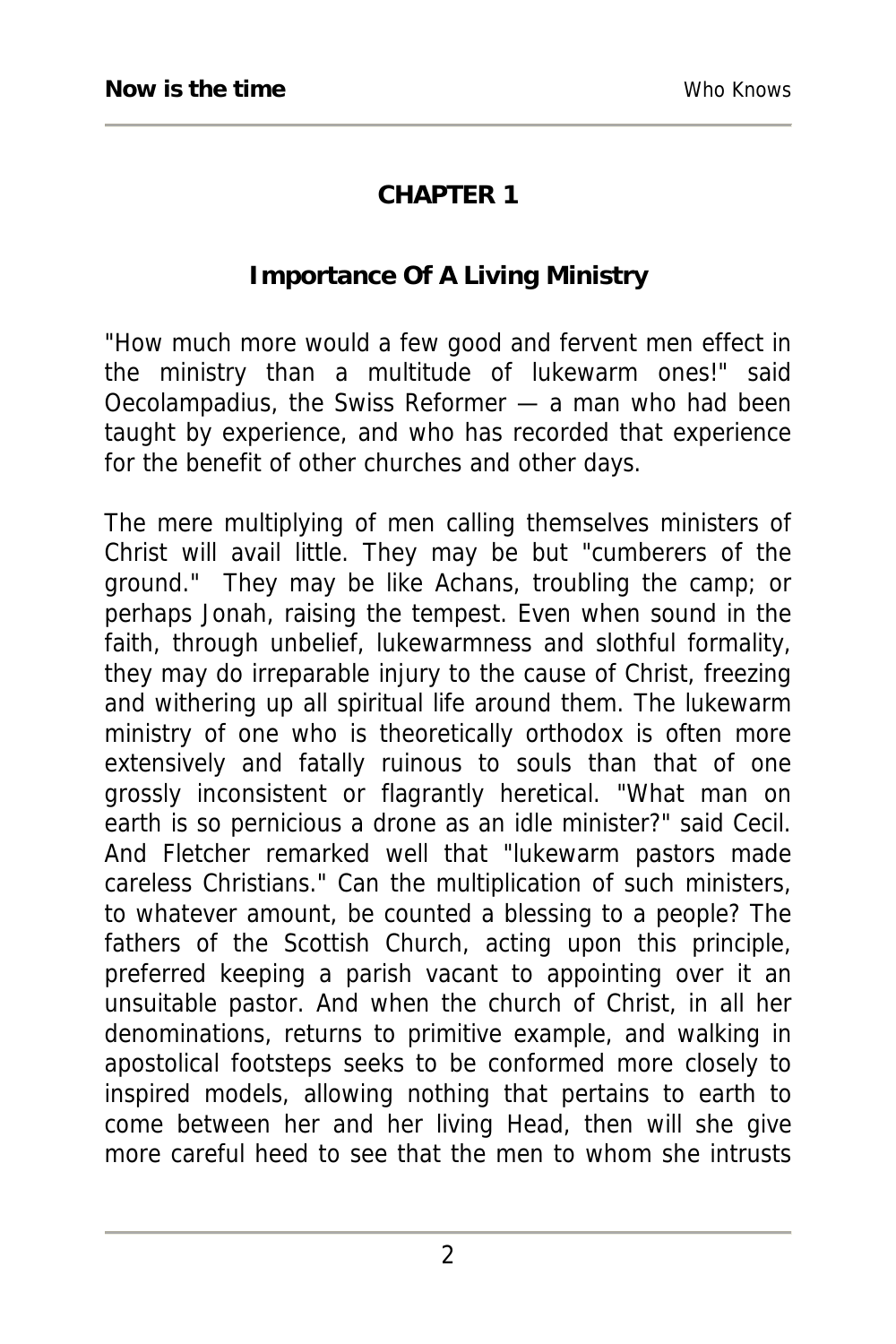the care of souls, however learned and able, should be yet more distinguished by their spirituality, zeal, faith and love.

In comparing Baxter and Orton, the biographer of the former remarks that "Baxter would have set the world on fire while Orton was lighting a match." How true! Yet not true alone of Baxter or of Orton. These two individuals are representatives of two classes in the church of Christ in every age and of every denomination. The latter class are far the more numerous: the Ortons you may count by hundreds, the Baxters by tens; yet who would not prefer a solitary specimen of the one to a thousand of the other? "When he spoke of weighty soul concerns," says one of his contemporaries of Baxter, "you might find his very spirit drenched therein." No wonder that he was blessed with such amazing success! Men felt that in listening to him they were in contact with one who was dealing with realities of infinite moment.

This is one of the secrets of ministerial strength and ministerial success. And who can say how much of the overflowing infidelity of the present day is owing not only to the lack of spiritual instructors, 34not merely to the existence of grossly unfaithful and inconsistent ones,¾but to the coldness of many who are reputed sound and faithful. Men can not but feel that if religion is worth anything, it is worth everything; that if it calls for any measure of zeal and warmth, it will justify the utmost degrees of these; and that there is no consistent medium between reckless atheism and the intensest warmth of religious zeal. Men may dislike, detest, scoff at, persecute the latter, yet their consciences are all the while silently reminding them that if there be a God and a Saviour, a heaven and a hell, anything short of such life and love is hypocrisy, dishonesty, perjury! And thus the lesson they learn from the lifeless discourses of the class we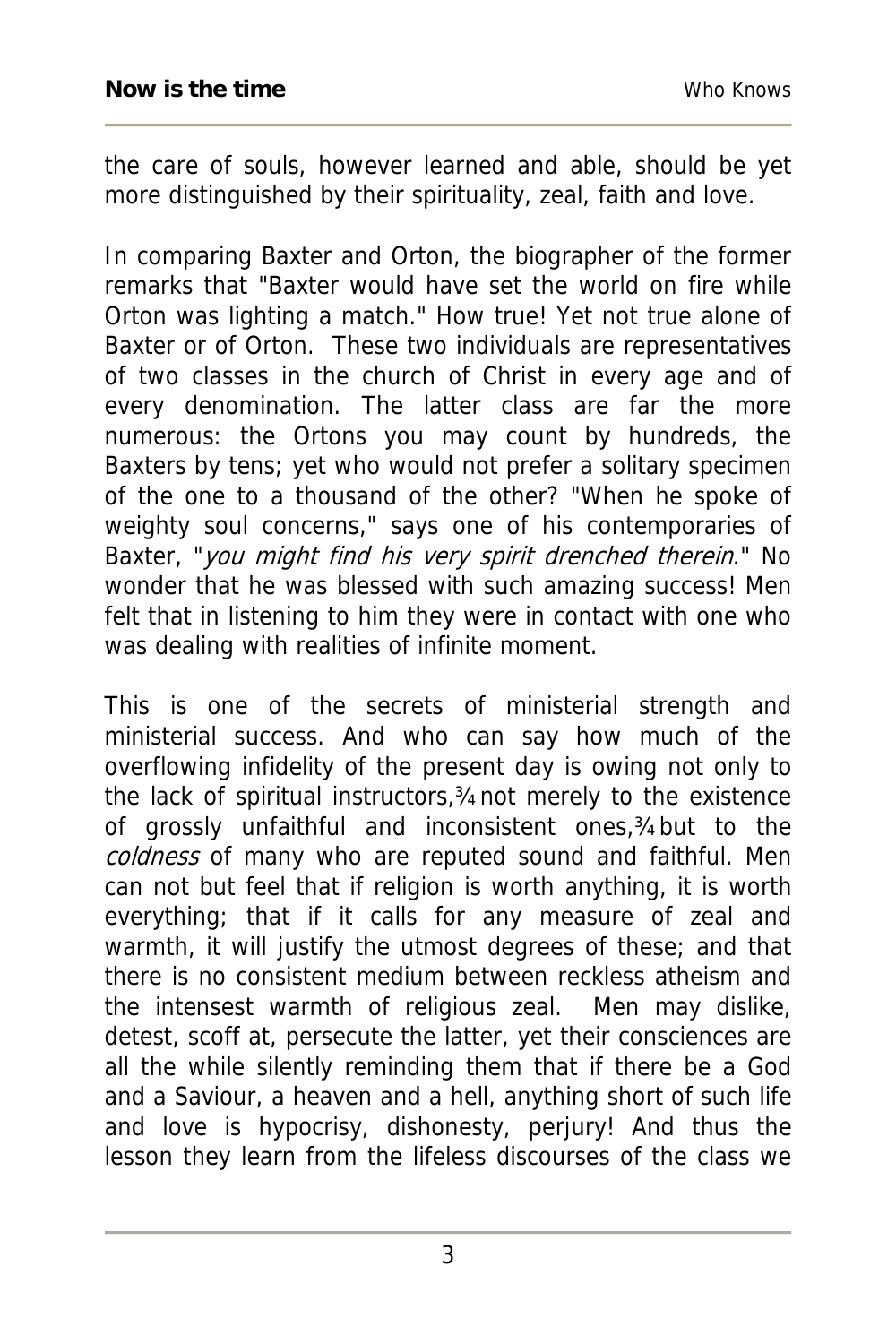are alluding to is, that since these men do not believe the doctrines they are preaching there is no need of their hearers believing them; if ministers only believe them because they make their living by them, why should those who make nothing by them scruple about denying them? The inconsistencies of the popish priesthood have made Italy a land of infidels; and ought we not to search ourselves and see how much of modern infidelity may be traced to the indolence, the coldness, the cold orthodoxy of the Protestant ministry at home? "Rash preaching," said Rowland Hill, "disgusts; *timid* preaching leaves poor souls fast asleep; bold preaching is the only preaching that is owned of God."

It is not merely unsoundness in faith, nor negligence in duty, nor open inconsistency of life that mars the ministerial work and ruins souls. A man may be free from all scandal either in creed or conduct, and yet may be a most grievous obstruction in the way of all spiritual good to his people. He may be a dry and empty cistern, notwithstanding his orthodoxy. He may be freezing or blasting life at the very time he is speaking of the way of life. He may be repelling men from the cross even when he is in words proclaiming it. He may be standing between his flock and the blessing even when he is, in outward form, lifting up his hand to bless them. The same words that from warm lips would drop as the rain, or distill as the dew, fall from his lips as the snow or hail, chilling all spiritual warmth and blighting all spiritual life. How many souls have been lost for want of earnestness, want of solemnity, want of love in the preacher, even when the words uttered were precious and true!

We take for granted that the object of the Christian ministry is to convert sinners and to edify the body of Christ. No faithful minister can possibly rest short of this. Applause, fame,

4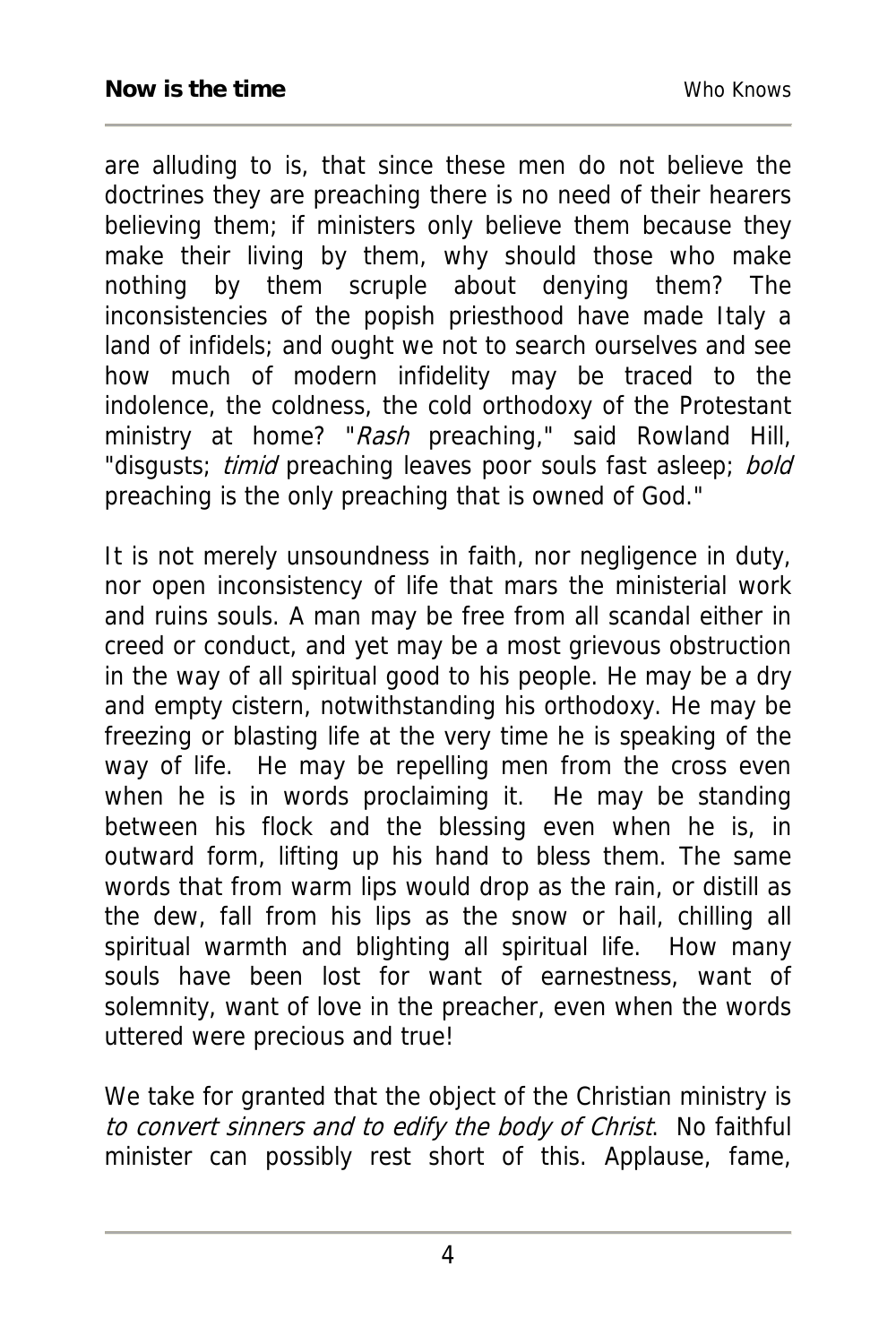popularity, honor, wealth¾all these are vain. If souls are not won, if saints are not matured, our ministry itself is vain. The question, therefore, which each of us has to answer to his own conscience is, "Has it been the end of my ministry, has it been the desire of my heart to save the lost and guide the saved? Is this my aim in every sermon I preach, in every visit I pay? Is it under the influence of this feeling that I continually live and walk and speak? Is it for this I pray and toil and fast and weep? Is it for this I spend and am spent, counting it, next to the salvation of my own soul, my chiefest joy to be the instrument of saving others? Is it for this that I exist? To accomplish this would I gladly die? Have I seen the pleasure of the Lord prospering in my hand? Have I seen souls converted under my ministry? Have God's people found refreshment from my lips, and gone upon their way rejoicing, or have I seen no fruit of my labors, and yet content to remain unblest? Am I satisfied to preach, and yet not know of one saving impression made, one sinner awakened? Can I go contentedly through the routine of ministerial labour, and never think of asking how God is prospering the work of my hands and the words of my lips?"

Nothing short of positive success can satisfy a true minister of Christ. His plans may proceed smoothly and his external machinery may work steadily, but without actual fruit in the saving of souls he counts all these as nothing. His feeling is: "My little children, of whom I travail in birth again until Christ be formed in you." And it is this feeling which makes him successful. "Ministers," said Owen, "are seldom honored with success unless they are continually aiming at the conversion of sinners." The resolution that in the strength and with the blessing of God he will never rest without success, will insure it. It is the man who has made up his mind to confront every difficulty, who has counted the cost and, fixing his eye upon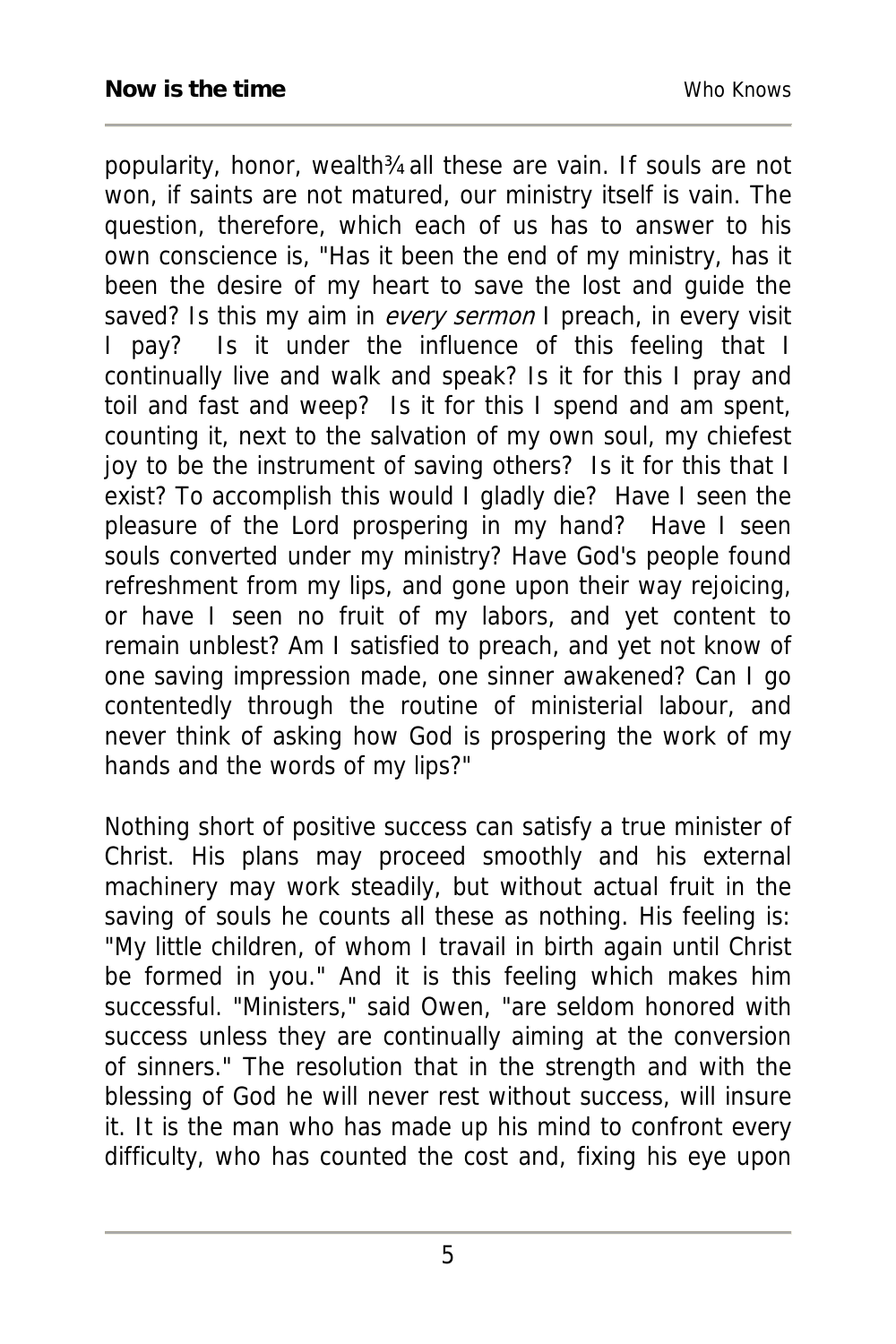the prize, has determined to fight his way to it¾it is such a man that conquers.

The dull apathy of other days is gone. Satan has taken the field actively, and it is best to meet him front to front. Besides, men's consciences are really on edge. God seems extensively striving with them, as before the flood. A breath of the Divine Spirit has passed over the earth, and hence the momentous character of the time, as well as the necessity for improving it so long as it lasts. The "earnestness" which marks the age is not of man, but of God. To give the right direction to this earnestness is the great business of every one that would be a fellow-worker with God. It is taking so many wrong directions—such as skepticism, ritualism, rationalism, Romanism, etc.—that we must make haste to put forth every effort to lead it aright. The one true goal or resting-place where doubt and weariness, the stings of a pricking conscience, and the longings of an unsatisfied soul would all be quieted, is *Christ himself*. Not the church, but Christ. Not doctrine, but Christ. Not forms, but Christ. Not ceremonies, but Christ; Christ the God-man, giving His life for ours; sealing the everlasting covenant, and making peace for us through the blood of His cross; Christ the divine storehouse of all light and truth, "in whom are hid all the treasures of wisdom and knowledge;" Christ the infinite vessel, filled with the Holy Spirit, the enlightener, the teacher, the quickener, the comforter, so that "out of his fullness we may receive, and grace for grace." This, this alone is the vexed soul's refuge, its rock to build on, its home to abide in till the great tempter be hound and every conflict ended in victory.

It is to give this direction to the varied currents of earnestness that we must strive. How these may multiply, what strange

6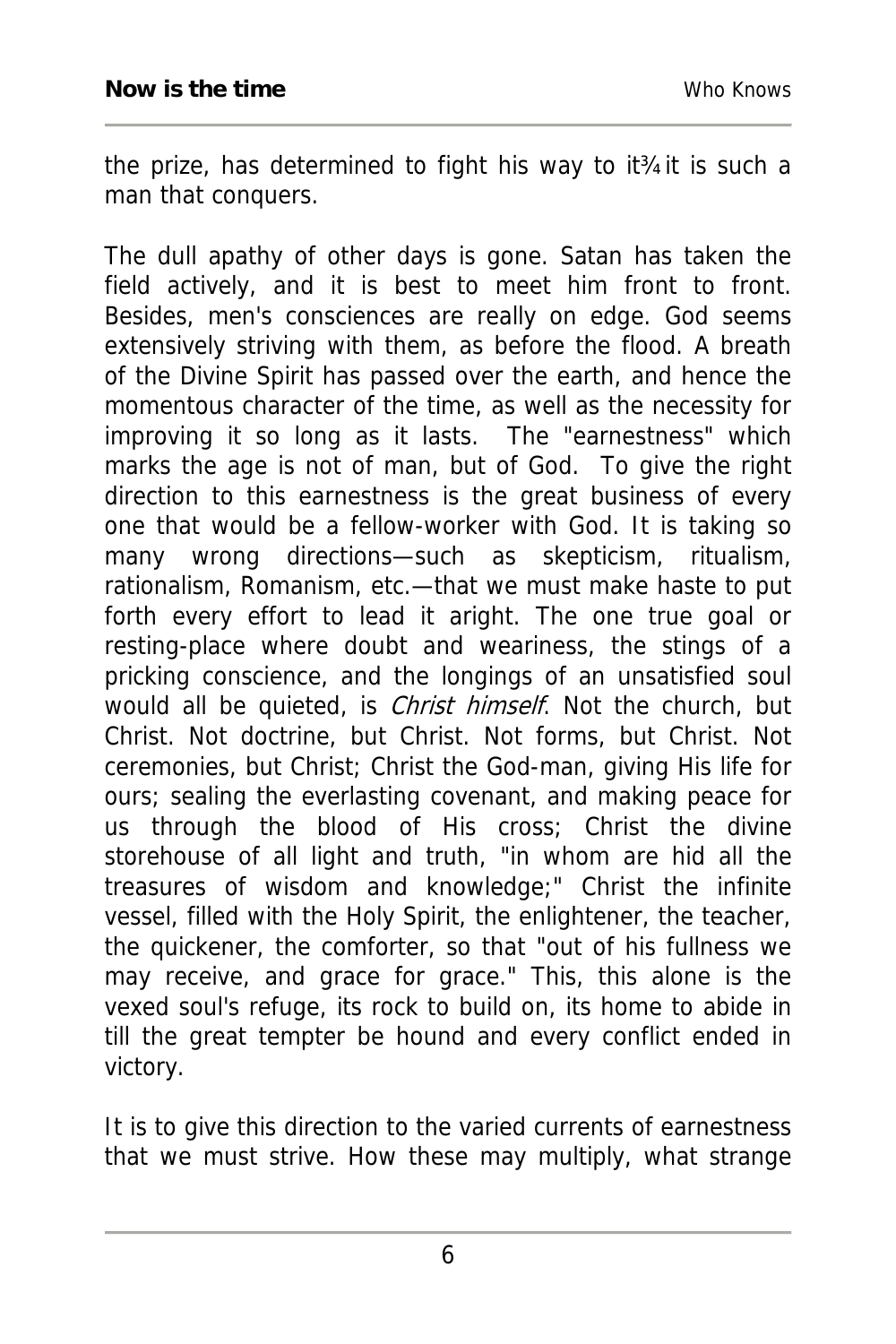directions they may yet take, with what turbid torrents they may pour along the valleys of the earth, what ruin they may carry before them, and with what a hideous deluge they may yet overflow the world, dissolving and leveling everything divine and good, everything true and noble, who shall adventure to foretell?

Let us, then, meet this "earnestness," which is now the boast, but may ere long be the bane, of the age, with that which alone can bring down its feverish pulse, and soothe it into blessed calm, "the gospel of the grace of God." All other things are but opiates, drugs, quackeries; this is the divine medicine; this is the sole, the speedy, the eternal cure. It is not by "opinion" that we are to meet "opinion"; it is the Truth of God that we are to wield; and applying the edge of the "sword of the Spirit" to the theories of man (which he proudly calls his "opinions"), make him feel what a web of sophistry and folly he has been weaving for his own entanglement and ruin.

It is not opinions that man needs: it is TRUTH. It is not theology: it is God. It is not religion: it is Christ. It is not literature and science; but the knowledge of the free love of God in the gift of His only-begotten Son.

"I know not," says Richard Baxter, "what others think, but for my own part I am ashamed of my stupidity, and wonder at myself that I deal not with my own and others' souls as one that looks for the great day of the Lord; and that I can have room for almost any other thoughts and words; and that such astonishing matters do not wholly absorb my mind. I marvel how I can preach of them slightly and coldly; and how I can let men alone in their sins; and that I do not go to them, and beseech them, for the Lord's sake, to repent, however they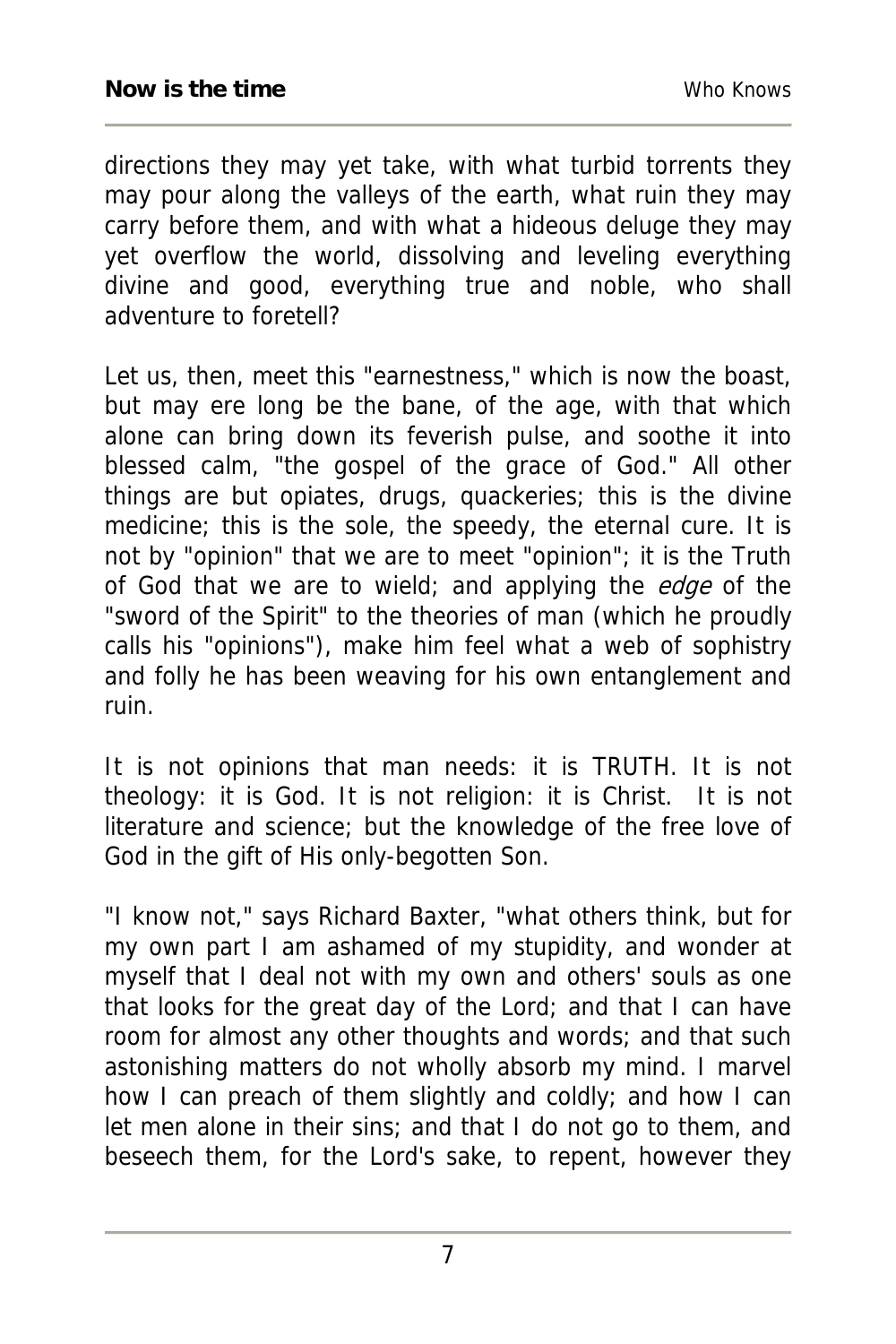may take it, and whatever pain and trouble it should cost me. I seldom come out of the pulpit but my conscience smiteth me that I have been no more serious and fervent. It accuseth me not so much for want of ornaments and elegancy, nor for letting fall an unhandsome word; but it asketh me, 'How couldst thou speak of life and death with such a heart? How couldst thou preach of heaven and hell in such a careless, sleepy manner? Dost thou believe what thou sayest? Art thou in earnest, or in jest? How canst thou tell people that sin is such a thing, and that so much misery is upon them and before them, and be no more affected with it? Shouldst thou not weep over such a people, and should not thy tears interrupt thy words? Shouldst thou not cry aloud, and show them their transgressions; and entreat and beseech them as for life and death?' Truly this is the peal that conscience doth ring in my ears, and yet my drowsy soul will not be awakened. Oh, what a thing is an insensible, hardened heart! O Lord, save us from the plague of infidelity and hardheartedness ourselves, or else how shall we be fit instruments of saving others from it? Oh, do that on our souls which thou wouldst use us to do on the souls of others!"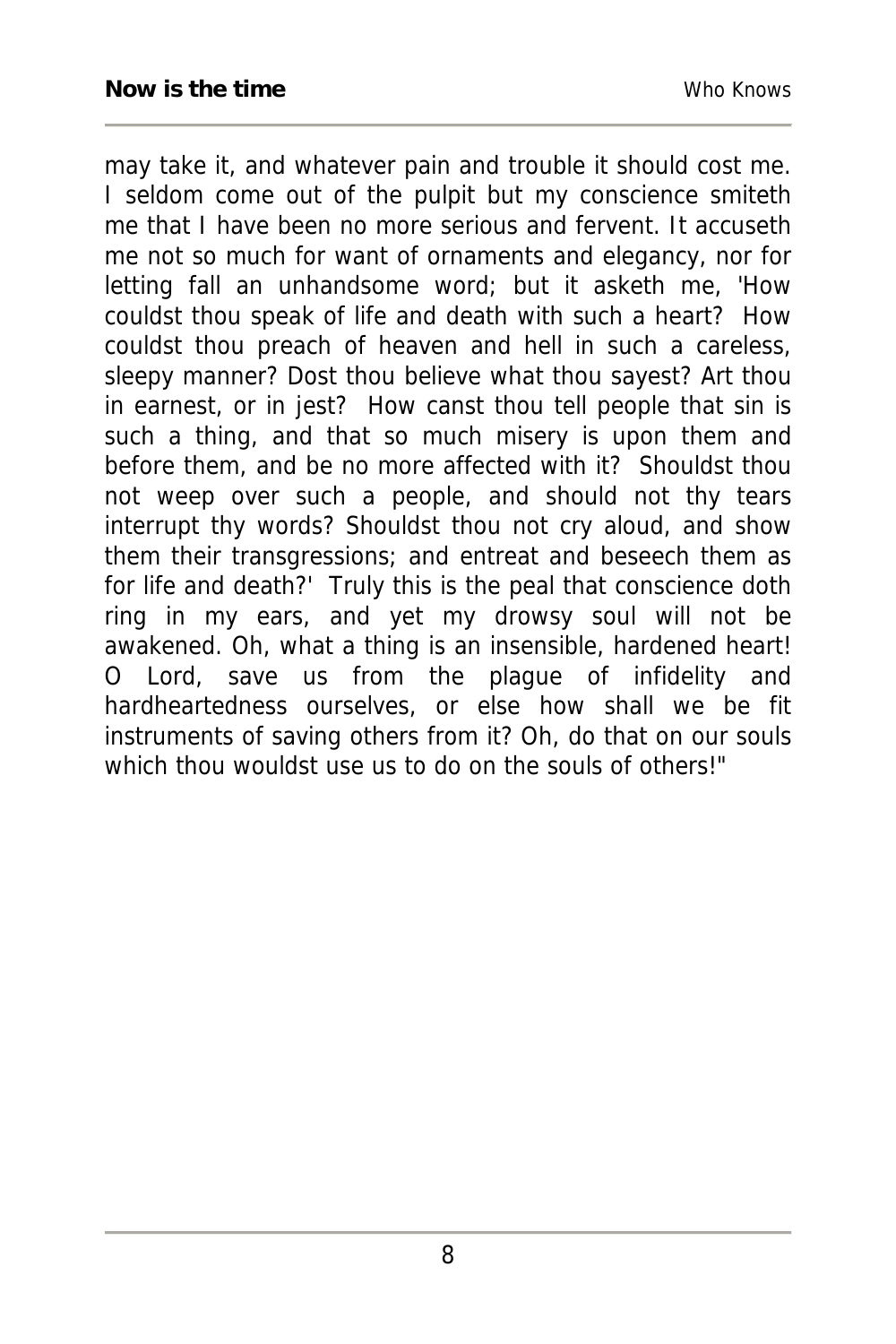# **CHAPTER 2**

#### **The Minister's True Life And Walk**

The *true* minister must be a *true Christian*. He must be called by God before he can call others to God. The Apostle Paul thus states the matter: "God hath reconciled us to himself by Jesus Christ, and hath given to us the ministry of reconciliation." They were first reconciled, and then they had given to them the ministry of reconciliation. Are we ministers reconciled? It is but reasonable that a man who is to act as a spiritual guide to others should himself know the way of salvation. It has been frequently said that "the way to heaven is blocked up with dead professors"; but is it not true also that the melancholy obstruction is not composed of members of churches only? Let us take heed unto ourselves!

As the minister's life is in more than one respect the life of a ministry, let us speak a few words on ministerial holy living.

Let us seek the Lord early. "If my heart be early seasoned with his presence, it will savor of him all day after." (Bishop Hall; Psalm 5:4, vide Hebrew) Let us see God before man every day. "I ought to pray before seeing any one. Often when I sleep long, or meet with others early, and then have family prayer and breakfast and forenoon callers, it is eleven or twelve o'clock before I begin secret prayer. This is a wretched system. It is unscriptural. Christ rose before day, and went into a solitary place…Family-prayer loses much of power and sweetness; and I can do no good to those who come to seek for me. The conscience feels guilty, the soul unfed, the lamp not trimmed. Then, when secret prayer comes, the soul is often out of tune. I feel it far better to

9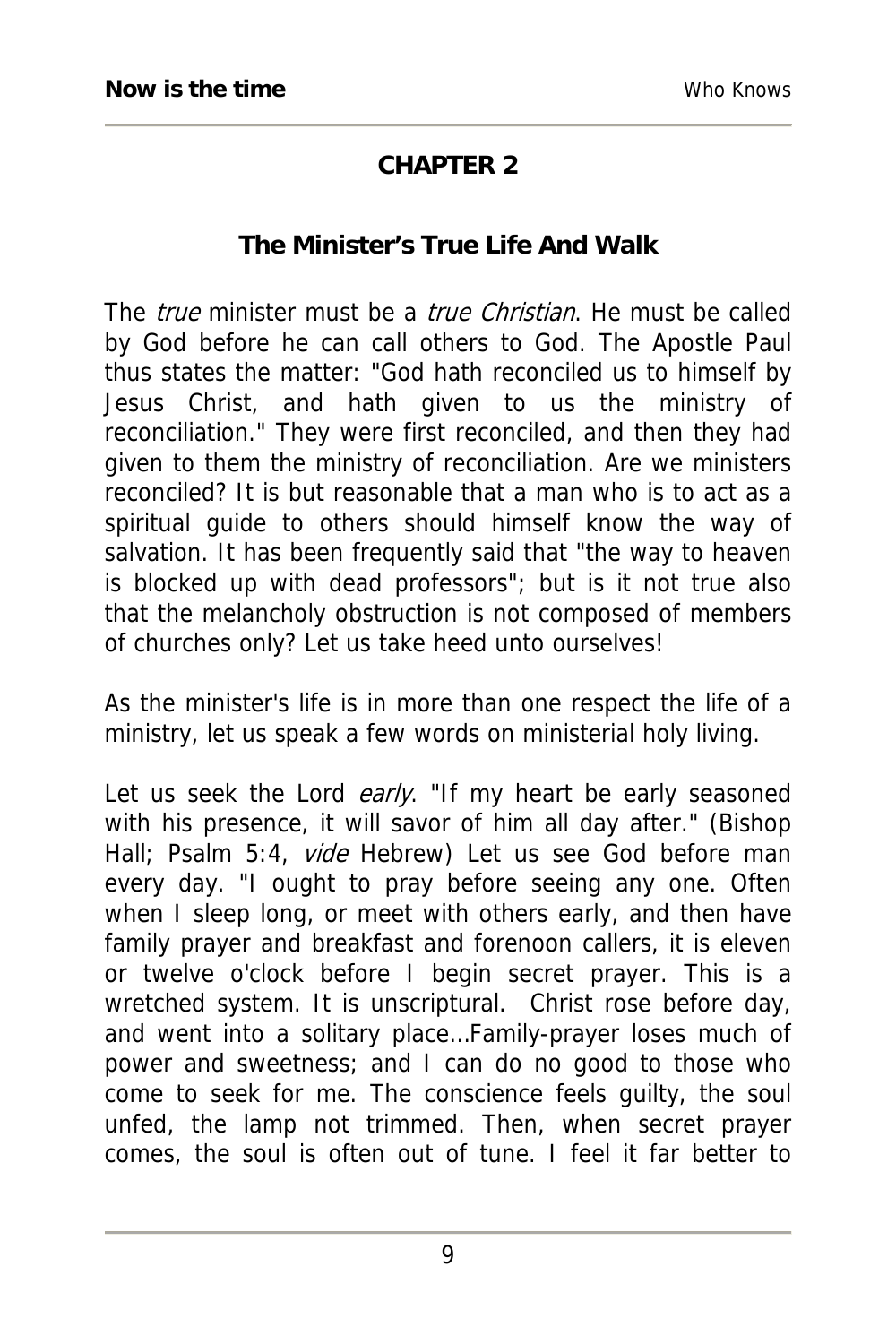begin with God, to see His face first, to get my soul near Him before it is near another…It is best to have at least one hour alone with God before engaging in anything else. At the same time, I must be careful not to reckon communion with God by minutes or hours, or by solitude." (M'Cheyne)

Hear this true servant of Christ exhorting a beloved brother: "Take heed to *thyself*. Your own soul is your first and greatest care. You know a sound body alone can work with power, much more a *healthy soul*. Keep a clear conscience through the blood of the Lamb. Keep up close communion with God. Study likeness to Him in all things. Read the Bible for your own growth first, then for your people."

"With him," says his biographer, "the commencement of all labor invariably consisted in the preparation of his own soul. The forerunner of each day's visitations was a calm season of private devotion during morning hours. The walls of his chamber were witnesses of his prayerfulness I believe of his tears as well as of his cries. The pleasant sound of psalms often issued from his room at an early hour; then followed the reading of the Word for his own sanctification: and few have so fully realized the blessing of the first psalm." Would that it were so with us all! "Devotion," said Bishop Hall, "is the life of religion, the very soul of piety, the highest employment of grace. It is much to be feared that "we are weak in the pulpit because we are weak in the closet." (James.)

Let us see communion with God as manifested in a youth of about twenty. James Janeway writes of his brother John: "I once hid myself that I might take the more exact notice of the intercourse that I judged was kept up between him and God. But oh, what a spectacle did I see! Surely a man walking with God, conversing intimately with his Maker, and maintaining a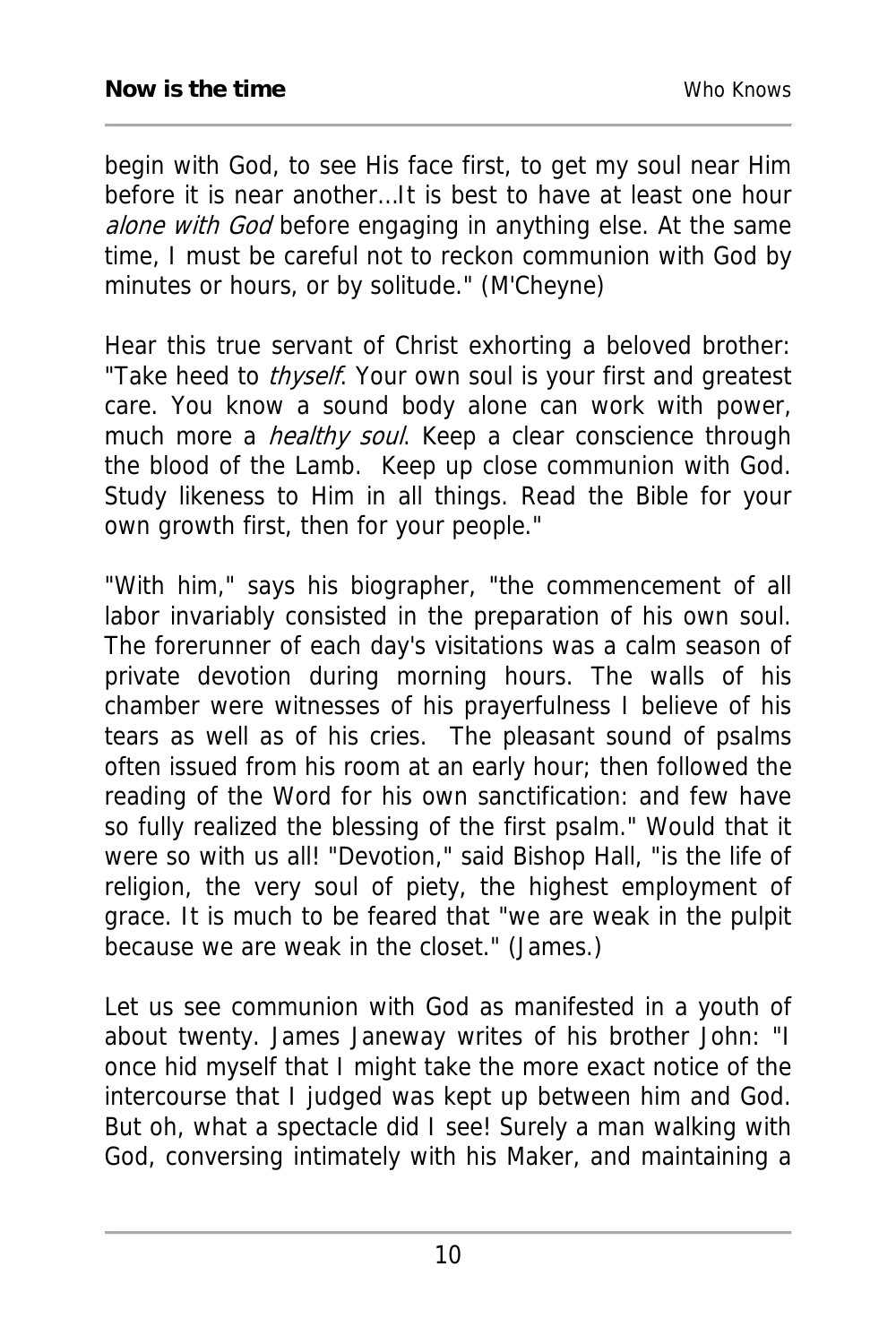holy familiarity with the great Jehovah. Methought I saw one talking with God. Methought I saw a spiritual merchant in a heavenly exchange, driving a rich trade for the treasures of another world. Oh, what a glorious sight it was! Methinks I see him still. How sweetly did his face shine! Oh, with what a lovely countenance did he walk up and down—his lips going, his body oft reaching up, as if he would have taken his flight into heaven! His looks, smiles, and every motion spake him to be upon the very confines of glory. Oh, had one but known what he was then feeding on! Surely he had meat to eat which the world knew not of!" This is to live indeed. What a rebuke to our cold devotions! This is walking with God.

The biographer of the Rev. W.H. Hewitson begins his memoir thus: "'To restore a commonplace truth,' writes Mr. Coleridge, 'to its first uncommon luster, you need only translate it into action.' Walking with God is a very commonplace truth. Translate this truth into action3/4how lustrous it becomes! The phrase, how hackneyed!¾the thing, how rare! It is such a walk<sup>3</sup>/4 not an abstract ideal, but a personality, a life—which the reader is invited to contemplate in the subject of this memoir." Oh, that we would only set ourselves in right earnest to this rare work of translation!

It is said of the energetic, pious, and successful John Berridge, that "communion with God was what he enforced in the latter stages of his ministry. It was, indeed, his own meat and drink, and the banquet from which he never appeared to rise." This shows us the source of his great strength. If we were always sitting at this banquet, then it might be recorded of us ere long, as of him, "He was in the first year visited by about a thousand persons under serious impressions."

To the *men* even more than to their doctrine we would point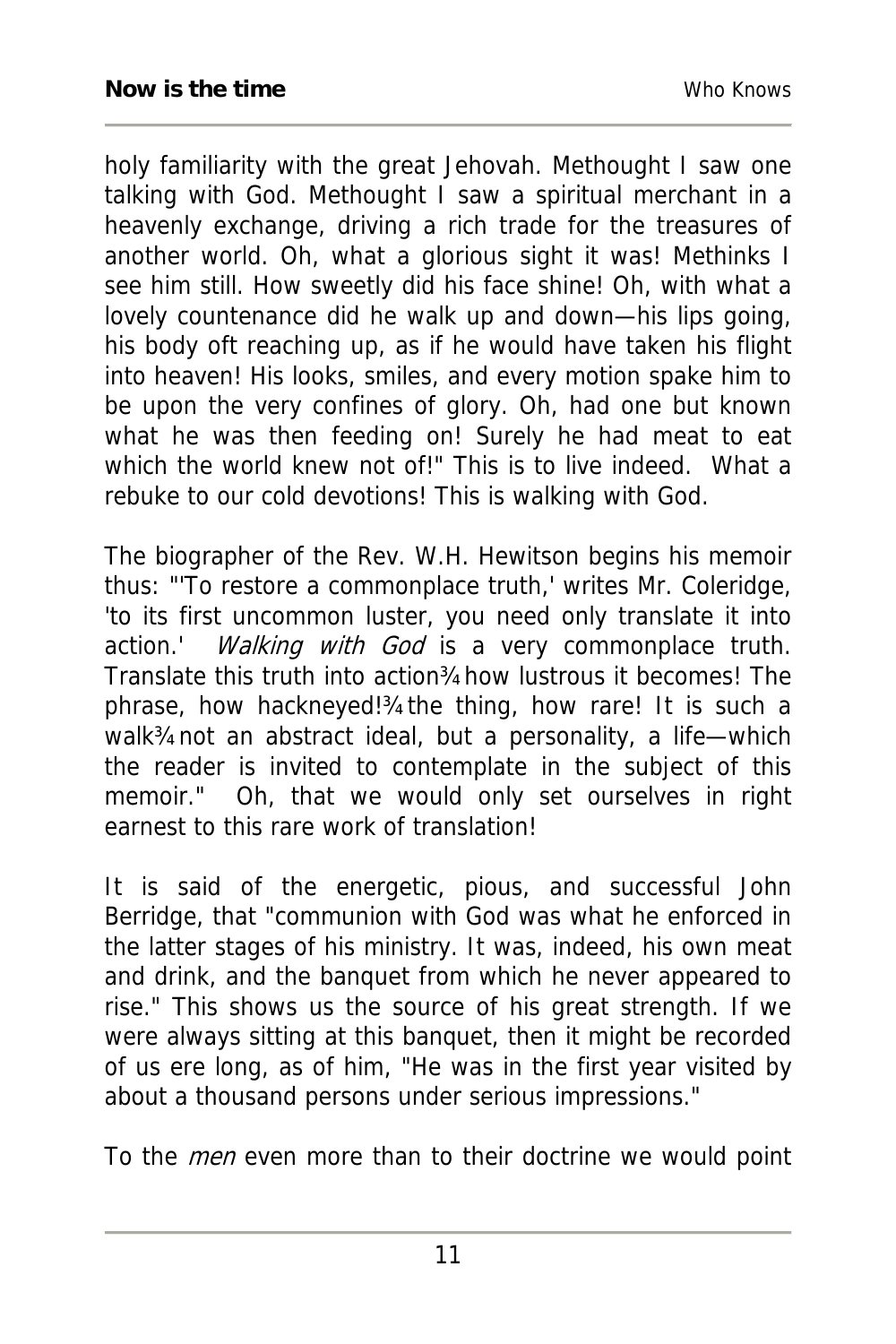the eye of the inquirer who asks, Whence came their success? Why, may not the same success be ours? We may take the sermons of Whitefield or Berridge or Edwards for our study or our pattern, but it is the individuals themselves that we must mainly set before us; it is with the spirit of the men, more than of their works, that we are to be imbued, if we are emulous of a ministry as powerful, as victorious as theirs. They were spiritual men, and walked with God. It is living fellowship with a living Saviour which, transforming us into His image, fits us for being able and successful ministers of the gospel. Without this nothing else will avail. Neither orthodoxy, nor learning, nor eloquence, nor power of argument, nor zeal, nor fervor, will accomplish aught without this. It is this that gives power to our words and persuasiveness to our arguments, making them either as the balm of Gilead to the wounded spirit or as sharp arrows of the mighty to the conscience of the stout-hearted rebel. From them that walk with Him in holy, happy intercourse, a virtue seems to go forth, a blessed fragrance seems to compass them whithersoever they go. Nearness to Him, intimacy with Him, assimilation to His character¾these are the elements of a ministry of power. When we can tell our people, "We beheld His glory, and therefore we speak of it; it is not from report we speak, but we have seen the King in His beauty"3/4how lofty the position we occupy! Our power in drawing men to Christ springs chiefly from the fullness of our personal joy in Him, and the nearness of our personal communion with Him. The countenance that reflects most of Christ, and shines most with His love and grace, is most fitted to attract the gaze of a careless, giddy world, and win restless souls from the fascinations of creature-love and creature-beauty. A ministry of power must be the fruit of a holy, peaceful, loving intimacy with the Lord.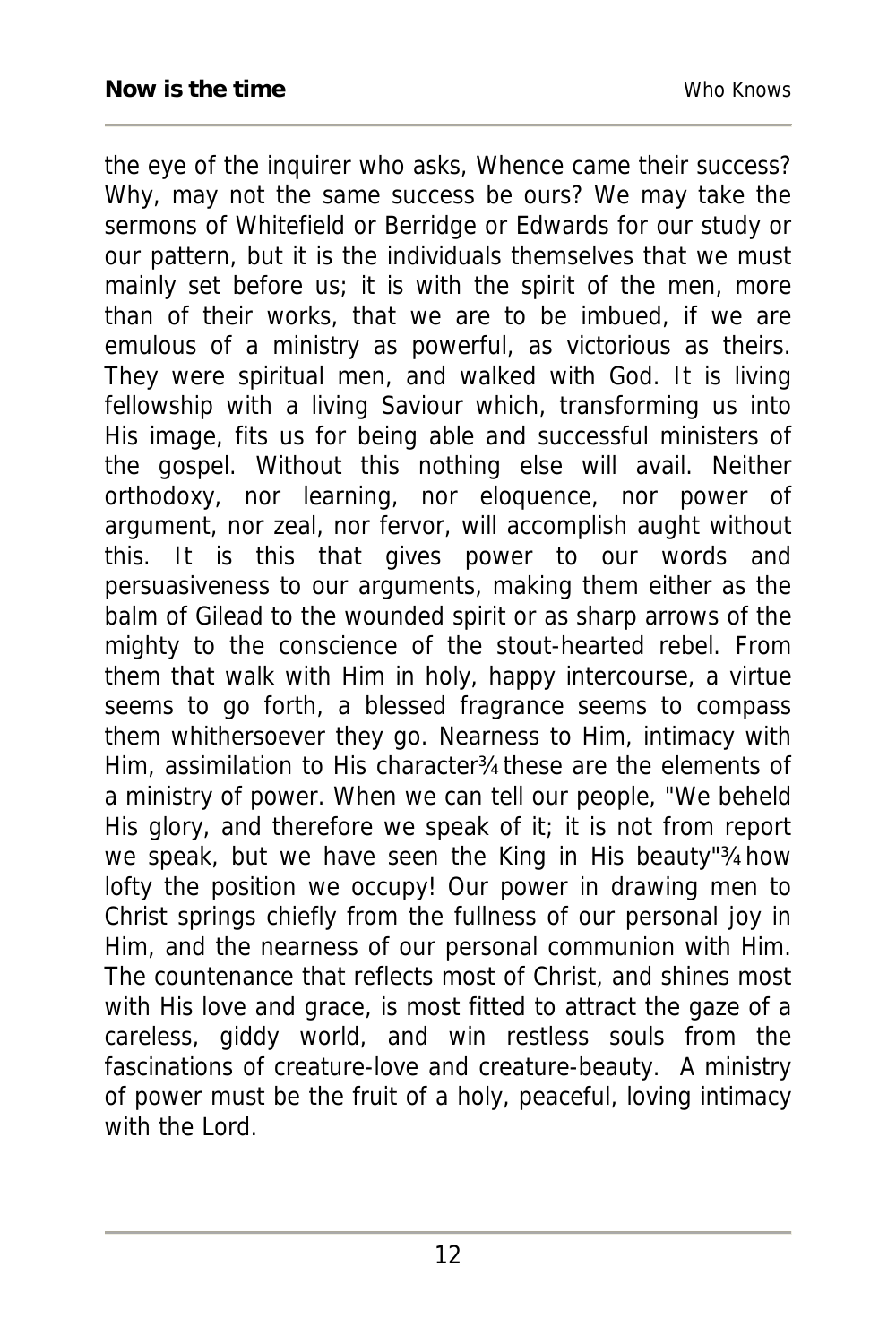"The law of truth was in his mouth, and iniquity was not found in his lips: he walked with me in peace and equity, and did turn many away from iniquity" (Malachi 2:6). Let us observe the connection here declared to subsist between faithfulness and success in the work of the ministry; between a godly life and the "turning away many from iniquity." The end for which we first took office, as we declared at ordination, was the *saving of souls*; the end for which we still live and labor is the same; the means to this end are a holy life and a faithful fulfillment of our ministry. The connection between these two things is close and sure. We are entitled to calculate upon it. We are called upon to pray and labor with the confident expectation of its being realized; and where it is not, to examine ourselves with all diligence, lest the cause of the failure be found in ourselves; in our want of faith, love, prayer, zeal and warmth, spirituality and holiness of life; for it is by these that the Holy Spirit is grieved away. Success is attainable; success is desirable; success is promised by God; and nothing on earth can be more bitter to the soul of a faithful minister than the want of it. To walk with God, and to be faithful to our trust, is declared to be the certain way of attaining it. Oh, how much depends on the holiness of our life, the consistency of our character, the heavenliness of our walk and conversation! Our position is such that we cannot remain neutral. Our life cannot be one of harmless obscurity. We must either repel or attract¾save or ruin souls! How loud, then, the call, how strong the motive, to spirituality of soul and circumspectness of life! How solemn the warning against worldlymindedness and vanity, against levity and frivolity, against negligence, sloth and cold formality!

Of all men, a minister of Christ is especially called to walk with God. Everything depends on this; his own peace and joy, his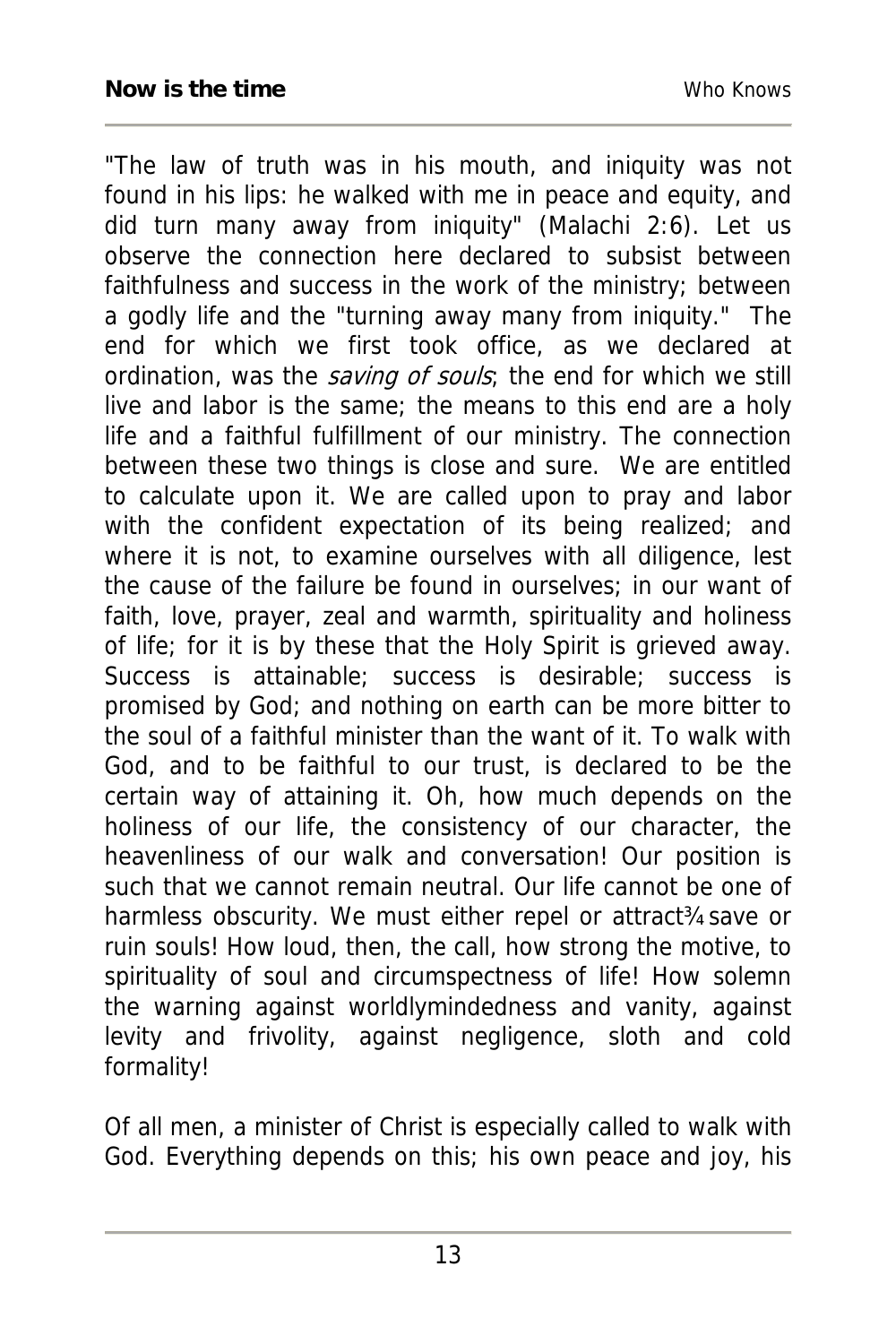own future reward at the coming of the Lord. But especially does God point to this as the true and sure way of securing the blessing. This is the grand secret of ministerial success. One who walks with God reflects the light of His countenance upon a benighted world; and the closer he walks, the more of this light does he reflect. One who walks with God carries in his very air and countenance a sweet serenity and holy joy that diffuses tranquility around. One who walks with God receives and imparts life whithersoever he goes; as it is written, "out of him shall flow rivers of living water." He is not merely the world's light but the world's fountain, dispensing the water of life on every side and making the barren waste to blossom as the rose. He waters the world's wilderness as he moves along his peaceful course. His life is blessed; his example is blessed; his intercourse is blessed; his words are blessed; his ministry is blessed! Souls are saved, sinners are converted, and many are turned from their iniquity.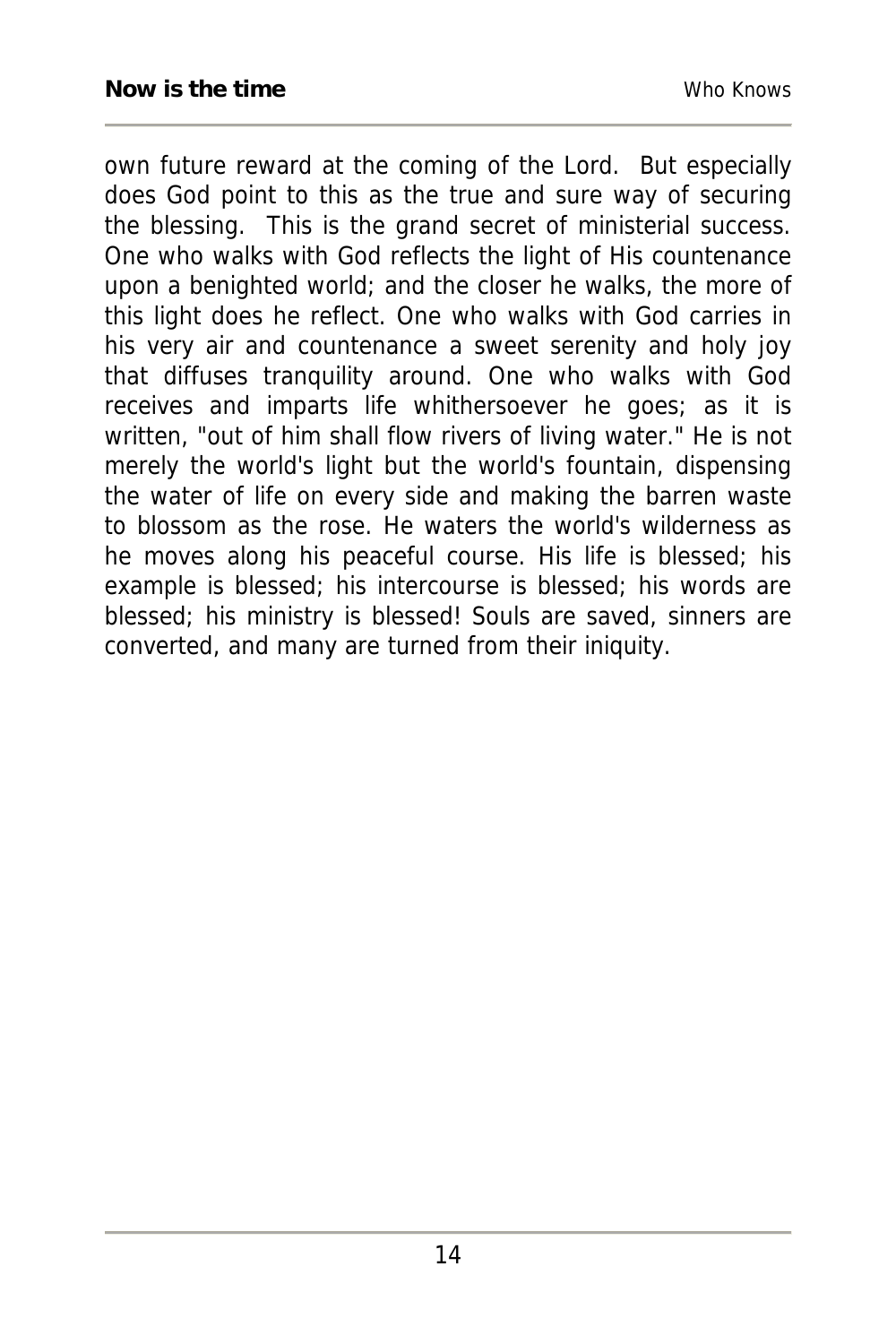## **CHAPTER 3**

#### **Past Defects**

#### "O my God, I am ashamed and blush to lift up my face to thee, my God…0 our God, what shall we say after this?" — **Ezra 9:6,10**

To deliver sermons on each returning Lord's Day, to administer the Lord's Supper statedly, to pay an occasional visit to those who request it, to attend religious meetings¾this, we fear, sums up the ministerial life of multitudes who are, by profession, overseers of the flock of Christ. An incumbency of thirty, forty or fifty years often yields no more than this. So many sermons, so many baptisms, so many sacraments, so many visits, so many meetings of various kinds¾these are all the pastoral annals, the parish records, the ALL of a lifetime's ministry to many! Of souls that have been saved, such a record could make no mention. Multitudes have perished under such a ministry; the judgment only will disclose whether so much as one has been saved. There might be learning, but there was no "tongue of the learned to speak a word in season to him that is weary." There might be wisdom, but it certainly was not the wisdom that "winneth souls." There might even be the sound of the gospel, but it seemed to contain no glad tidings at all; it was not sounded forth from warm lips into startled ears as the message of eternal life¾"the glorious gospel of the blessed God." Men lived, and it was never asked of them by their minister whether they were born again! Men sickened, sent for the minister and received a prayer upon their death-beds as their passport into heaven. Men died, and were buried where all their fathers had been laid; there was a prayer at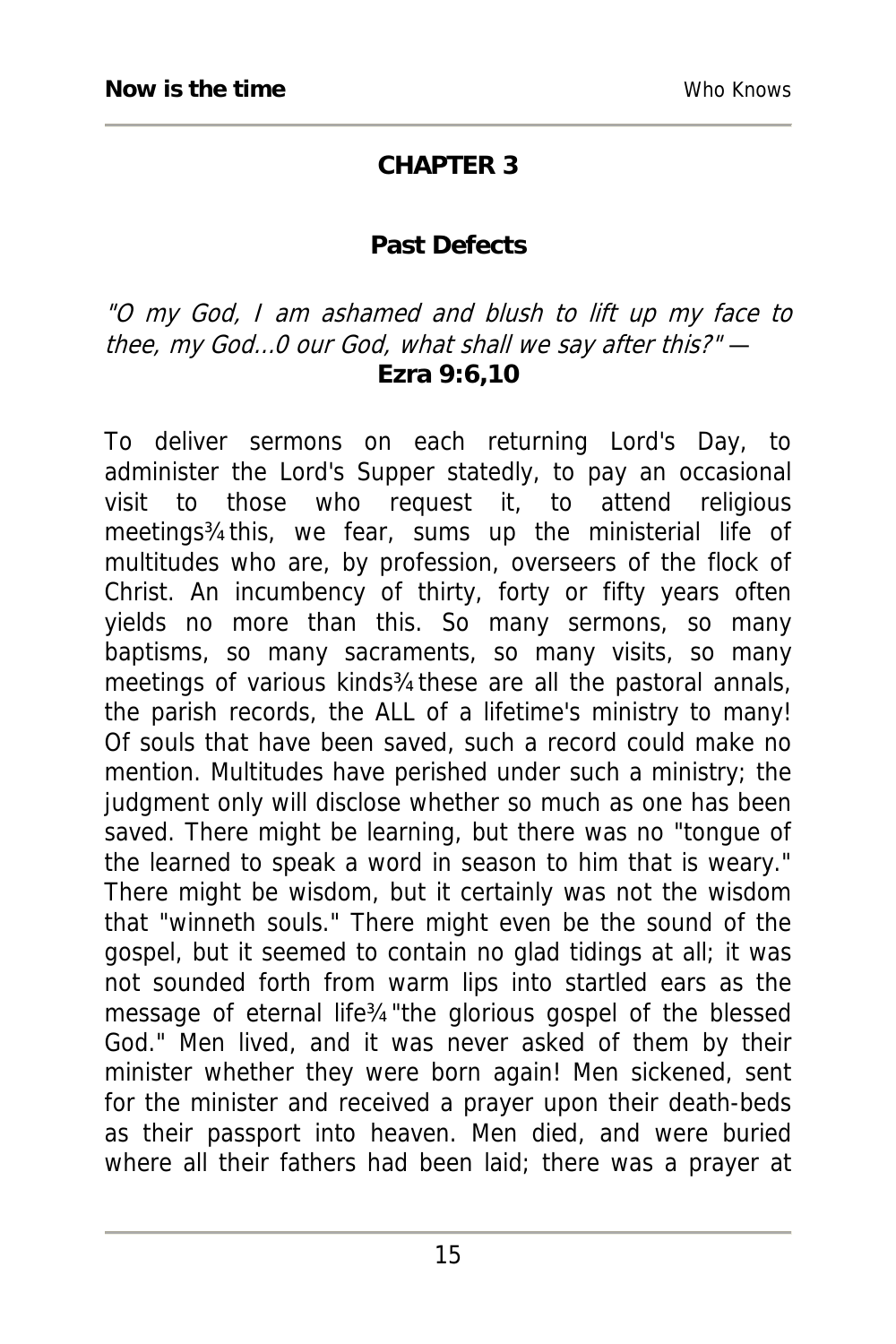their funeral and decent respects to their remains; but their souls went up to the judgment seat unthought of, uncared for; no man, not even the minister who had vowed to watch for them, having said to them, Are you ready?¾or warned them to flee from the wrath to come.

Is not this description too true of many a district and many a minister? We do not speak in anger; we do not speak in scorn: we ask the question solemnly and earnestly. It needs an answer. If ever there was a time when there should be "great searchings of heart" and frank acknowledgment of unfaithfulness, it is now when God is visiting us34 visiting us both in judgment and mercy. We speak in brotherlykindness; surely the answer should not be of wrath and bitterness. And if this description be true, what sin must there be in ministers and people! How great must be the spiritual desolation that prevails! Surely there is something in such a case grievously wrong; something which calls for solemn self-examination in every minister; something which requires deep repentance.

Fields plowed and sown, yet yielding no fruit! Machinery constantly in motion, yet all without one particle of produce! Nets cast into the sea, and spread wide, yet no fishes enclosed! All this for years¾for a lifetime! How strange! Yet it is true. There is neither fancy nor exaggeration in the matter. Question some ministers, and what other account can they give? They can tell you of sermons *preached*, but of sermons *blest* they can say nothing. They can speak of discourses that were admired and praised, but of discourses that have been made effectual by the Holy Spirit they can not speak. They can tell you how many have been baptized, how many communicants admitted; but of souls awakened, converted, ripening in grace, they can give no account. They can enumerate the sacraments they have dispensed; but as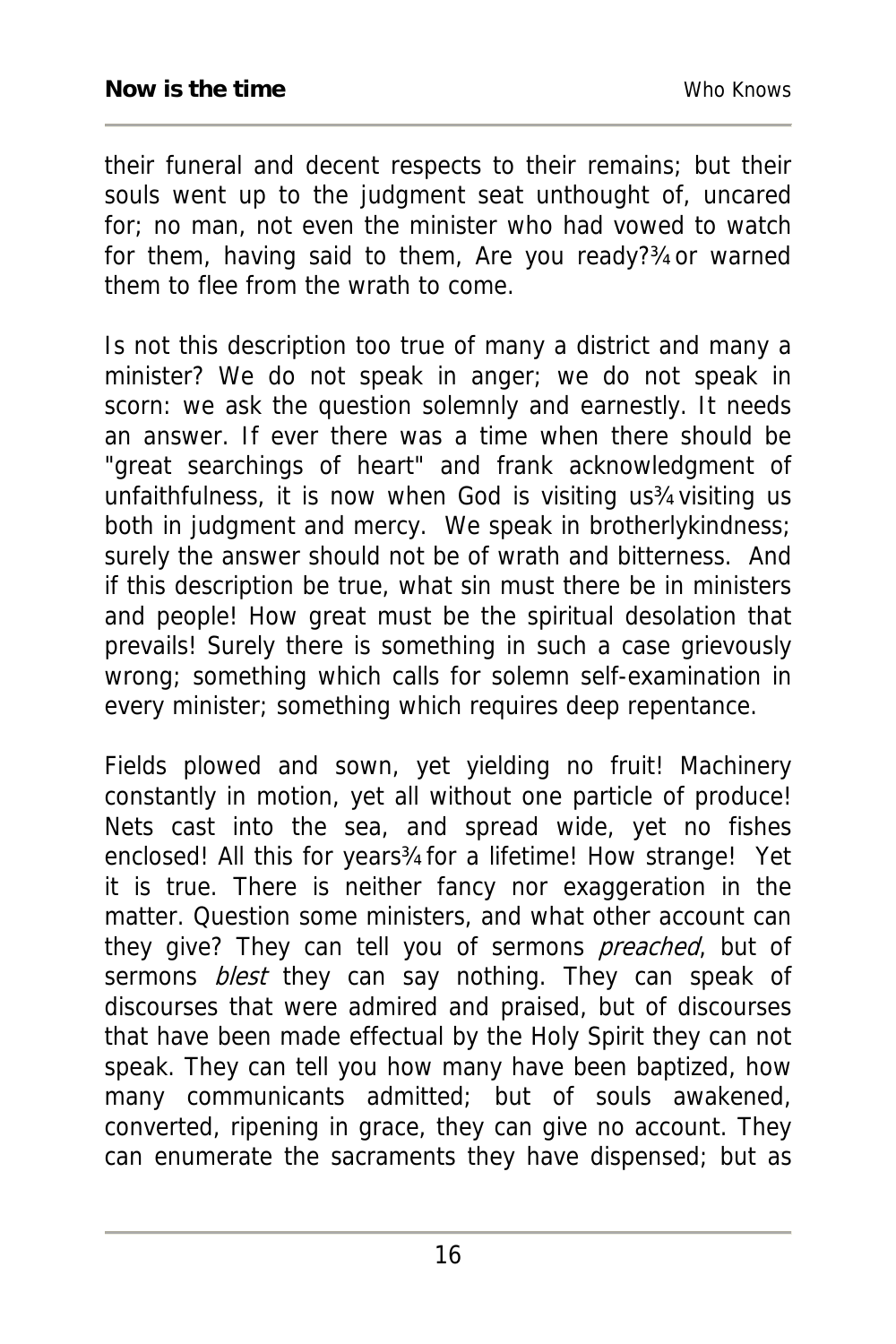to whether any of them have been "times of refreshing" or times of awakening, they can not say. They can tell you what and how many cases of discipline have passed through their hands; but whether any of these have issued in godly sorrow for sin, whether the professed penitents who were absolved by them gave evidence of being "washed and sanctified and justified," they can give no information; they never thought of such an issue! They can tell what is the attendance at school, and what are the abilities of the teacher; but how many of these precious little ones whom they have vowed to feed are seeking the Lord they know not; or whether their teacher be a man of prayer and piety they can not say. They can tell you the population of their parish, the number of their congregation, or the temporal condition of their flocks; but as to their spiritual state, how many have been awakened from the sleep of death, how many are followers of God as dear children, they can not pretend to say. Perhaps they would deem it rashness and presumption, if not fanaticism, to inquire. And yet they have sworn, before men and angels, to watch for their souls as they that must give account! But oh, of what use are sermons, sacraments, schools, if souls are left to perish; if living religion be lost sight of; if the Holy Spirit be not sought; if men are left to grow up and die unpitied, unprayed for, unwarned!

It was not so in other days. Our fathers really watched and preached for souls. They asked and they expected a blessing. Nor were they denied it. They were blessed in turning many to righteousness. Their lives record their successful labors. How refreshing the lives of those who lived only for the glory of God and the good of souls. There is something in their history that compels us to feel that they were ministers of Christ—true watchmen. How cheering to read of Baxter and his labors at Kidderminster! How solemn to hear of Venn and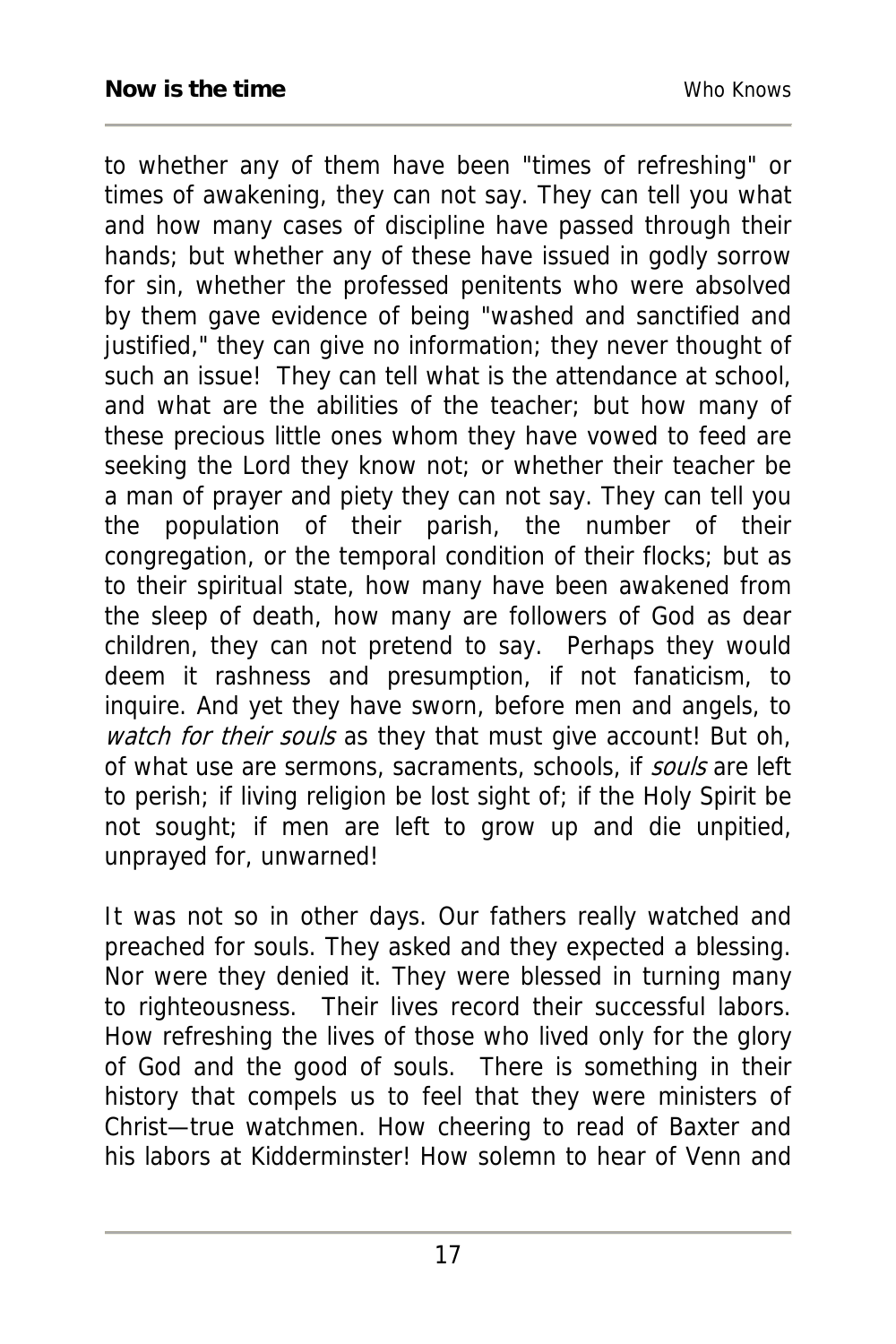his preaching, in regard to which it is said that men "fell before him like slaked lime"! And in the much-blest labors of that man of God, the apostolic Whitefield, is there not much to humble us, as well as to stimulate? Of Tanner, who was himself awakened under Whitefield, we read that he "seldom preached one sermon in vain." Of Berridge and Hicks we are told that in their missionary tours throughout England they were blessed in one year to awaken four thousand souls. Oh, for these days again! Oh, for one day of Whitefield again!

Thus one has written: "The language we have been accustomed to adopt is this; we must use the means, and leave the event to God; we can do no more than employ the means; this is our duty and having done this we must leave the rest to Him who is the disposer of all things." Such language sounds well, for it seems to be an acknowledgment of our own nothingness, and to savor of submission to God's sovereignty; but it is only sound¾it has not really any substance in it, for though there is truth stamped on the face of it, there is falsehood at *the root* of it. To talk of submission to God's sovereignty is one thing, but really to submit to it is another and quite different thing. Really to submit to God's sovereign disposal does always necessarily involve the deep renunciation of our own will in the matter concerned, and such a renunciation of the will can never be effected without a soul being brought through very severe and trying exercises of an inward and most humbling nature. Therefore, whilst we are quietly satisfied in using the means without obtaining the end, and this costs us no such painful inward exercise and deep humbling as that alluded to, if we think that we are leaving the affair to God's disposal—we deceive ourselves, and the truth in this matter is not in us. No; really to give anything to God, implies that the will, which is emphatically the heart, has been set on that thing; and if the heart has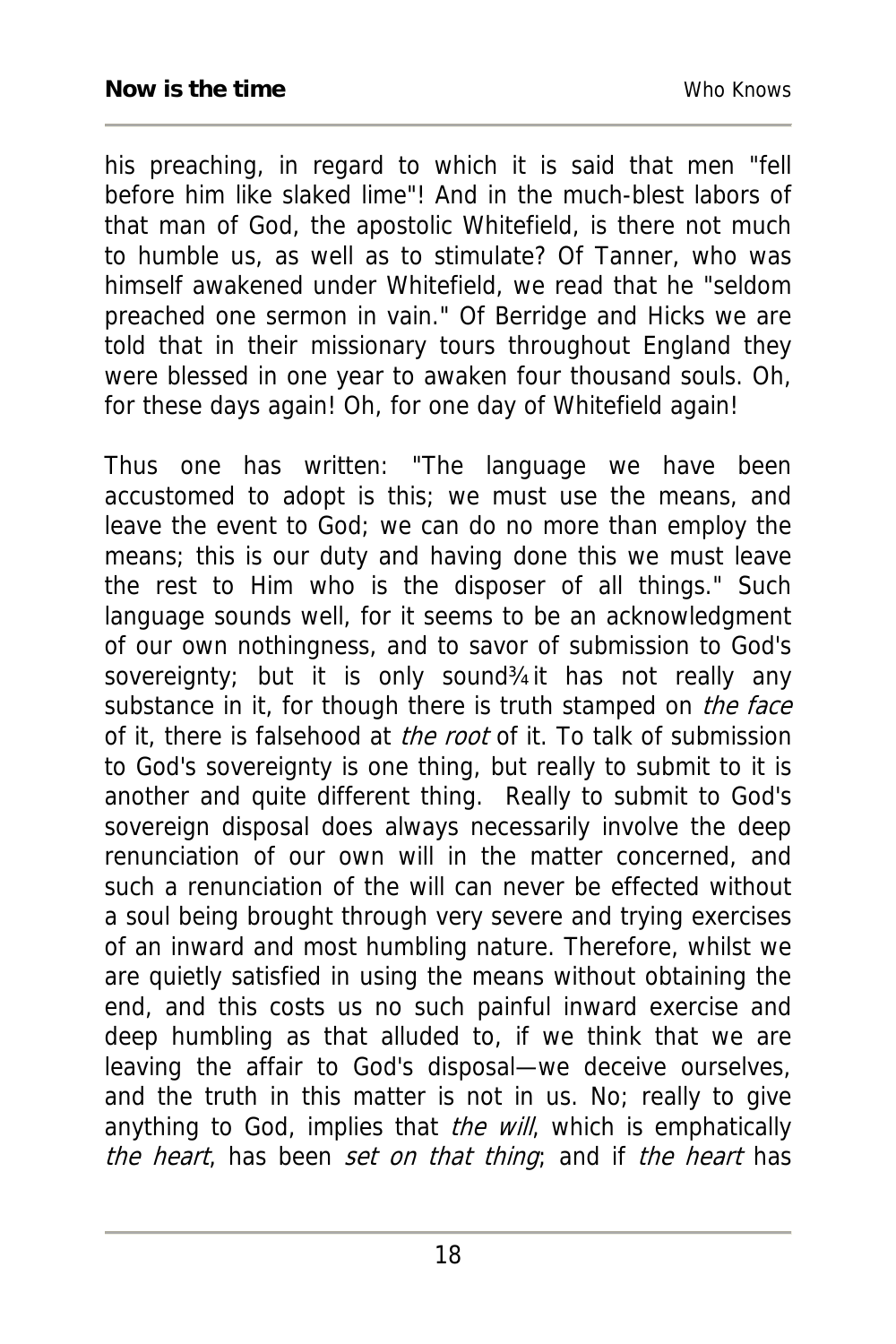indeed been set on the salvation of sinners as the end to be answered by the means we use, we can not possibly give up that end without, as was before observed, the heart being severely exercised and deeply pained by the renunciation of the will involved in it. When, therefore, we can be quietly content to use the means for saving souls without seeing them saved thereby, it is because there is no renunciation of the will¾that is, no real giving up to God in the affair. The fact is, the will<sup>3</sup>/4 that is, *the heart*<sup>3</sup>/4 had never really been set upon this end; if it had, it could not possibly give up such an end without being *broken* by the sacrifice. When we can thus be satisfied to use the means without obtaining the end, and speak of it as though we were submitting to the Lord's disposal, we use a truth to hide a falsehood, exactly in the same way that those formalists in religion do, who continue in forms and duties without going beyond them, though they know they will not save them, and who, when they are warned of their danger and earnestly entreated to seek the Lord with all the heart, reply by telling us they know they must repent and believe but that they can not do either the one or the other of themselves and that they must wait till God gives them grace to do so. Now, this is a truth, absolutely considered; yet most of us can see that they are using it as a falsehood to cover and excuse a great insincerity of heart. We can readily perceive that if their hearts were really set upon salvation, they could not rest satisfied without it. Their contentedness is the result, not of heart-submission to God, but in reality of *heart-indifference to the salvation of* their own souls. Exactly so it is with us as ministers: when we can rest satisfied with using the means for saving souls without seeing them really saved, or we ourselves being broken-hearted by it, and at the same time quietly talk of leaving the event to God's disposal, we make use of a truth to cover and excuse a falsehood; for our ability to leave the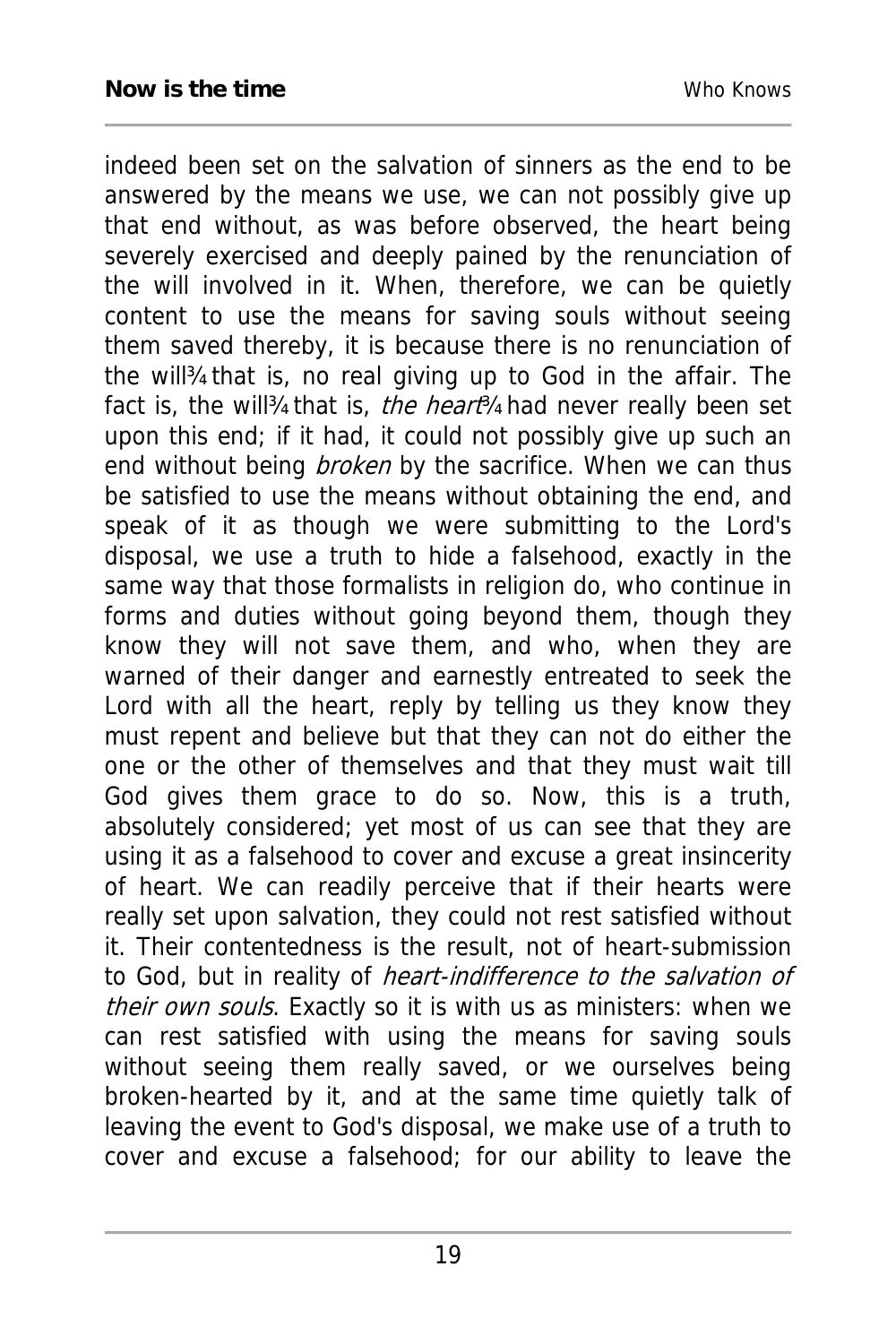matter thus is not, as we imagine, the result of heartsubmission to God, but of heart-indifference to the salvation of the souls we deal with. No, truly, if the heart is really set on such an end, it must gain that end or break in losing it."

He that saved our souls has taught us to weep over the unsaved. Lord, let that mind be in us that was in Thee! Give us thy tears to weep; for, Lord, our hearts are hard toward our fellows. We can see thousands perish around us, and our sleep never be disturbed; no vision of their awful doom ever scaring us, no cry from their lost souls ever turning our peace into bitterness.

It is told of Archbishop Usher that, at one period of his life, he used on Saturday afternoon to go alone to a river-side, and there sorrowfully recount his sins, and confess and bewail them to the Lord with floods of tears. Is this not fitting to reprove many, many of us? And even where we lament our sins, how many of us go apart oftentimes to weep over lost souls, to cry to the Lord for them, to implore, to beseech, to agonize with him in their behalf? Where is the water-side beside which our eyes have poured out streams in our intense compassion for the perishing?

Do we believe there is an everlasting hell.—an everlasting hell for every Christless soul? And yet we are languid, formal, easy in dealing with and for the multitudes that are near the gate of that tremendous furnace of wrath! Our families, our schools, our congregations, not to speak of our cities at large, our land, our world, might well send us daily to our knees; for the loss of even *one soul* is terrible beyond conception. Eye has not seen, nor ear heard, nor has entered the heart of man, what a soul in hell must suffer forever. Lord, give us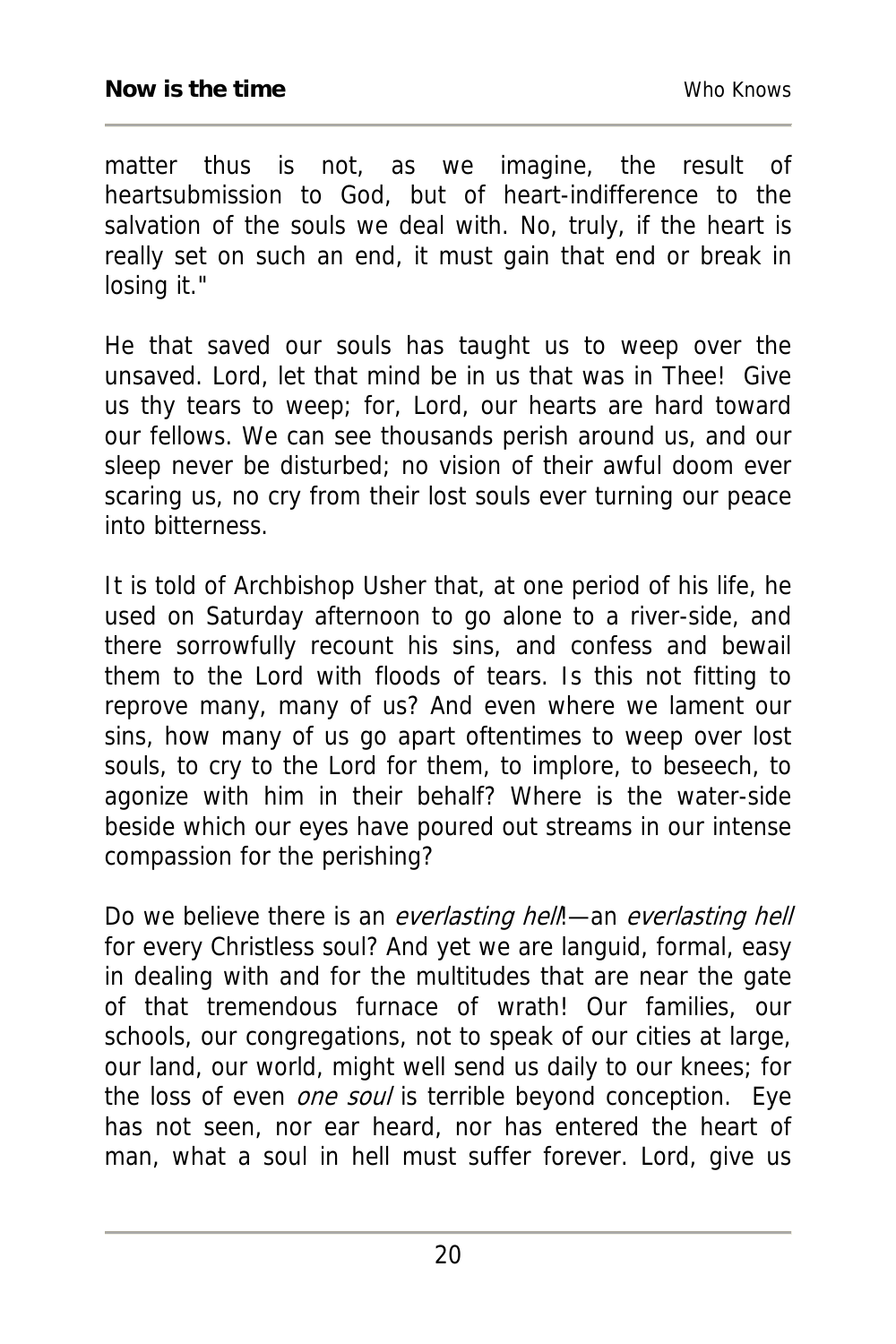bowels of mercies! "What a mystery! The soul and eternity of one man depends upon the voice of another!"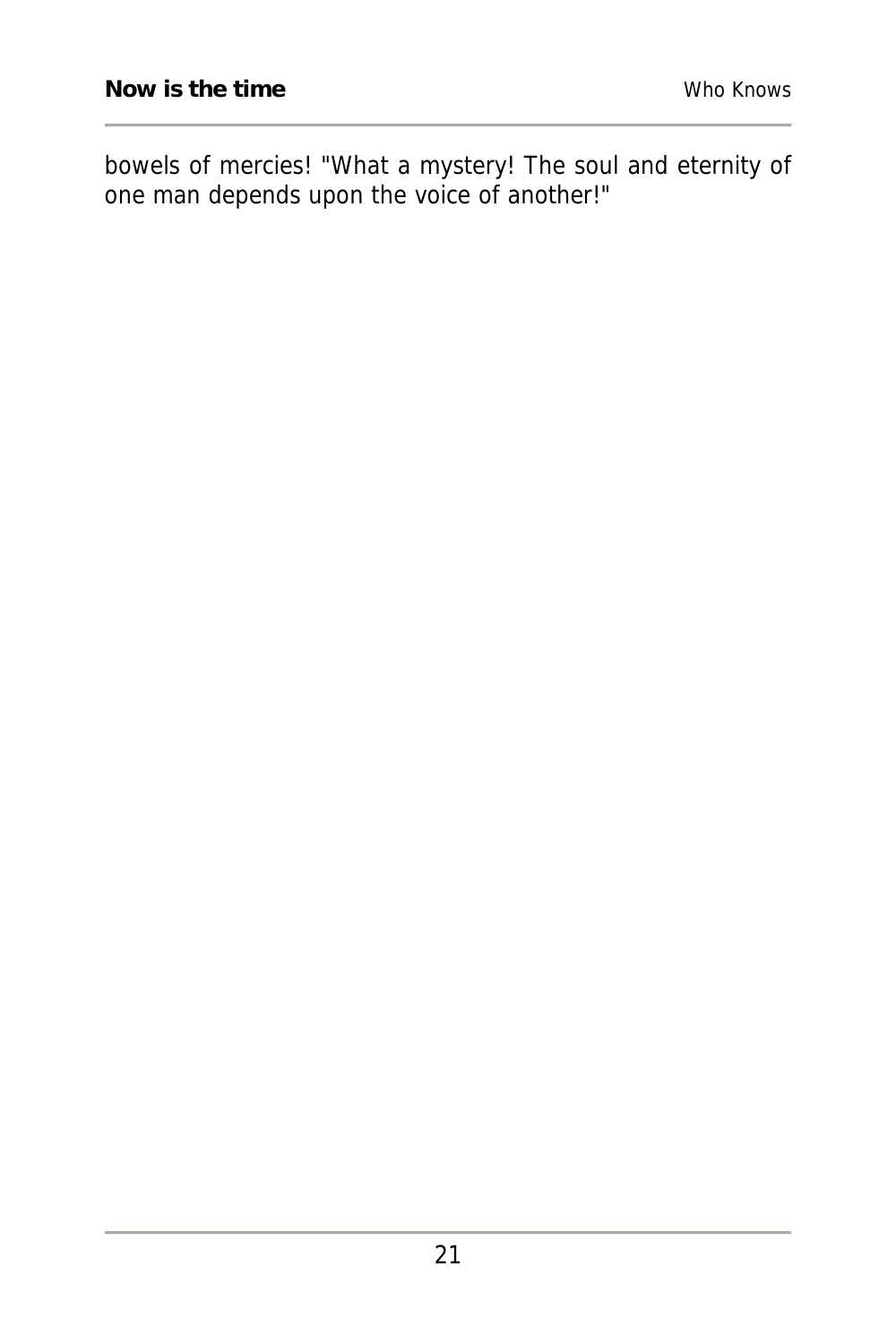## **CHAPTER 4**

#### **Ministerial Confession**

"Remember therefore from whence thou art fallen, and repent, and do the first works; or else I will come unto thee quickly, and will remove thy candlestick out of his place, except thou repent." —

#### **Revelation 2:5**

In the year 1651 the Church of Scotland, feeling in regard to her ministers "how deep their hand was in the transgression, and that ministers had no small accession to the drawing on of the judgments that were upon the land," drew up what they called a humble acknowledgment of the sins of the ministry. This document is a striking and searching one. It is perhaps one of the fullest, most faithful and most impartial confessions of ministerial sin ever made. A few extracts from it will suitably introduce this chapter on ministerial confession. It begins with confessing sins before entrance on the ministry:—

"Lightness and profanity in conversation, unsuitable to that holy calling which they did intend, not thoroughly repented of. Not studying to be in Christ before they be in the ministry; nor to have the practical knowledge and experience of the mystery of the gospel in themselves before they preach it to others. Neglecting to fit themselves for the work of the ministry, in not improving prayer and fellowship with God, opportunities of a lively ministry, and other means, and not mourning for these neglects. Not studying self-denial, nor resolving to take up the cross of Christ. Negligence to entertain a sight and sense of sin and misery; not wrestling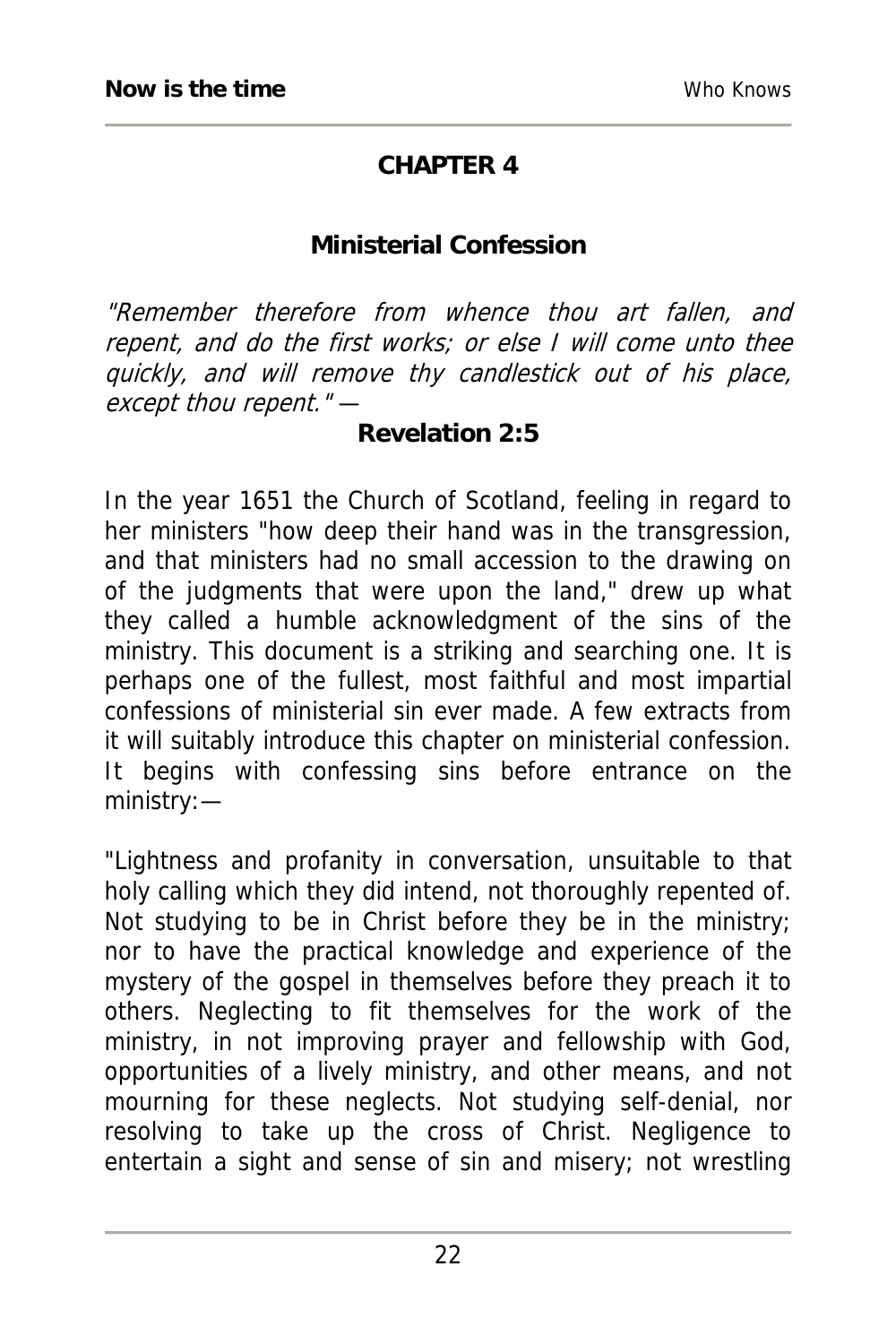against corruption, nor studying mortification and subduedness of spirit (Romans 7:14, 15)."

Of entrance on the ministry it thus speaks: "Entering to the ministry without respect to a commission from Jesus Christ, by which it hath come to pass that many have run unsent. Entering to the ministry not from the love of Christ, nor from a desire to honor God in gaining of souls, but for a name and for a livelihood in the world notwithstanding a solemn declaration to the contrary at admission. Too much weighed with inclination to be called to the ministry in a place where we have carnal relations (Romans 1:8-16)."

Of the sins after entrance on the ministry, it thus searchingly enumerates:—

"Ignorance of God; want of nearness with Him, and taking up little of God in reading, meditating and speaking of Him. Exceeding great selfishness in all that we do; acting from ourselves, for ourselves and to ourselves. Not caring how unfaithful and negligent others were, so being it might contribute a testimony to our faithfulness and diligence, but being rather content, if not rejoicing, at their faults. Least delight in those things wherein lieth our nearest communion with God; great inconstancy in our walk with God, and neglect of acknowledging Him in all our ways. In going about duties, least careful of those things which are most remote from the eyes of men. Seldom in secret prayer with God, except to fit for public performance; and even that much neglected, or gone about very superficially. Glad to find excuses for the neglect of duties. Neglecting the reading of Scriptures in secret, for edifying ourselves as Christians; only reading them in so far as may fit us for our duty as ministers, and oft-times neglecting that. Not given to reflect upon our own ways, nor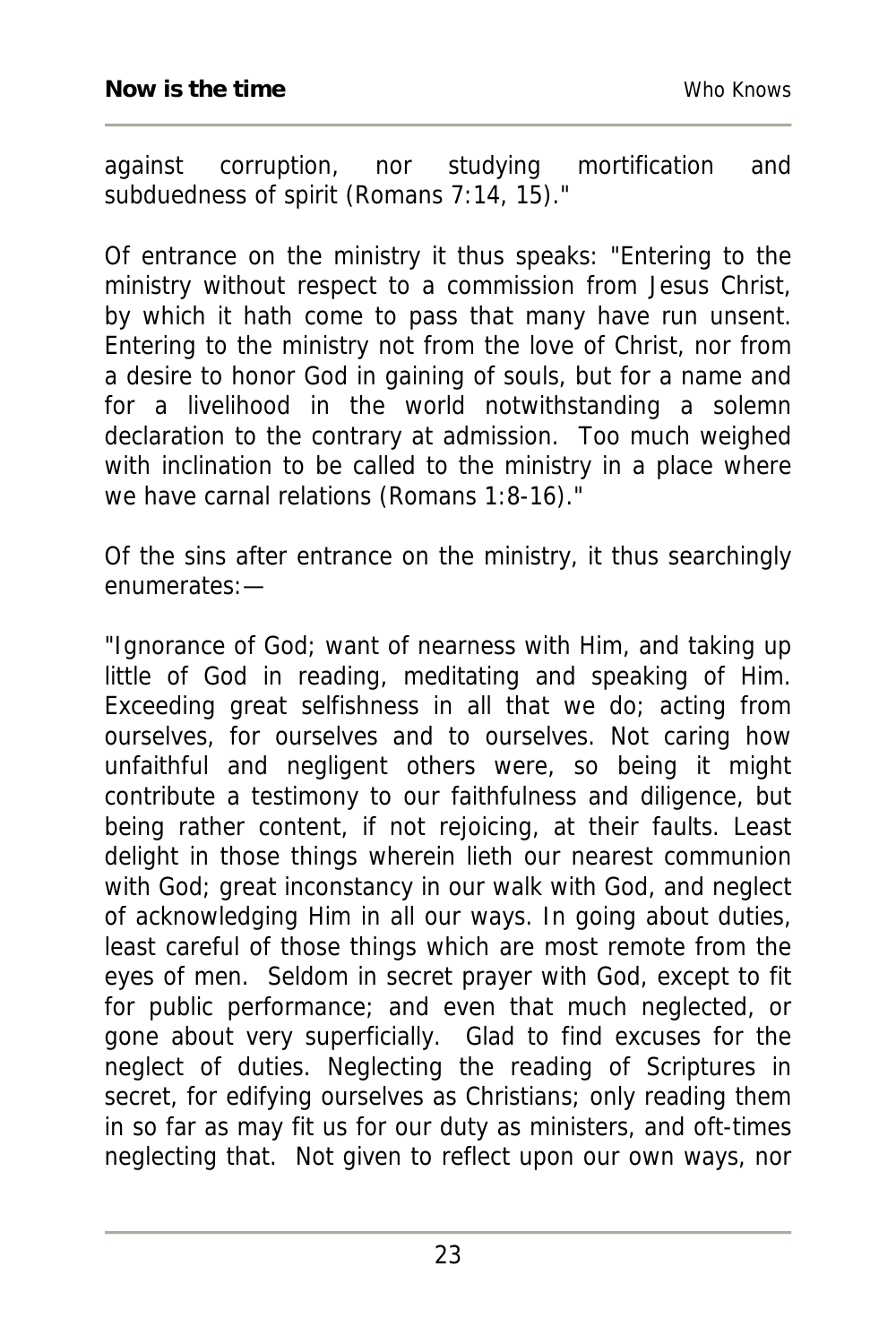allowing conviction to have a thorough work upon us; deceiving ourselves by resting upon absence from and abhorrence of evils from the light of a natural conscience, and looking upon the same as an evidence of a real change of state and nature. Evil guarding of and watching over the heart, and carelessness in selfsearching; which makes much unacquaintedness with ourselves and estrangedness from God. Not guarding nor wrestling against seen and known evils, especially our predominants. A facility to be drawn away with the temptations of the time, and other particular temptations, according to our inclinations and fellowship. Instability and wavering in the ways of God, through the fears of persecutions, hazard, or loss of esteem; and declining duties because of the fear of jealousies and reproaches. Not esteeming the cross of Christ, and sufferings for His name, honorable, but rather shifting sufferings, from self-love. Deadness of spirit, after all the sore strokes of God upon the land. Little conscience made of secret humiliation and fasting, by ourselves apart and in our families, that we might mourn for our own and the land's guiltiness and great backslidings; and little applying of public humiliation to our own hearts. Finding of our own pleasure, when the Lord calls for our humiliation. Not laying to heart the sad and heavy sufferings of the people of God abroad, and the not-thriving of the kingdom of Jesus Christ and the power of godliness among them. Refined hypocrisy; desiring to appear what, indeed, we are not. Studying more to learn the language of God's people than their exercise. Artificial confessing of sin, without repentance; professing to declare iniquity, and not resolving to be sorry for sin. Confession in secret much slighted, even of those things whereof we are convicted. No reformation, after solemn acknowledgments and private vows; thinking ourselves exonerated after confession. Readier to search out and censure faults in others than to see or deal with them in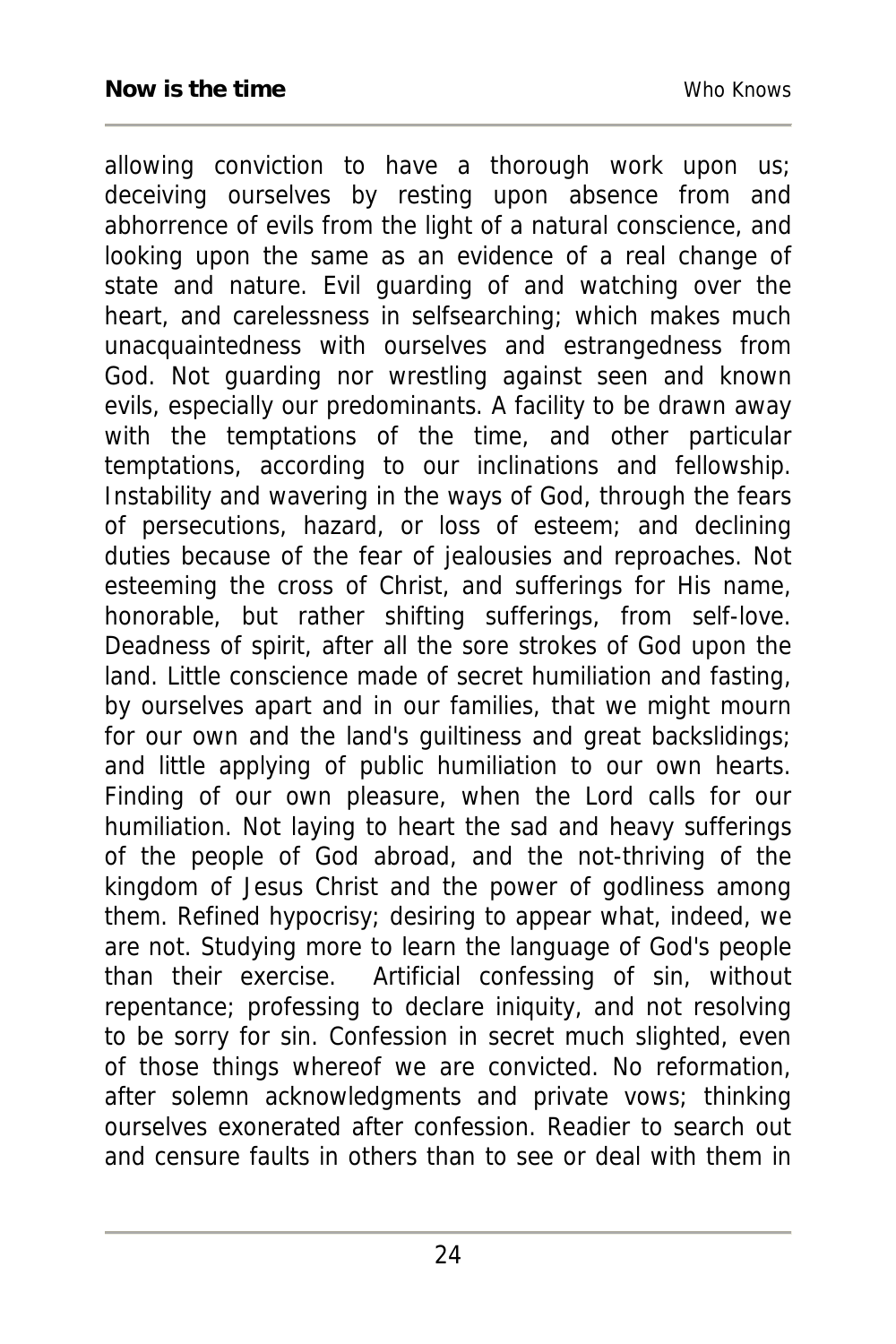ourselves. Accounting of our estate and way according to the estimation that others have of us. Estimation of men, as they agree with or disagree from us. Not fearing to meet with trials, but presuming, in our own strength, to go through them unshaken. Not learning to fear, by the falls of gracious men; nor mourning and praying for them. Not observing particular deliverances and rods; not improving of them, for the honor of God, and the edification of ourselves and others. Little or no mourning for the corruption of our nature, and less groaning under, and longing to be delivered from, that body of death, the bitter root of all our other evils."

"Fruitless conversing ordinarily with others, for the worse rather than for the better. Foolish jesting away of time with impertinent and useless discourse, very unbecoming the ministers of the gospel. Spiritual purposes often dying in our hands when they are begun by others. Carnal familiarity with natural, wicked and malignant men, whereby they are hardened, the people of God stumbled, and we ourselves blunted. Slighting of fellowship with those by whom we might profit. Desiring more to converse with those that might better us by their talents than with such as might edify us by their graces. Not studying opportunities of doing good to others. Shifting of prayer and other duties, when called thereto¾choosing rather to omit the same than that we should be put to them ourselves. Abusing of time in frequent recreation and pastimes and loving our pleasures more than God. Taking little or no time to Christian discourse with young men trained up for the ministry. Common and ordinary discourse on the Lord's Day. Slighting Christian admonition from any of our flocks or others, as being below us; and ashamed to take light and warning from private Christians. Dislike of, or bitterness against, such as deal freely with us by admonition or reproof, and not dealing faithfully with others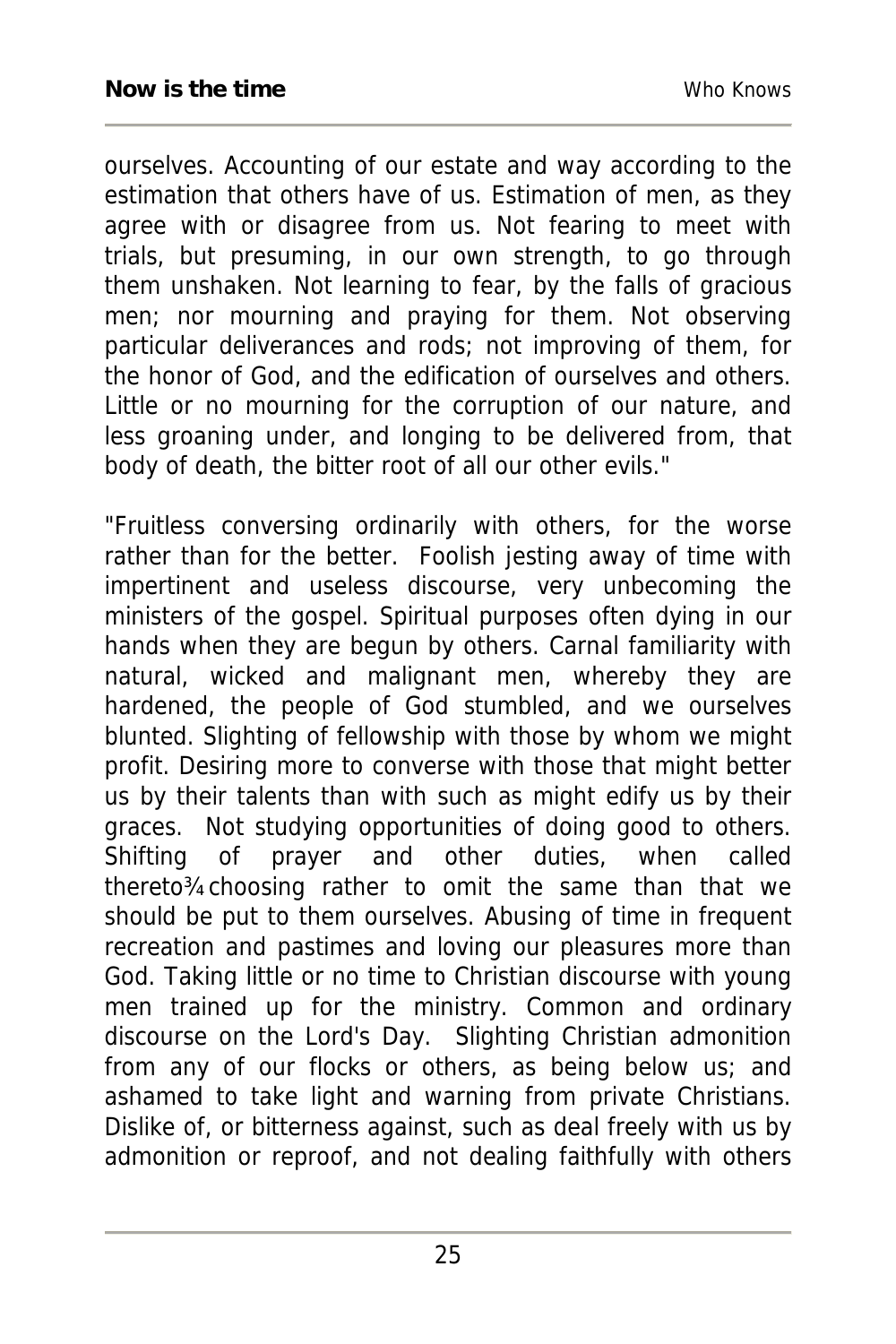who would welcome it off our hands. Not making conscience to take pains on the ignorant and profane, for their good. Our not mourning for the ignorance, unbelief and miscarriages of the flocks committed unto us. Impatient bearing of the infirmities of others; rashly breaking out against their persons, more than studying to gain them from their sins. Not using freedom with those of our charge; and for most part spending our time with them in common discourses, not tending to edification. Neglecting admonition to friends and others in an evil course. Not praying for men of a contrary judgment, but using reservedness and distance from them; being more ready to speak of them than to them or to God for them. Not weighed with the failings and miscarriages of others, but rather taking advantage thereof for justifying ourselves. Talking of and sporting at the faults of others, rather than compassionating of them. No due painstaking in religious ordering of our families, nor studying to be patterns to other families in the government of ours. Hasty anger and passion in our families and conversation with others. Covetousness, worldlymindedness, and an inordinate desire after the things of this life, upon which followeth a neglect of the duties of our calling, and our being taken up for the most part with the things of the world. Want of hospitality and charity to the members of Christ. Not cherishing godliness in the people; and some being afraid of it and hating the people of God for piety,

and studying to bear down and quench the work of the Spirit amongst them (2 Corinthians 1:6-12, 14, 24)."

It next takes up ministerial duties more especially, and then solemnly proceeds:—"Not entertaining that edge of spirit in ministerial duties which we found at the first entry to the ministry. Great neglect of reading, and other preparation; or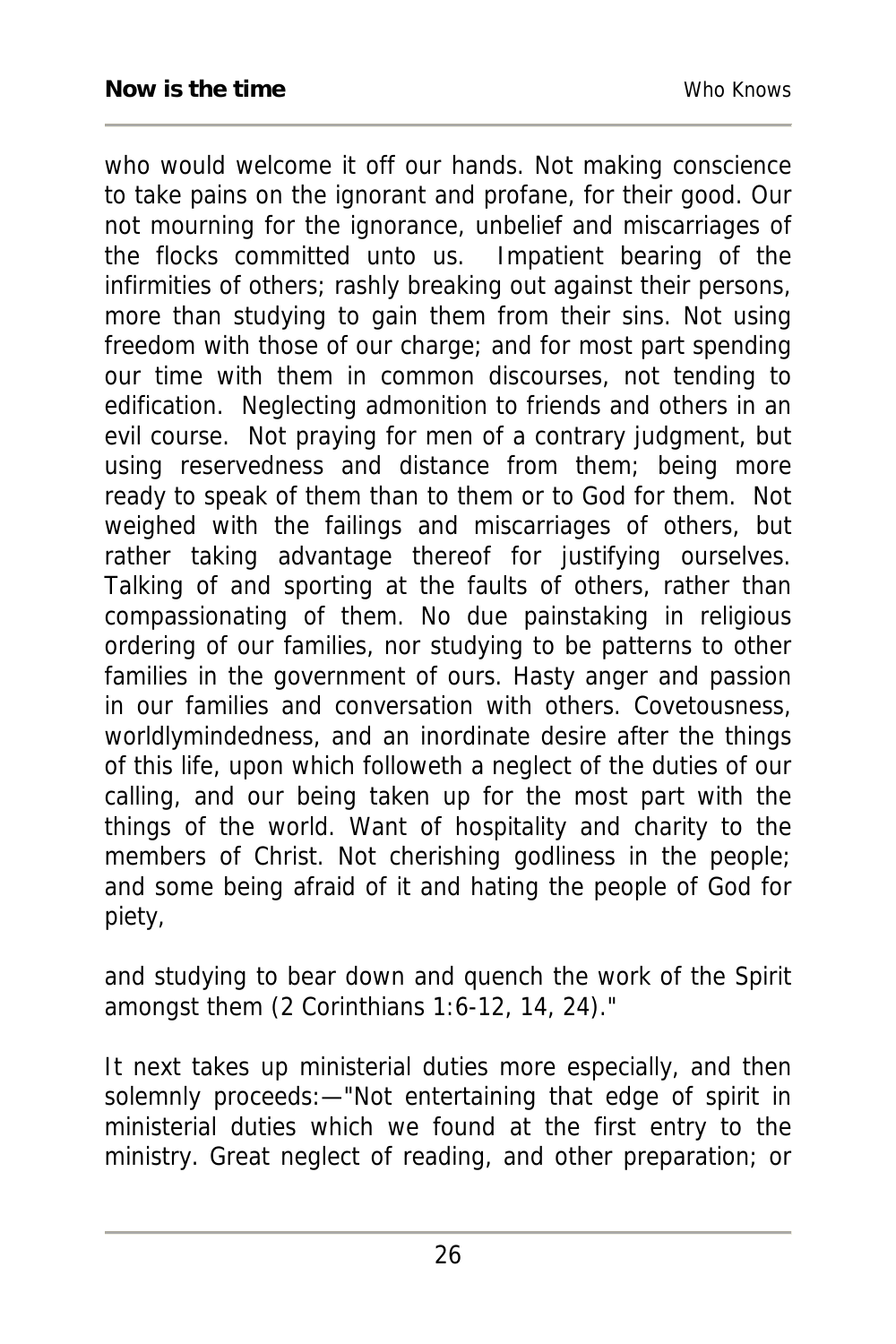preparation merely literal and bookish, making an idol of a book, which hindereth communion with God; or presuming on bygone assistance, and praying little. Trusting to gifts, talents, and pains taken for preparation, whereby God is provoked to blast good matter, well ordered and worded. Careless in employing Christ, and drawing virtue out of Him, for enabling us to preach in the Spirit and in power. In praying for assistance we pray more for assistance to the messenger than to the message which we carry; not caring what becomes of the Word, if we be with some measure of assistance carried on in the duty. The matter we bring forth is not seriously recommended to God by prayer, to be quickened to His people. Neglect of prayer after the Word is preached, that it may receive the first and latter rain; and that the Lord would put in the hearts of his people what we speak to them in his name. Neglect to warn, in preaching, of snares and sins in public affairs by some; and too much, too frequent, and unnecessary speaking by others of public business and transactions. Exceeding great neglect and unskillfulness to set forth the excellences and usefulness of (and the necessity of an interest in) Jesus Christ, and the new covenant, which ought to be the great subject of a minister's study and preaching. Speaking of Christ more by hearsay than from knowledge and experience, or any real impression of Him upon the heart. The way of most ministers' preaching too legal. Want of sobriety in preaching the gospel; not savoring anything but what is new; so that the substantials of religion bear but little bulk. Not preaching Christ in the simplicity of the gospel, nor ourselves the people's servants, for Christ's sake. Preaching of Christ, not that the people may know him, but that they may think we know much of Him. Preaching about Christ's leaving of the world without brokenness of heart, or stirring up of ourselves to take hold of Him. Not preaching with bowels of compassion to them that are in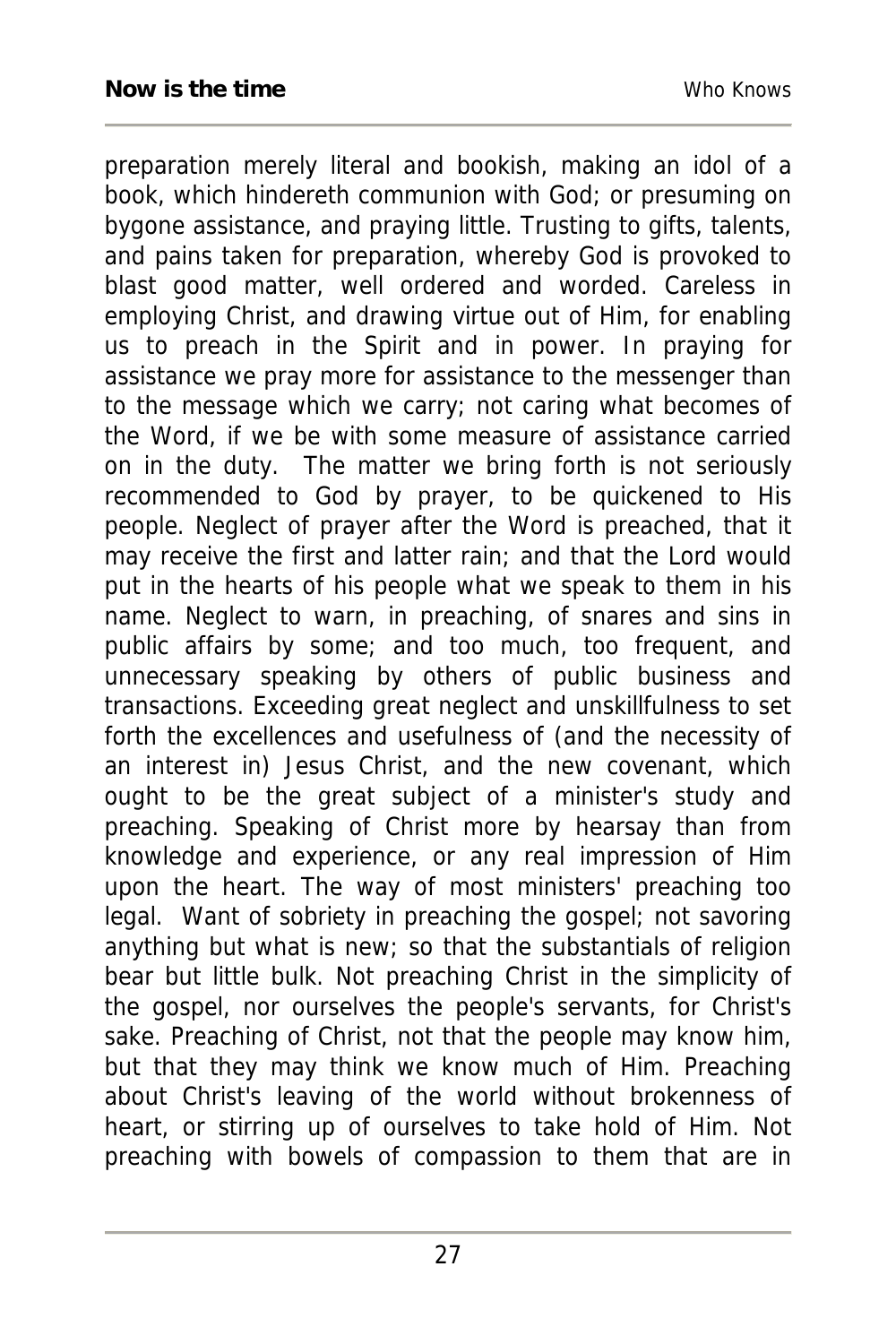hazard to perish. Preaching against public sins, neither in such a way, nor for such an end, as we ought¼for the gaining of souls and drawing men out of their sins; but rather because it is to our advantage to say something of these evils. Bitterness, instead of zeal in speaking against malignants, sectarians, and other scandalous persons; and unfaithfulness therein. Not studying to know the particular condition of the souls of the people, that we may speak to them accordingly; nor keeping a particular record thereof, though convinced of the usefulness of this. Not carefully choosing what may be most profitable and edifying; and want of wisdom in application to the several conditions of souls; not so careful to bring home the point by application as to find out the doctrine, nor speaking the same with that reverence which becomes His word and message. Choosing texts whereon we have something to say, rather than those suited to the conditions of souls and times, and frequent preaching of the same things, that we may not be put to the pains of new study. Such a way of reading, preaching and prayer as puts us in these duties farther from God. Too soon satisfied in the discharge of duties, and holding off challenges of conscience with excuses. Indulging the body, and wasting much time idly. Too much eyeing our own credit and applause; and being pleased with it when we get it, and unsatisfied when it is wanting. Timorousness in delivering God's message; letting people die in reigning sins without warning. Studying the discharge of duties rather to free ourselves from censure than to approve ourselves to God. Not making all the counsel of God known to His people; and particularly, not giving testimony in times of defection. Not studying to profit by our own doctrine, nor the doctrine of others. For most part, preaching as if we ourselves were not concerned in the message which we carry to the people. Not rejoicing at the conversion of sinners, but content with the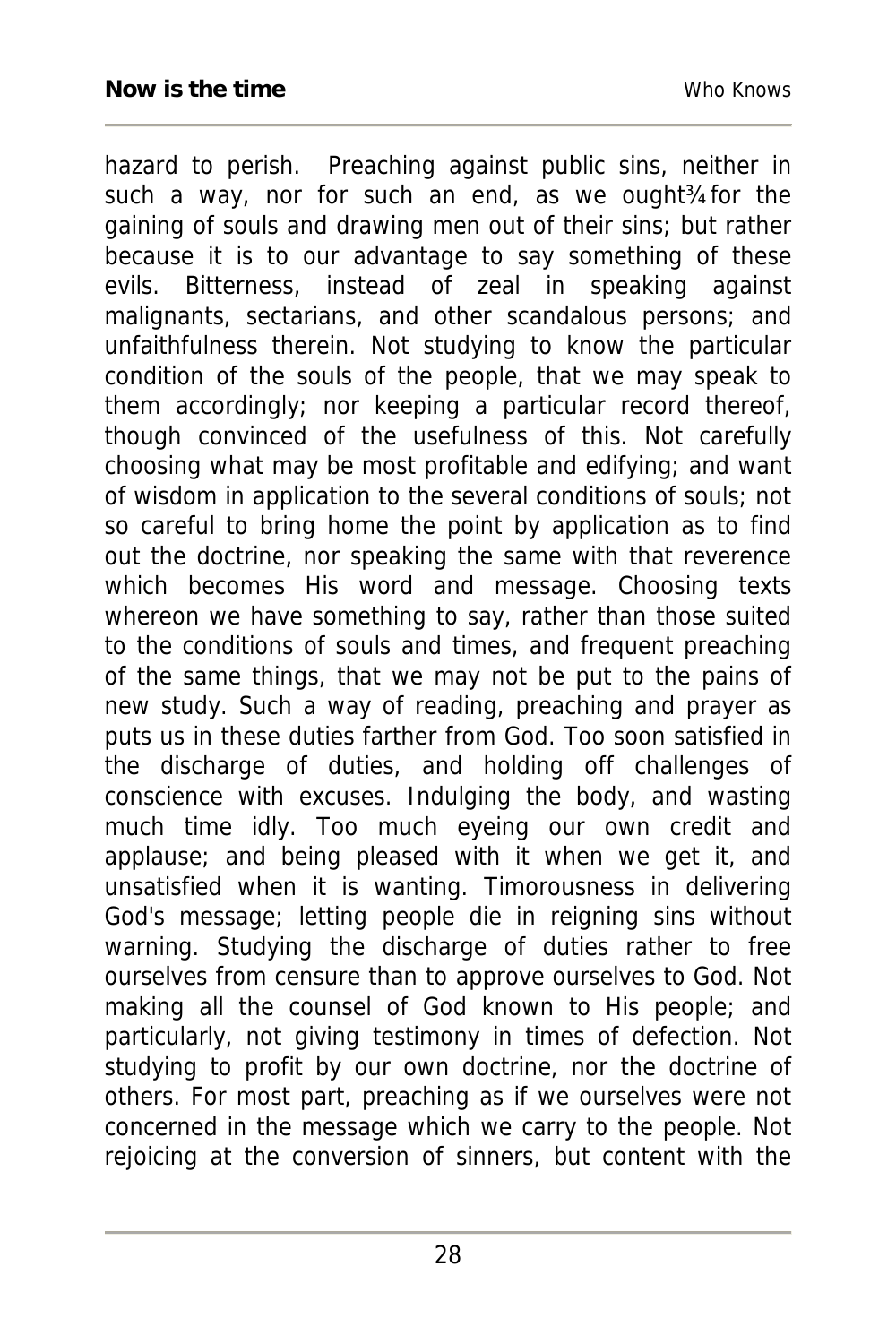unthriving of the Lord's work amongst His people, as suiting best with our minds; fearing, if they should thrive better, we should be more put to it, and less esteemed of by them¾many, in preaching and practice, bearing down the power of godliness. We preach not as before God, but as to men; as doth appear by the different pains in our preparation to speak to our ordinary hearers and to others to whom we would approve ourselves. Not making the ministry a work in earnest, as a thing to be accounted for in every duty; which makes much laziness and unfruitfulness; doing duties ex officio, not ex conscientia offici, rather to discharge our calling than our conscience (Philippians 1:3-8)."

"Negligent, lazy, and partial visiting of the sick. If they be poor we go once, and only when sent for; if they be rich and of better note, we go oftener and unsent for. Not knowing how to speak with the tongue of the learned a word in season to the weary, and exercised in conscience; nor to such as are under the loss of husband, wife, children, friends, or goods, for the improving of these trials to their spiritual advantage; nor to dying persons. In visiting, wearying or shunning to go to such as we esteem graceless. Not visiting the people from house to house; nor praying with them at fit opportunities (2 Timothy 4:1-5)."

"Lazy and negligent in catechising. Not preparing our hearts before, nor wrestling with God for a blessing to it, because of the ordinariness and apprehended easiness of it; whereby the Lord's name is much taken in vain, and the people little profited. Looking on that exercise as a work below us, and not condescending to study a right and profitable way of instructing the Lord's people. Partial in catechising, passing by those that are rich and of better quality, though many of such stand ordinarily in great need of instruction. Not waiting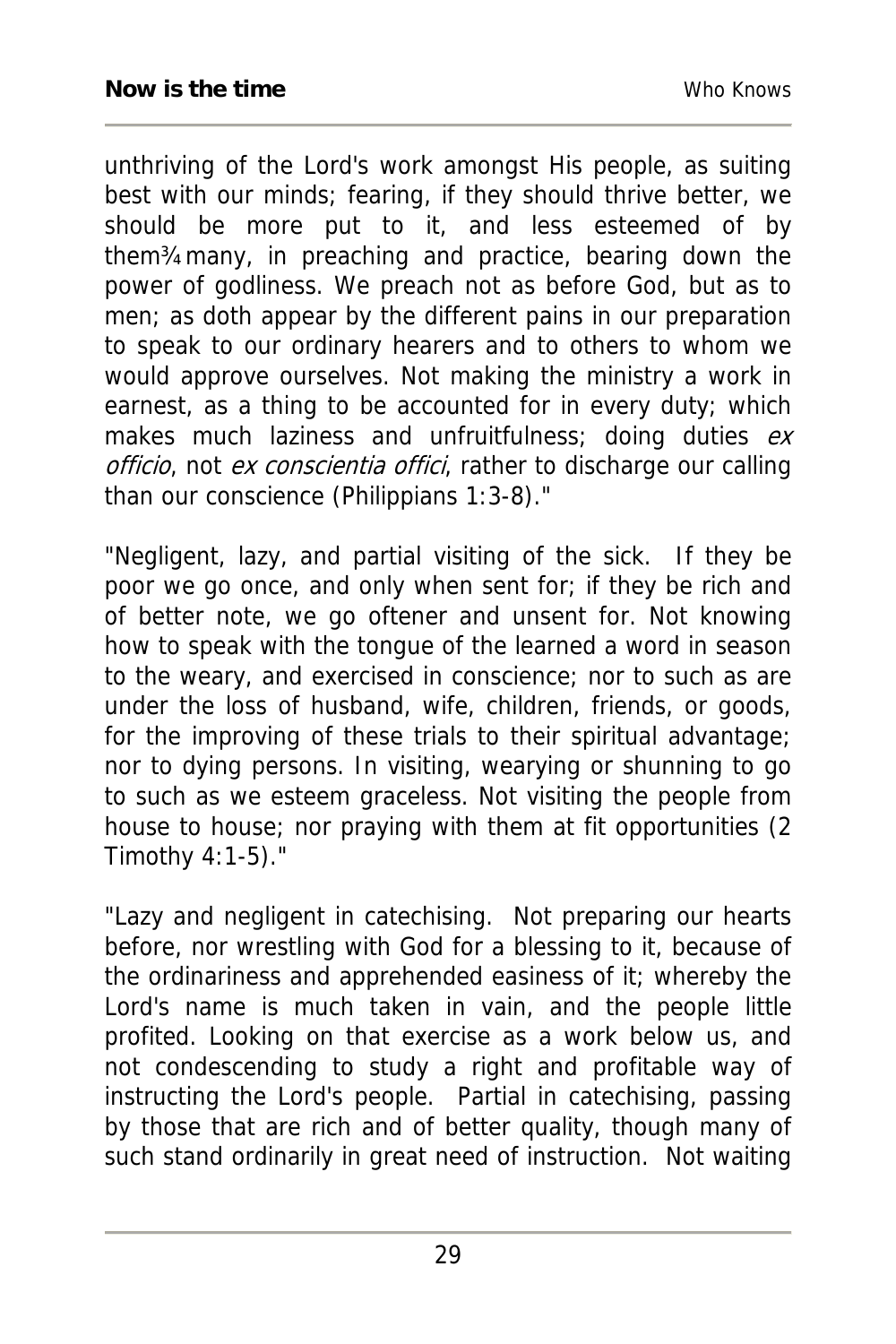upon and following the ignorant but often passionately upbraiding them (Galatians 4:11-20)."

 These are solemn confessions¾the confessions of men who knew the nature of that ministry on which they had entered, and who were desirous of approving themselves to Him who had called them, that they might give in their account with joy and not with grief.

Let us, as they did, deal honestly with ourselves. Our confessions ought to be no less ample and searching.

1. We have been unfaithful. The fear of man and the love of his applause have often made us afraid. We have been unfaithful to our own souls, to our flocks, and to our brethren; unfaithful in the pulpit, in visiting, in discipline, in the church. In the discharge of every one of the duties of our stewardship there has been grievous unfaithfulness. Instead of the special particularization of the sin reproved, there has been the vague allusion. Instead of the bold reproof, there has been the timid hint. Instead of the uncompromising condemnation, there has been the feeble disapproval. Instead of the unswerving consistency of a holy life whose uniform tenor should be a protest against the world and a rebuke of sin, there has been such an amount of unfaithfulness in our walk and conversation, in our daily deportment and intercourses with others, that any degree of faithfulness we have been enabled to manifest on the Lord's Day is almost neutralized by the want of circumspection which our weekday life exhibits.

Few men ever lived a life so busy and so devoted to God as Ussher, Archbishop of Armagh. His learning, habits of business, Station, friends, all contributed to keep his hands every moment full; and then his was a soul that seemed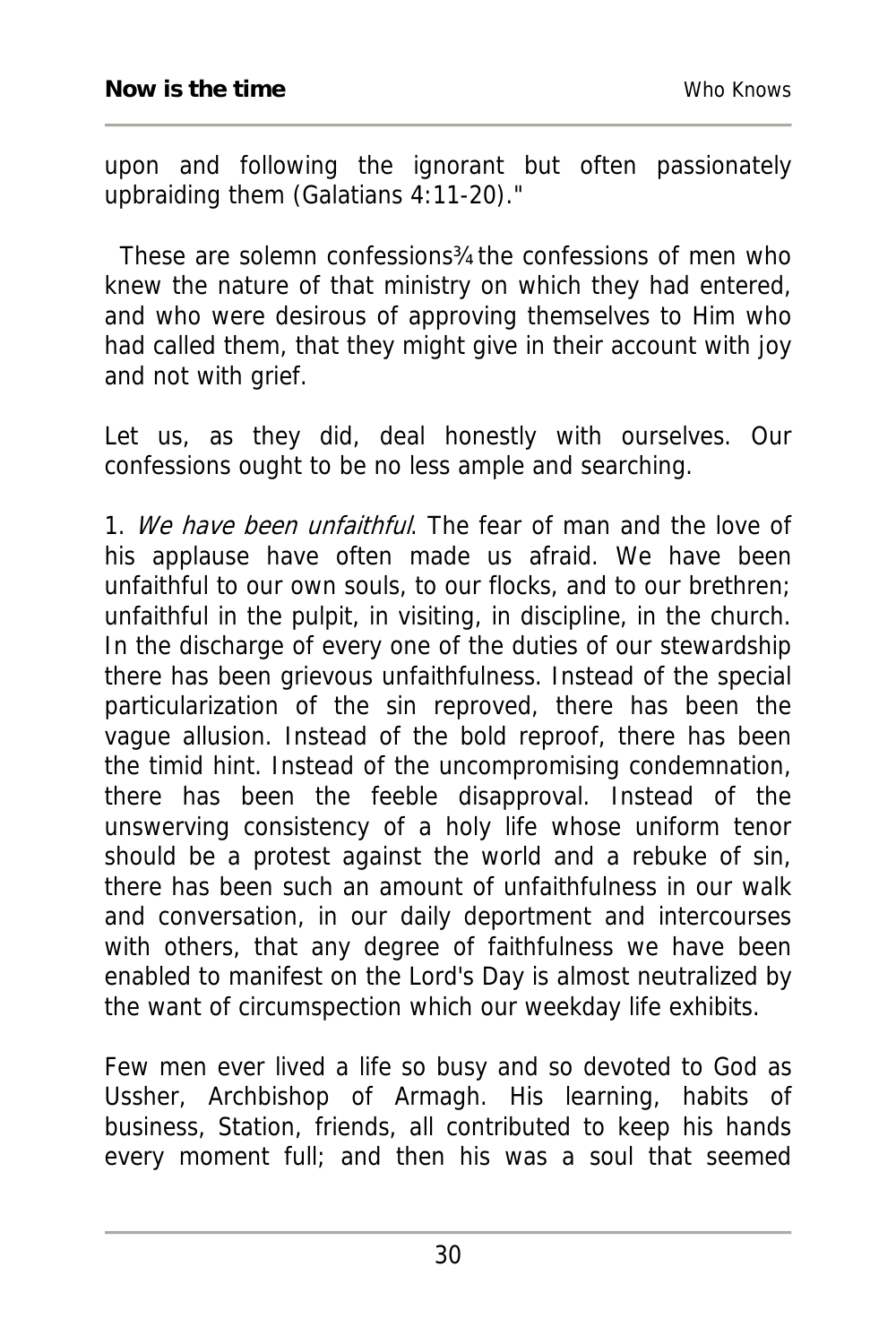continually to hear a voice saying: "Redeem the time, for the days are evil." Early, too, did he begin, for at ten years of age he was hopefully converted by a sermon preached on Romans 12:1: "I beseech you therefore, brethren, by the mercies of God, that ye present your bodies a living sacrifice." He was a painstaking, laborious preacher of the Word for fifty-five years.

Yet hear him on his death-bed! How he clings to Christ's righteousness alone, and sees in himself, even after such a life, only sin and want. The last words he was heard to utter were about one o'clock in the afternoon, and these words were uttered in a loud voice: "But, Lord, in special forgive me my sins of omission." It was omissions, says his biographer, he begged forgiveness of with his most fervent last breath¾he who was never known to omit an hour, but who employed the shred ends of his life for his great Lord and Master! The very day he took his last sickness, he rose up from writing one of his great works and went out to visit a sick woman, to whom he spoke so fitly and fully that you would have taken him to have spoken of heaven before he came there. Yet this man was oppressed with a sense of his omissions!

Reader, what think you of yourself3/4your undone duties, your unimproved hours, times of prayer omitted, your shrinking from unpleasant work and putting it on others, your being content to sit under your vine and fig tree without using all efforts for the souls of others? "Lord, in special forgive me my sins of omission!"

Hear the confession of Edwards, in regard both to personal and ministerial sins: "Often I have had very affecting views of my own sinfulness and vileness; very frequently to such a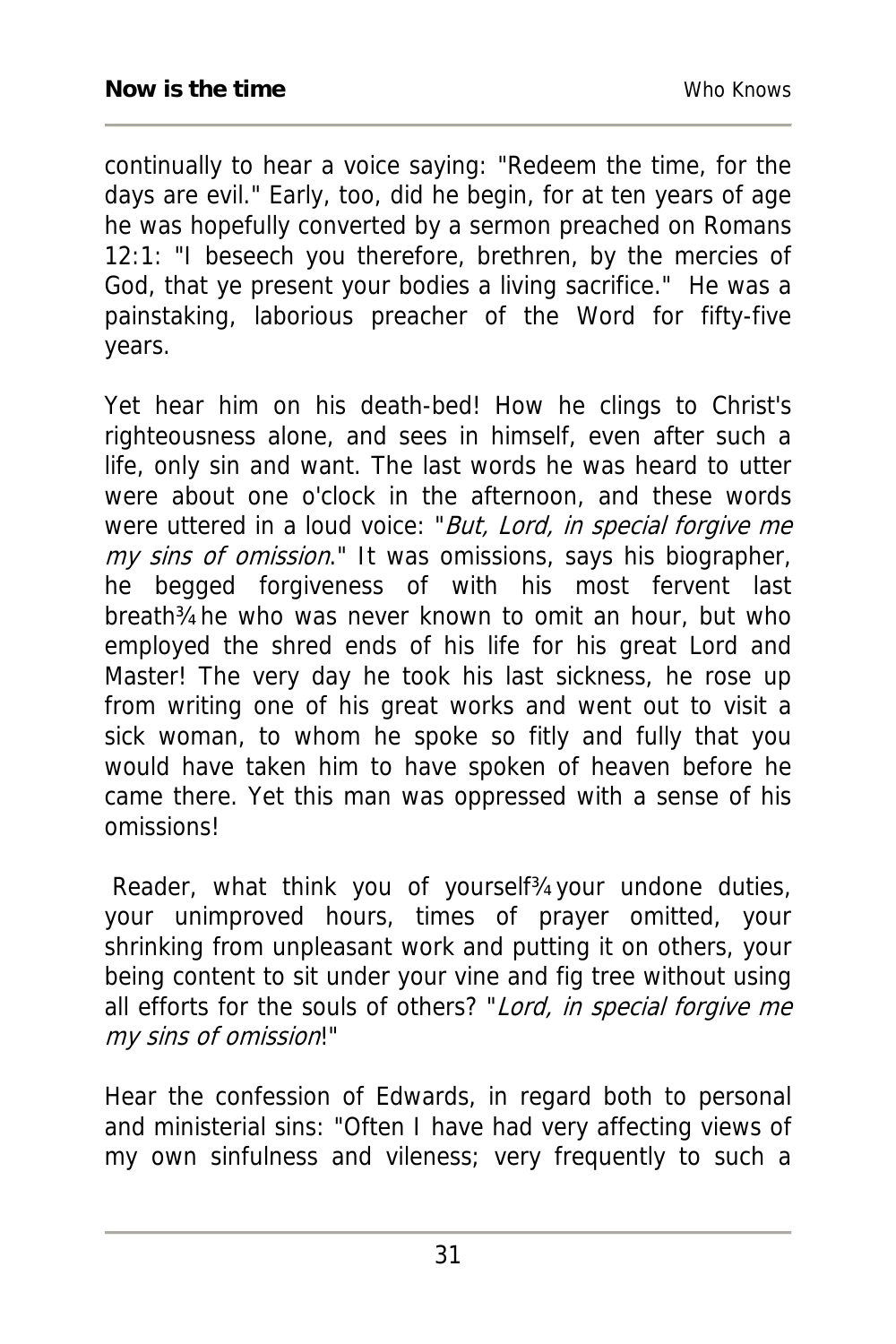degree as to hold me in a kind of loud weeping, sometimes for a considerable time together, so that I have often been forced to shut myself up. I have had a vastly greater sense of my own wickedness, and the badness of my heart, than ever I had before my conversion. My wickedness, as I am in myself, has long appeared to me perfectly ineffable, swallowing up all thought and imagination. I know not how to express better what my sins appear to me to be than by heaping infinite upon infinite, and multiplying infinite by infinite. When I look into my heart and take a view of my wickedness, it looks like an abyss infinitely deeper than hell. And yet it seems to me that my conviction of sin is exceedingly small and faint: it is enough to amaze me that I have no more sense of my sin. I have greatly longed of late for a broken heart, and to lie low before God."

2. We have been carnal and unspiritual. The tone of our life has been low and earthly. Associating too much and too intimately with the world, we have in a great measure become accustomed to its ways. Hence our tastes have been vitiated, our consciences blunted, and that sensitive tenderness of feeling which, while it turns not back from suffering yet shrinks from the remotest contact with sin, has worn off and given place to an amount of callousness of which we once, in fresher days, believed ourselves incapable. Perhaps we can call to mind a time when our views and aims were fixed upon a standard of almost unearthly elevation, and, contrasting these with our present state, we are startled at the painful changes. And besides intimacy with the world, other causes have operated in producing this deterioration in the spirituality of our minds. The study of truth in its dogmatical more than in its devotional form has robbed it of its freshness and power; daily, hourly occupation in the routine of ministerial labor has engendered formality and coldness; continual employment in the most solemn duties of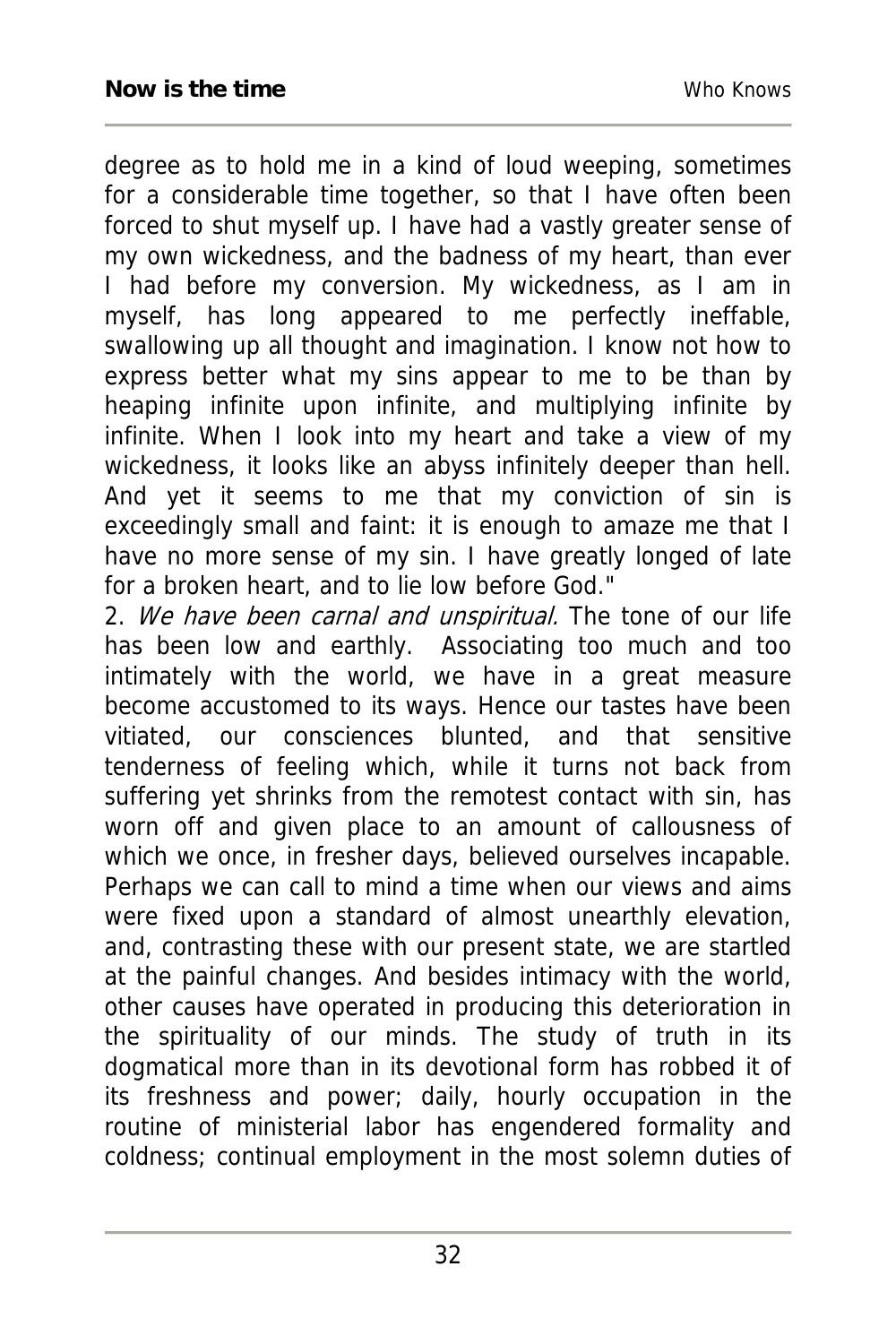our office, such as dealing with souls in private about their immortal welfare, or guiding the meditations and devotions of God's assembled people, or handling the sacramental symbols¾this, gone about often with so little prayer and mixed with so little faith, has tended grievously to divest us of that profound reverence and godly fear which ever ought to possess and pervade us. How truly, and with what emphasis, we may say: "I am carnal, sold under sin." The world has not been crucified to us, nor we unto the world; the flesh, with its members, has not been mortified.

What a sad effect all this has bad, not only upon our peace of soul, on our growth in grace, but upon the success of our ministry!

3. We have been selfish. We have shrunk from toil, difficulty and endurance, counting not only our lives dear unto us, but even our temporal ease and comfort. "We have sought to please ourselves," instead of "pleasing every one his neighbour, for his good to edification." We have not borne "one another's burdens, and so fulfil the law of Christ." We have been worldly and covetous. We have not presented ourselves unto God as "living sacrifices," laying ourselves, our lives, our substance, our time, our strength, our faculties 3/4 our all¾upon His altar. We seem altogether to have lost sight of this self-sacrificing principle on which even as Christians, but much more as ministers, we are called upon to act. We have had little idea of anything like *sacrifice* at all. Up to the point where a sacrifice was demanded, we may have been willing to go, but there we stood; counting it unnecessary, perhaps calling it imprudent and unadvised, to proceed further. Yet ought not the life of every Christian, especially of every minister, to be a life of self-sacrifice and self-denial throughout, even as was the life of Him who "pleased not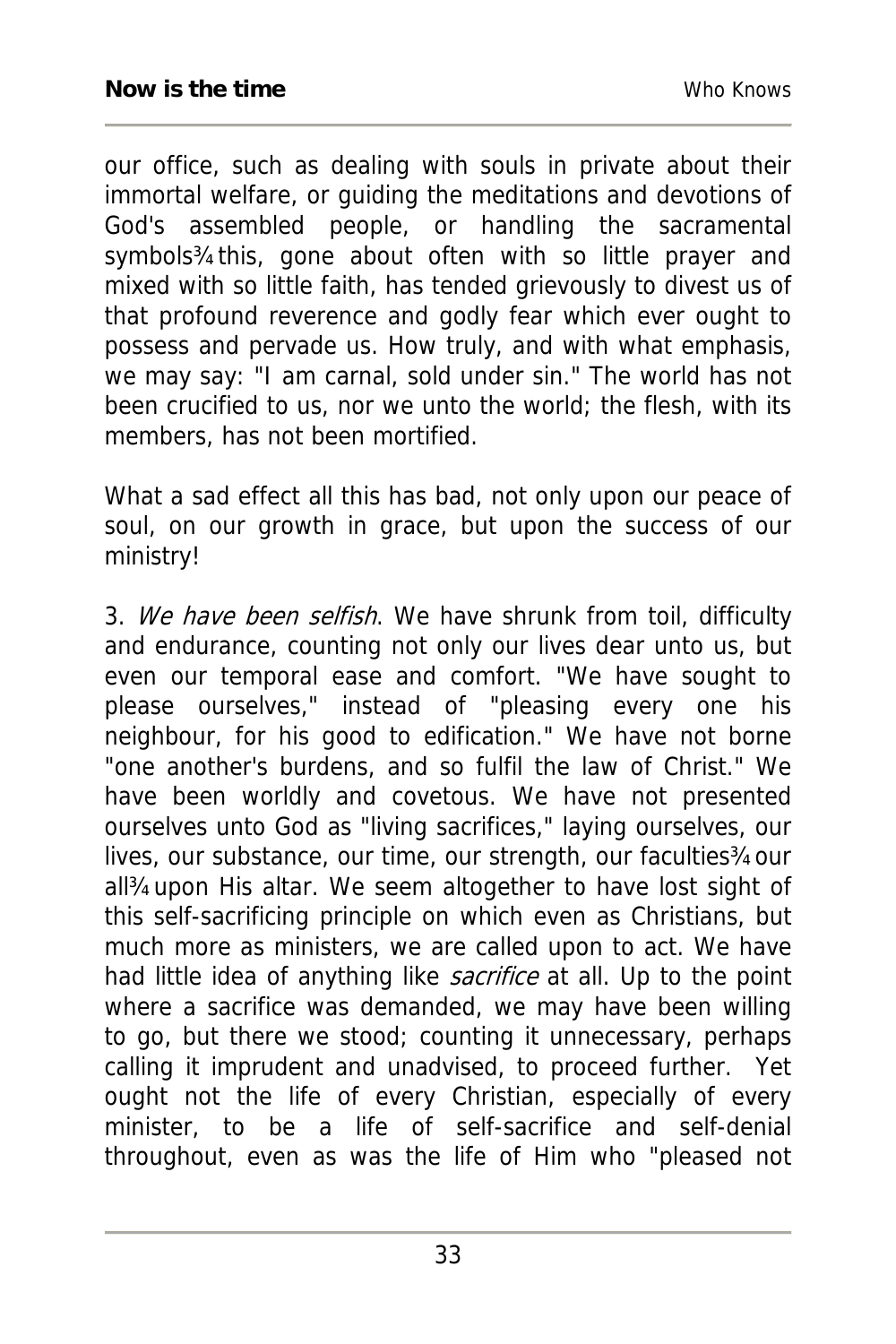#### himself"?

4. We have been slothful. We have been sparing of our toil. We have not endured hardness as good soldiers of Jesus Christ. Even when we have been instant in season, we have not been so *out of* season; neither have we sought to gather up the fragments of our time, that not a moment might be thrown idly or unprofitably away. Precious hours and days have been wasted in sloth, in company, in pleasure, in idle or desultory reading, that might have been devoted to the closet, the study, the pulpit or the meeting! Indolence, selfindulgence, fickleness, fleshpleasing, have eaten like a canker into our ministry, arresting the blessing and marring our success. It can not be said of us, "For my name's sake [thou] hast labored, and hast not fainted." Alas! we have fainted, or at least grown "weary in well-doing." We have not made conscience of our work. We have not dealt honestly with the church to which we pledged the vows of ordination. We have dealt deceitfully with God, whose servants we profess to be. We have manifested but little of the unwearied, self-denying love with which, as shepherds, we ought to have watched over the flocks committed to our care. We have fed ourselves, and not the flock.

5. We have been cold. Even when diligent, how little warmth and glow! The whole soul is not poured into the duty, and hence it wears too often the repulsive air of routine and form. We do not speak and act like men in earnest. Our words are feeble, even when sound and true; our looks are careless, even when our words are weighty; and our tones betray the apathy which both words and looks disguise. Love is wanting, deep love, love strong as death, love such as made Jeremiah weep in secret places for the pride of Israel, and Paul speak "even weeping" of the enemies of the cross of Christ. In preaching and visiting, in counseling and reproving, what formality, what coldness, how little tenderness and affection!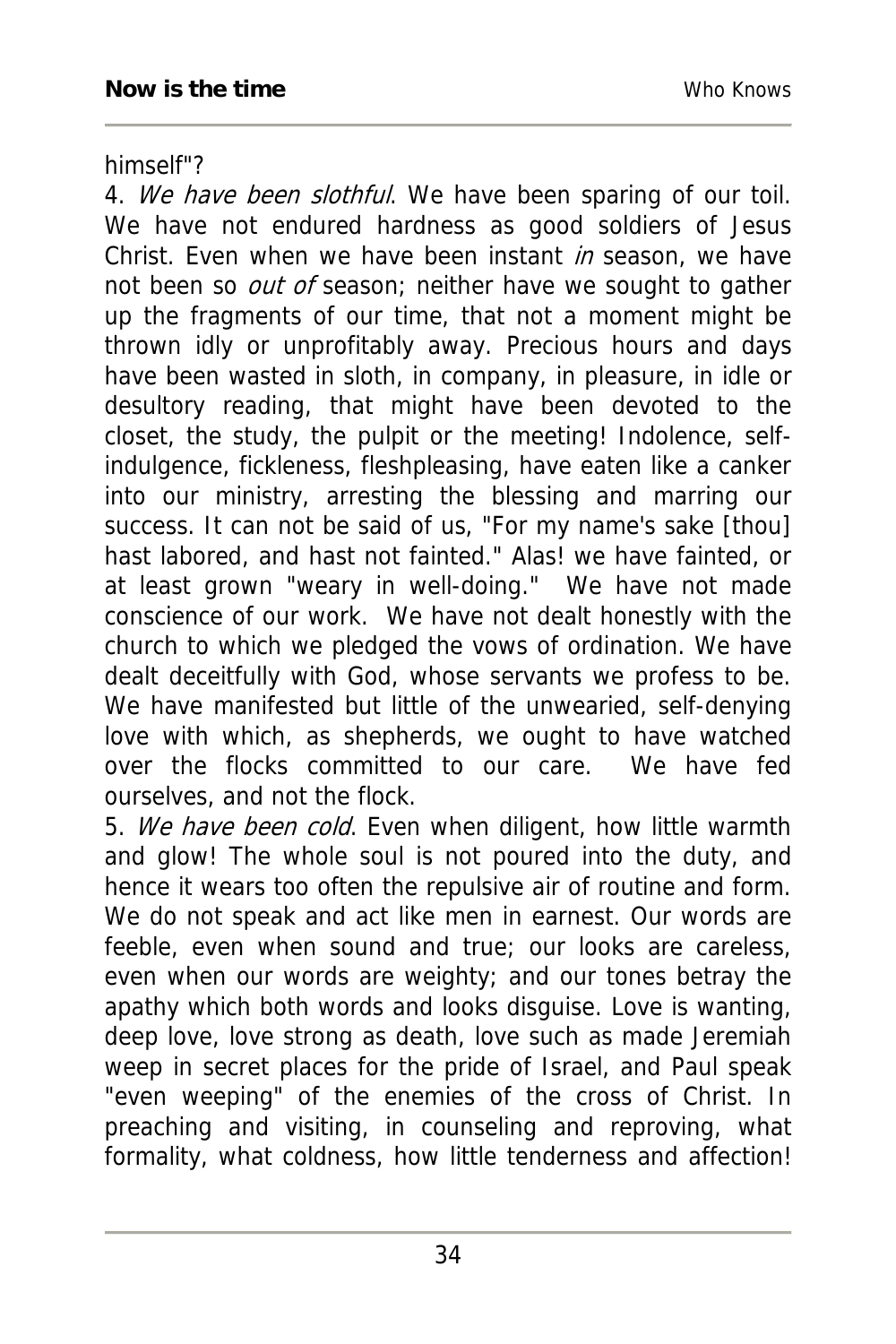"Oh that I was all heart," said Rowland Hill, "and soul, and spirit, to tell the glorious gospel of Christ to perishing multitudes!"

6. We have been timid. Fear has often led us to smooth down or generalize truths which if broadly stated must have brought hatred and reproach upon us. We have thus often failed to declare to our people the whole counsel of God. We have shrunk from reproving, rebuking and exhorting with all long-suffering and doctrine. We have feared to alienate friends, or to awaken the wrath of enemies. Hence our preaching of the law has been feeble and straitened; and hence our preaching of a free gospel has been yet more vague, uncertain and timorous. We are greatly deficient in that majestic boldness and nobility of spirit which peculiarly marked Luther, Calvin, Knox, and the mighty men of the Reformation. Of Luther it was said, "every word was a thunderbolt."

7. We have been wanting in solemnity. In reading the lives of Howe or Baxter, of Brainerd or Edwards, we are in company with men who in solemnity of deportment and gravity of demeanor were truly of the apostolic school. We feel that these men must have carried weight with them, both in their words and lives. We see also the contrast between ourselves and them in respect of that deep solemnity of air and tone which made men feel that they walked with God. How deeply ought we to be abased at our levity, frivolity, flippancy, vain mirth, foolish talking and jesting, by which grievous injury has been done to souls, the progress of the saints retarded, and the world countenanced in its wretched vanities.

8. We have preached ourselves, not Christ. We have sought applause, courted honor, been avaricious of fame and jealous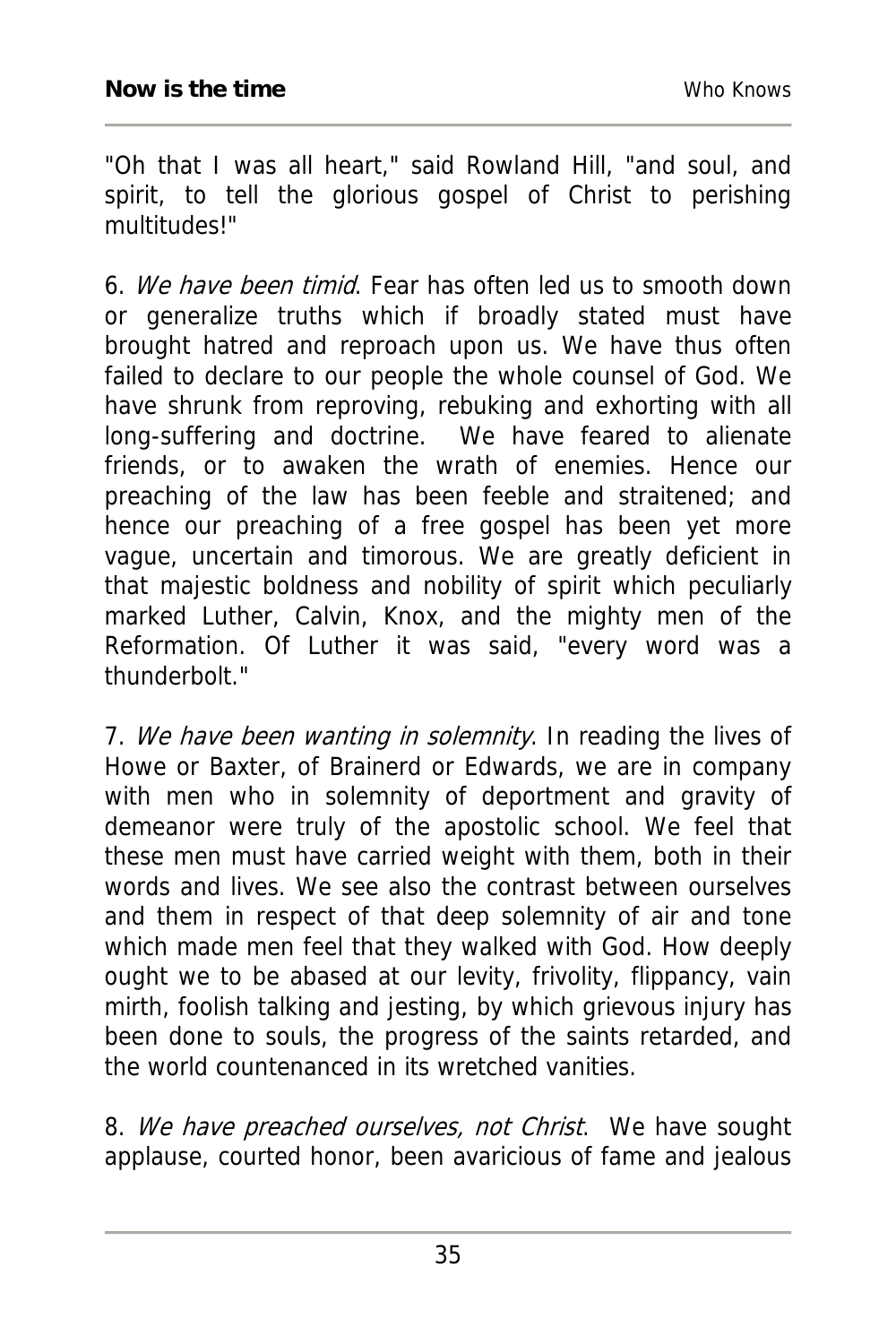of our reputation. We have preached too often so as to exalt ourselves instead of magnifying Christ, so as to draw men's eyes to ourselves instead of fixing them on Him and His cross. Nay, and have we not often preached Christ for the very purpose of getting honor to ourselves? Christ, in the sufferings of His first coming and the glory of His second, has not been the Alpha and Omega, the first and the last, of all our sermons.

9. We have used words of man's wisdom. We have forgotten Paul's resolution to avoid the enticing words of man's wisdom, lest he should make the cross of Christ of none effect. We have reversed his reasoning as well as his resolution, and acted as if by well-studied, well-polished, well-reasoned discourses, we could so gild and beautify the cross as to make it no longer repulsive, but irresistibly attractive to the carnal eye! Hence we have often sent men home well satisfied with themselves, convinced that they were religious because they were affected by our eloquence, touched by our appeals or persuaded by our arguments. In this way we have made the cross of Christ of none effect and sent souls to hell with a lie in their right hand. Thus, by avoiding the offense of the cross and the foolishness of preaching we have had to labor in vain, and mourn over an unblest, unfruitful ministry.

10. We have not fully preached a free gospel. We have been afraid of making it *too free*, lest men should be led into licentiousness; as if it were possible to preach too free a gospel, or as if its *freeness* could lead men into sin. It is only a free gospel that can bring peace, and it is only a free gospel that can make men holy. Luther's preaching was summed up in these two points¾"that we are justified by faith alone, and that we must be assured that we are justified"; and it was this that he urged his brother Brentius to preach *usque ad*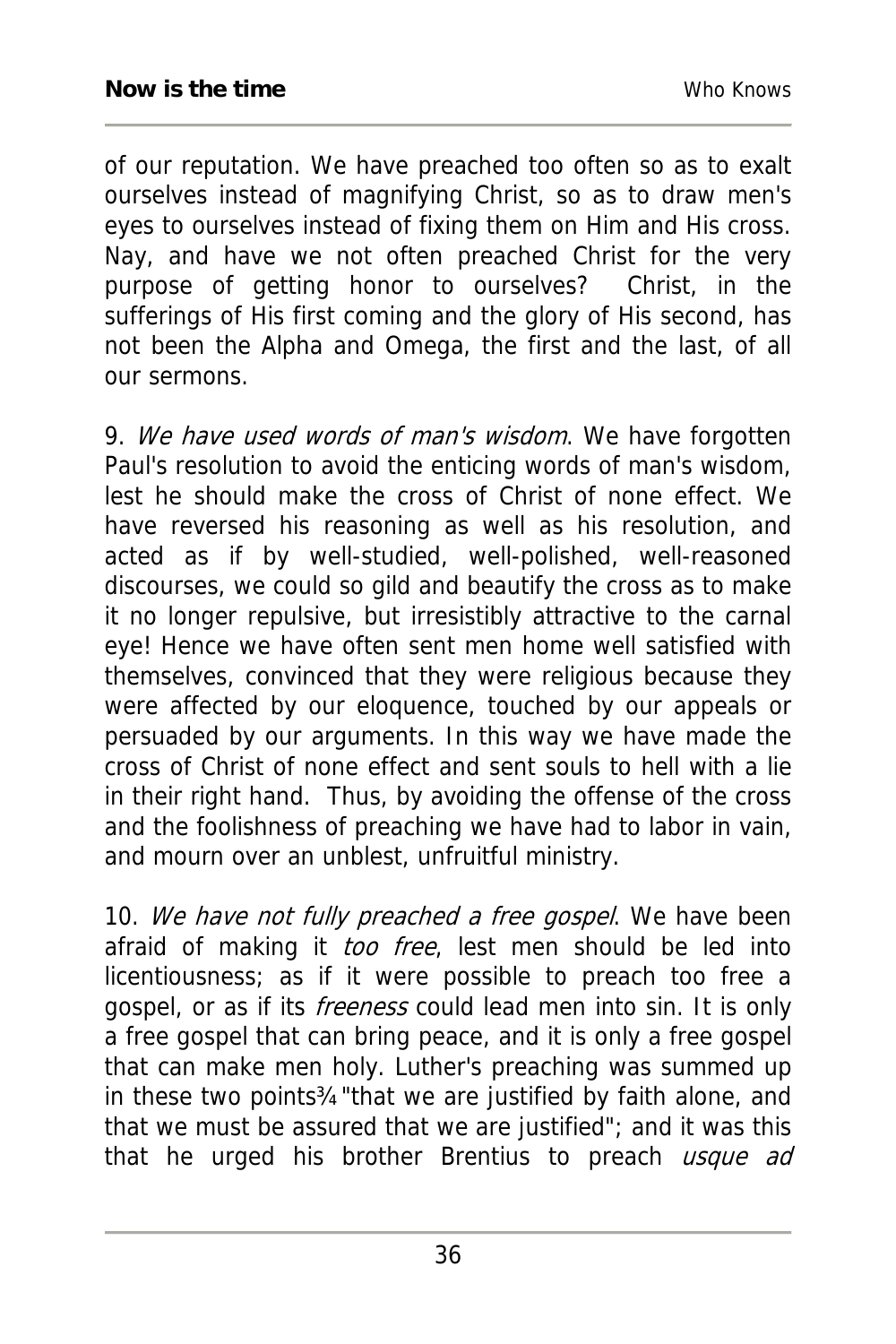fastidium; and it was by such free, full, bold preaching of the glorious gospel, untrammeled by works, merits, terms, conditions, and unclouded by the fancied humility of doubts, fears, uncertainties, that such blessed success accompanied his labors. Let us go and do likewise. Allied to this is the necessity of insisting on the sinner's *immediate* turning to God, and demanding in the Master's name the sinner's immediate surrender of heart to Christ. Strange that sudden conversions should be so much disliked by some ministers. They are the most scriptural of all conversions.

11. We have not duly studied and honored the Word of God. We have given a greater prominence to man's writings, man's opinions, man's systems in our studies than to the WORD. We have drunk more out of human cisterns than divine. We have held more communion with man than God. Hence the mold and fashion of our spirits, our lives, our words, have been derived more from man than God. We must study the Bible more. We must steep our souls in it. We must not only lay it up within us, but transfuse it through the whole texture of the soul.

12. We have not been men of prayer. The spirit of prayer has slumbered amongst us. The closet has been too little frequented and delighted in. We have allowed business, study or active labor to interfere with our closet-hours. And the feverish atmosphere in which both the church and nation are enveloped has found its way into our closet, disturbing the sweet calm of its blessed solitude. Sleep, company, idle visiting, foolish talking and jesting, idle reading, unprofitable occupations, engross time that might have been redeemed for prayer. Why is there so little anxiety to get time to pray? Why is there so little forethought in the laying out of time and employments so as to secure a large portion of each day for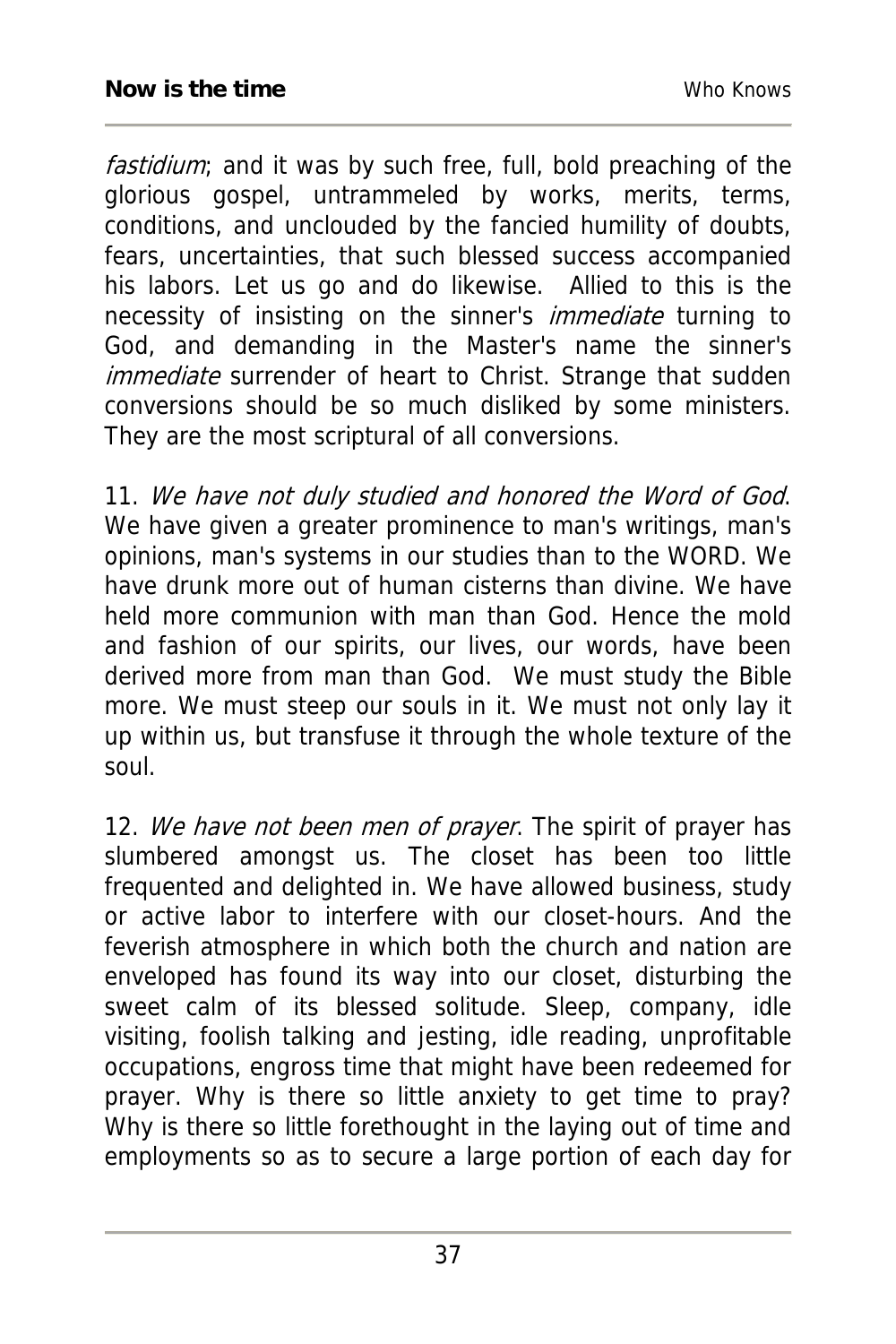prayer? Why is there so much speaking, yet so little prayer? Why is there so much running to and fro, yet so little prayer? Why so much bustle and business, yet so little prayer? Why so many meetings with our fellow men, yet so few meetings with God? Why so little being alone, so little thirsting of the soul for the calm, sweet hours of unbroken solitude, when God and His child hold fellowship together as if they could never part? It is the want of these solitary hours that not only injures our own growth in grace but makes us such unprofitable members of the church of Christ, and that renders our lives useless. In order to grow in grace, we must be much *alone*. It is not in society¾even Christian society<sup>3</sup>/<sub>4</sub> that the soul grows most rapidly and vigorously. In one single quiet hour of prayer it will often make more progress than in days of company with others. It is in the desert that the dew falls freshest and the air is purest. So with the soul. It is when none but God is nigh; when His presence alone, like the desert air in which there is mingled no noxious breath of man, surrounds and pervades the soul; it is then that the eye gets the clearest, simplest view of eternal certainties; it is then that the soul gathers in wondrous refreshment and power and energy. And so it is also in this way that we become truly useful to others. It is when coming out fresh from communion with God that we go forth to do His work successfully. It is in the closet that we get our vessels so filled with blessing, that, when we come forth, we can not contain it to ourselves but must, as by a blessed necessity, pour it out whithersoever we go. "We have not stood continually upon our watchtower in the daytime, nor have we been set in our ward whole nights." Our life has not been a lying-in-wait for the voice of God. "Speak, Lord; for thy servant heareth," has not been the attitude of our souls, the guiding principle of our lives. Nearness to God, fellowship with God, waiting upon God, resting in God, have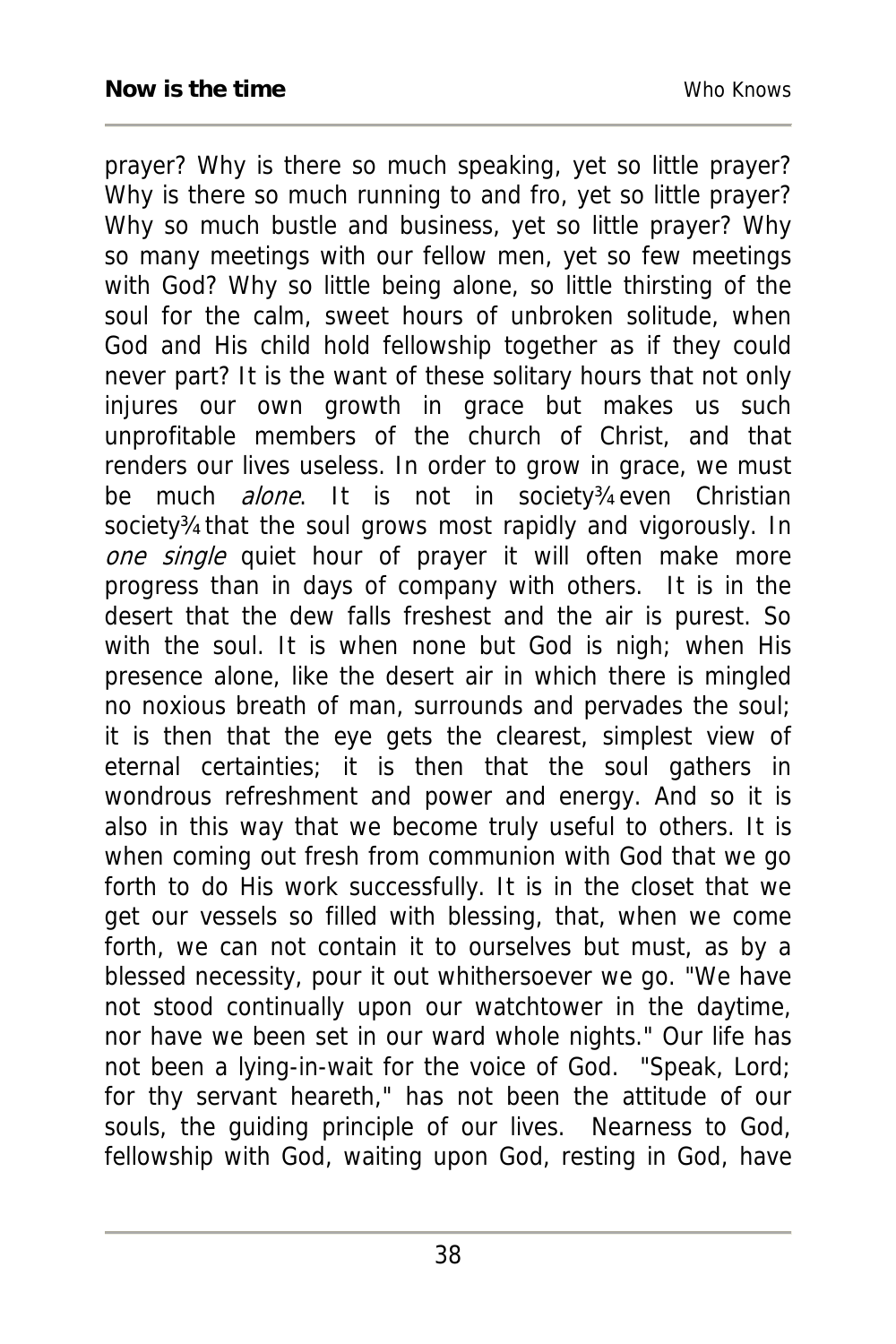been too little the characteristic either of our private or our ministerial walk. Hence our example has been so powerless, our labors so unsuccessful, our sermons so meager, our whole ministry so fruitless and feeble.

13. We have not honored the Spirit of God. It may be that in words we have recognized His agency, but we have not kept this continually before our eyes, and the eyes of the people. We have not given Him the glory that is due unto His name. We have not sought His teaching, "His anointing"3/4the "unction from the Holy One, whereby ye know all things." Neither in the study of the Word nor the preaching of it to others have we duly acknowledged His office as the Enlightener of the understanding, the Revealer of the truth, the Testifier and Glorifier of Christ. We have grieved Him by the dishonor done to His person as the third person of the glorious Trinity; and we have grieved Him by the slight put upon His office as the teacher, the convincer, the comforter, the sanctifier. Hence He has almost departed from us, and left us to reap the fruit of our own perversity and unbelief. Besides, we have grieved Him by our inconsistent walk, by our want of circumspection, by our worldlymindedness, by our unholiness, by our prayerlessness, by our unfaithfulness, by our want of solemnity, by a life and conversation so little in conformity with the character of a disciple or the office of ambassador.

An old Scottish minister thus writes concerning himself: "I find a want of the Spirit¾of the power and demonstration of the Spirit<sup>3</sup>/4 in praying, speaking, and exhorting; that whereby men are mainly convinced, and whereby they are a terror and a wonder unto others, so as they stand in awe of them; that glory and majesty whereby respect and reverence are procured; that whereby Christ's sermons were differenced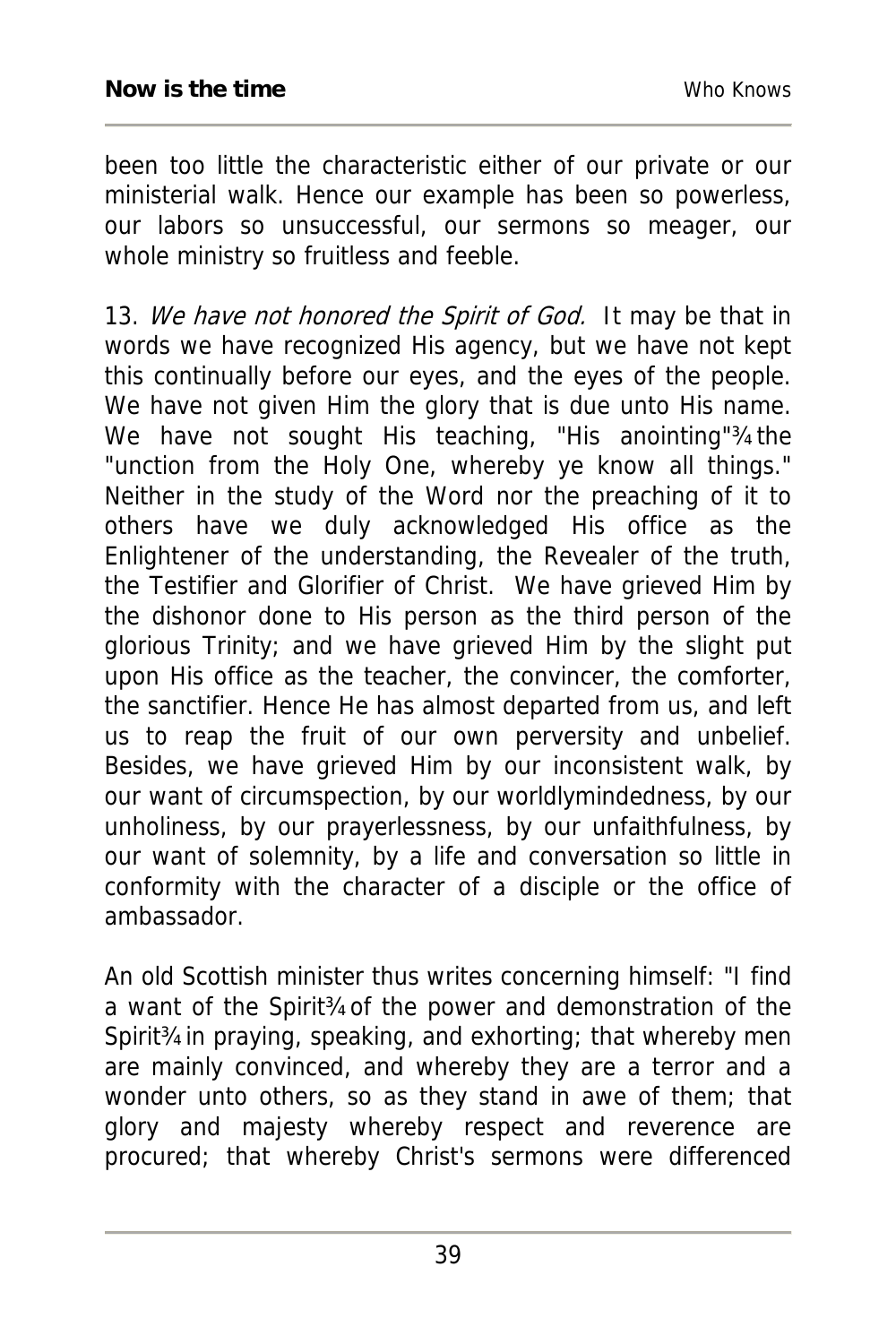from those of the Scribes and Pharisees; which I judge to be the beams of God's majesty and of the Spirit of holiness breaking out and shining through His people. But my foul garments are on! Woe is me? The crown of glory and majesty is fallen off my head; my words are weak and carnal, not mighty; whereby contempt is bred. No remedy for this but humility, self-loathing and a striving to maintain fellowship with God."

14. We have had little of the mind of Christ. We have come far short of the example of the apostles, much more of Christ; we are far behind the servants, much farther behind the Master. We have had little of the grace, the compassion, the meekness, the lowliness, the love of God's eternal Son. His weeping over Jerusalem is a feeling in which we have but little heartfelt sympathy. His "seeking of the lost" is little imitated by us. His unwearied "teaching of the multitudes" we shrink from as too much for flesh and blood. His days of fasting, His nights of watchfulness and prayer, are not fully realized as models for us to copy. His counting not His life dear unto Him that He might glorify the Father and finish the work given Him to do, is but little remembered by us as the principle on which we are to act. Yet surely we are to follow His steps; the servant is to walk where his Master has led the way; the under shepherd is to be what the Chief Shepherd was. We must not seek rest or ease in a world where He whom we love had none.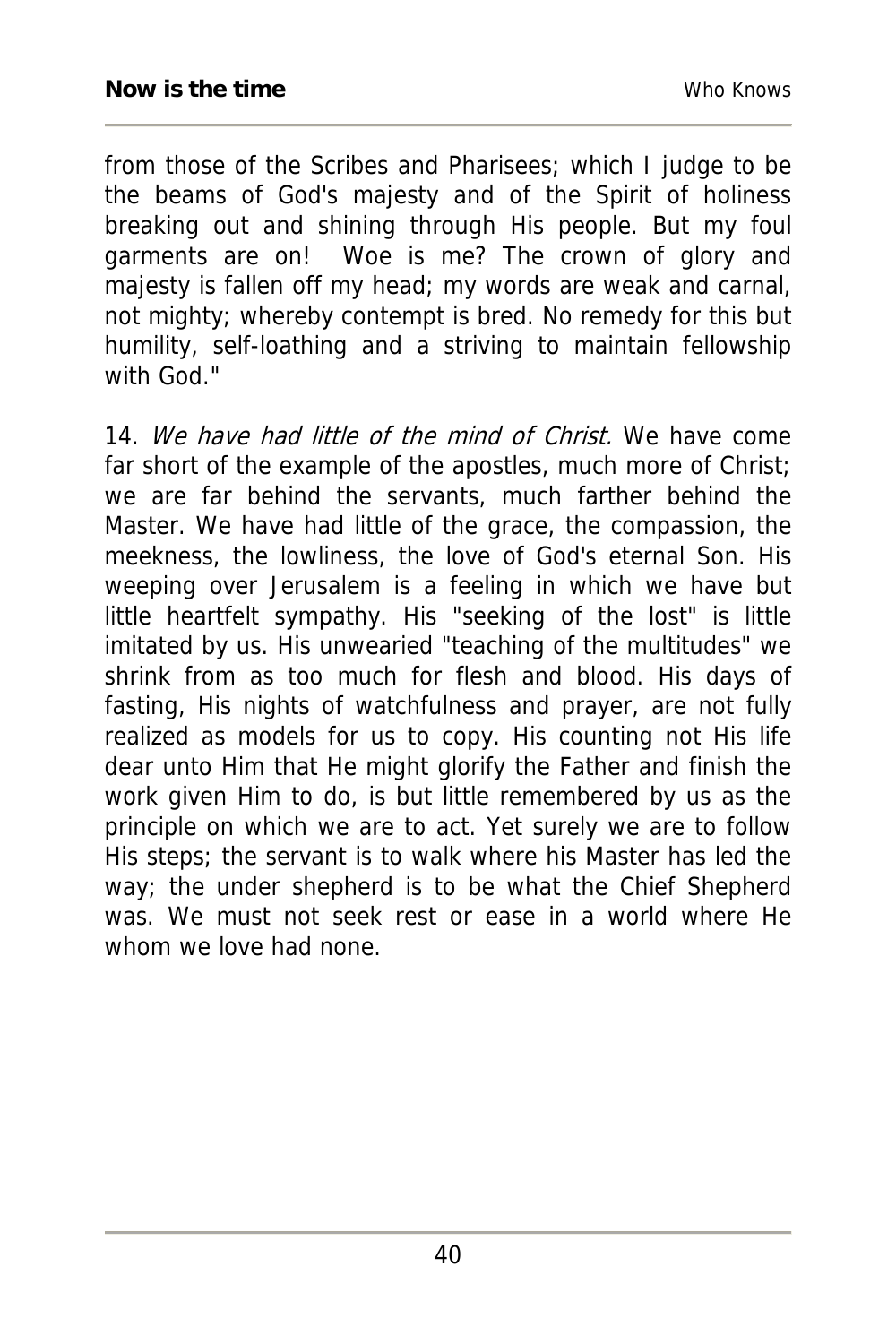# **CHAPTER 5**

## **Revival In The Ministry**

#### "Take heed unto thyself."— **1 Timothy 4:16.**

It is easier to speak or write about revival than to set about it. There is so much rubbish to be swept out, so many self-raised hindrances to be dealt with, so many old habits to be overcome, so much sloth and easymindedness to be contended with, so much of ministerial routine to be broken through, and so much crucifixion, both of self and of the world, to be undergone. As Christ said of the unclean spirit which the disciples could not cast out, so we may say of these: "This kind goeth not out but by prayer and fasting."

So thought a minister in the seventeenth century; for, after lamenting the evils both of his life and his ministry, he thus resolves to set about their renewal.

1. In imitation of Christ and His apostles, and to get good done, I purpose to rise timely every morning. (Job 1:5; 2 Chronicles 36:15)

2. To prepare as soon as I am up some work to be done, and how and when to do it; to engage my heart to it, 1 Timothy 4:7; and at even to call myself to account and to mourn over my failings.

3. To spend a sufficient portion of time every day in prayer, reading, meditating, spiritual exercises: morning, midday, evening, and ere I go to bed.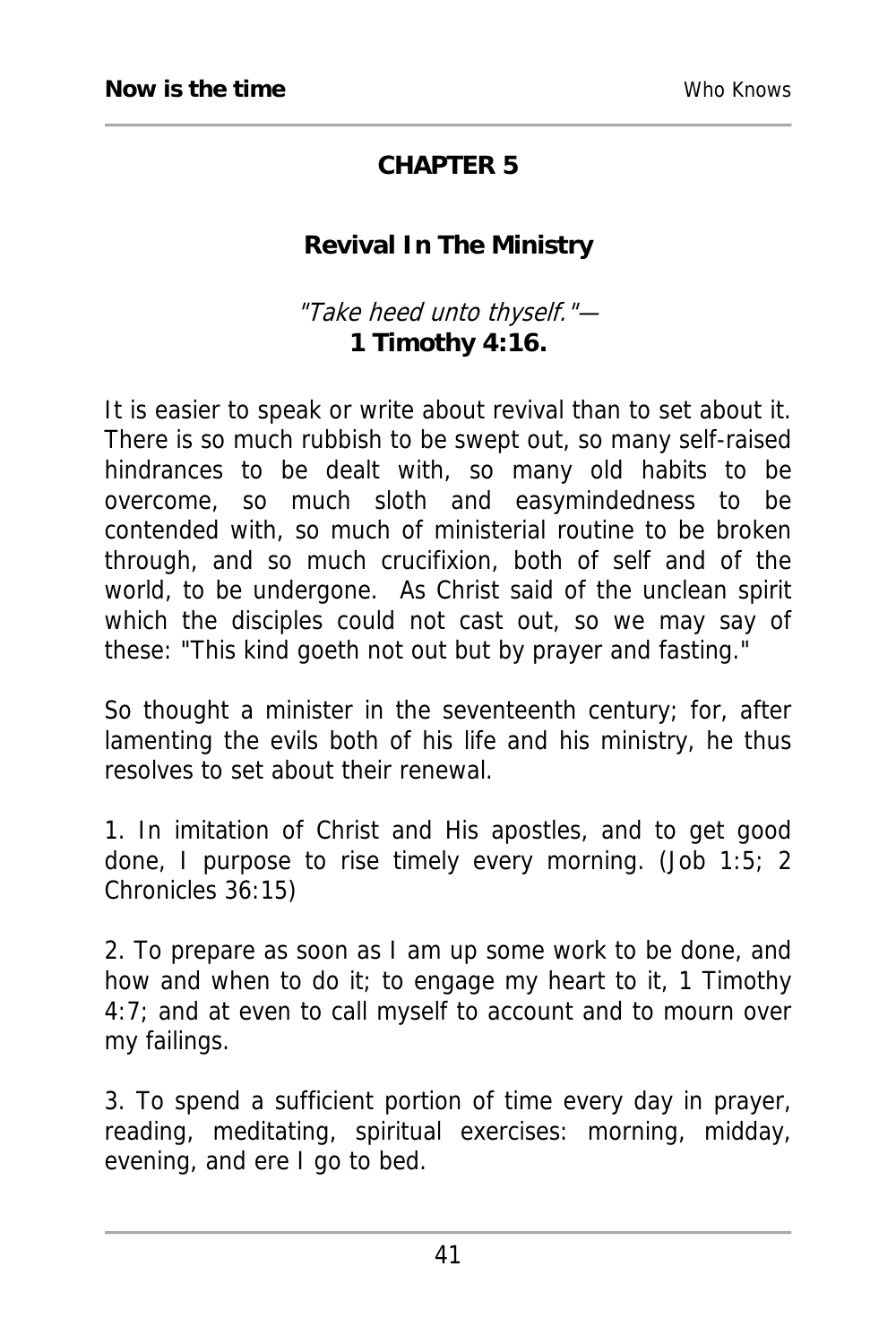4. Once in the month, either the end or middle of it, I keep a day of humiliation for the public condition, for the Lord's people and their sad condition, for raising up the work and people of God.

5. I spend, besides this, one day for my own private condition, in fighting against spiritual evils and to get my heart more holy, or to get some special exercise accomplished, once in six months.

6. I spend once every week four hours over and above my daily portion in private, for some special causes relating either to myself or others.

7. To spend some time on Saturday, towards night, for preparation for the Sabbath.

8. To spend six or seven days together, once a year, when most convenient, wholly and only on spiritual accounts.

Such was the way in which he set about personal and ministerial revival. Let us take an example from him. If he needed it much, we need it more.

In the fifth and sixth centuries, Gildas and Salvian arose to alarm and arouse a careless church and a formal ministry. In the sixteenth, such was the task which devolved on the Reformers. In the seventeenth, Baxter, among others, took a prominent part in stimulating the languid piety and dormant energies of his fellow ministers. In the eighteenth, God raised up some choice and noble men to awaken the church and lead the way to a higher and bolder career of ministerial duty. The present century stands no less in need of some such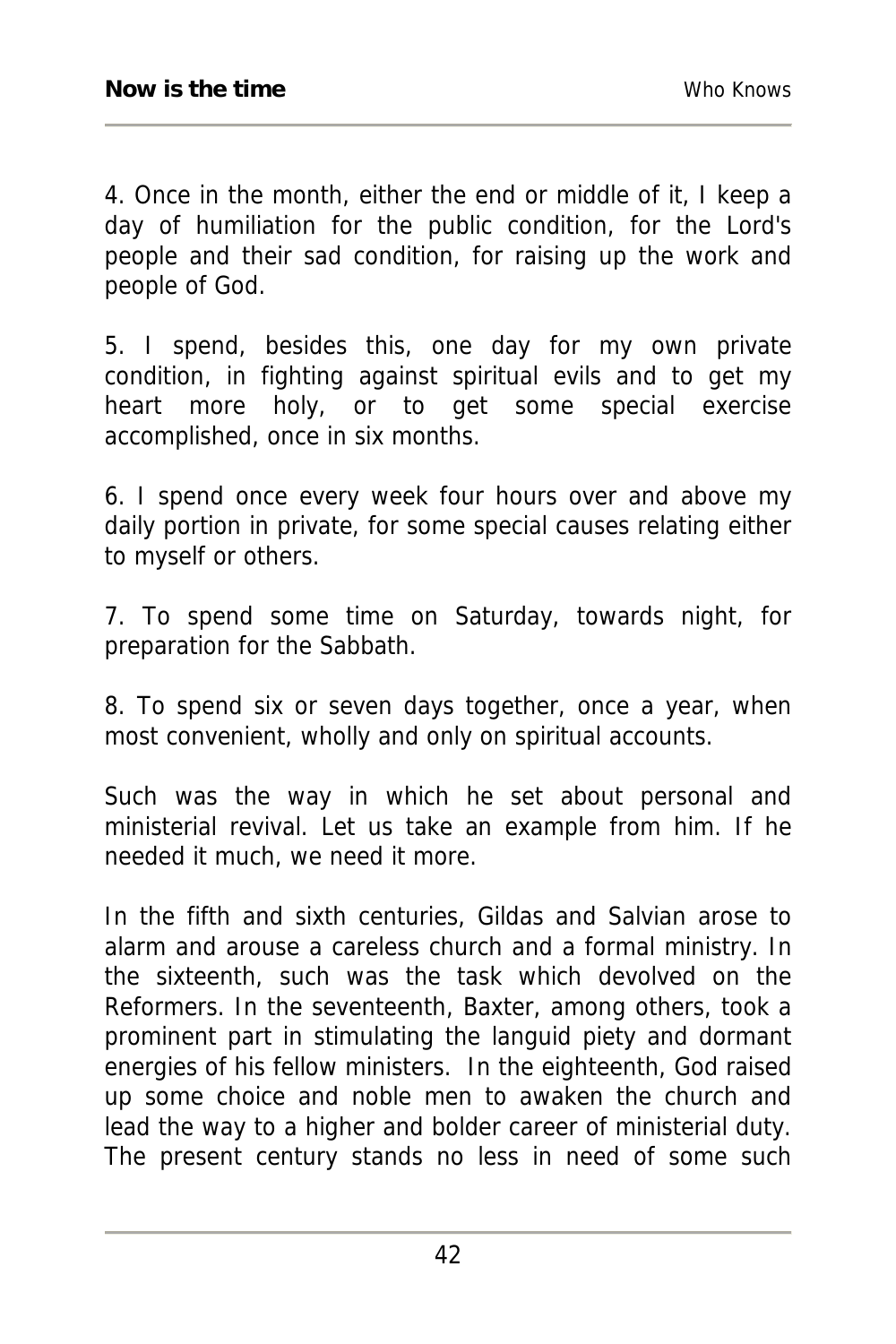stimulating influence. We have experienced many symptoms of life, but still the mass is not quickened. We require some new Baxter to arouse us by his voice and his example. It is melancholy to see the amount of ministerial languor and inefficiency that still overspreads our land. How long, 0 Lord, how long!

The infusion of new life into the ministry ought to he the object of more direct and special effort, as well as of more united and fervent prayer. The prayers of Christians ought to he more largely directed to the students, the preachers, the ministers of the Christian church. It is a living ministry that our country needs; and without such a ministry it can not long expect to escape the judgments of God. We need men that will spend and be spent<sup>9</sup>/4 that will labor and pray<sup>3</sup>/4 that will watch and weep for souls.

In the life of Myconius, the friend of Luther, as given by Melchior Adam, we have the following beautiful and striking account of an event which proved the turning point in his history and led him to devote his energies to the cause of Christ. The first night that he entered the monastery, intending to become a monk, he dreamed; and it seemed as if he was ranging a vast wilderness alone. Suddenly a guide appeared and led him onwards to a most lovely vale, watered by a pleasant stream of which he was not permitted to taste, and then to a marble fountain of pure water. He tried to kneel and drink, when, lo! a crucified Saviour stood forth to view, from whose wounds gushed the copious stream. In a moment his guide flung him into the fountain. His mouth met the flowing wounds and he drank most sweetly, never to thirst again! No sooner was he refreshed himself than he was led away by his guide to be taught what great things he was yet to do for the crucified One whose precious wounds had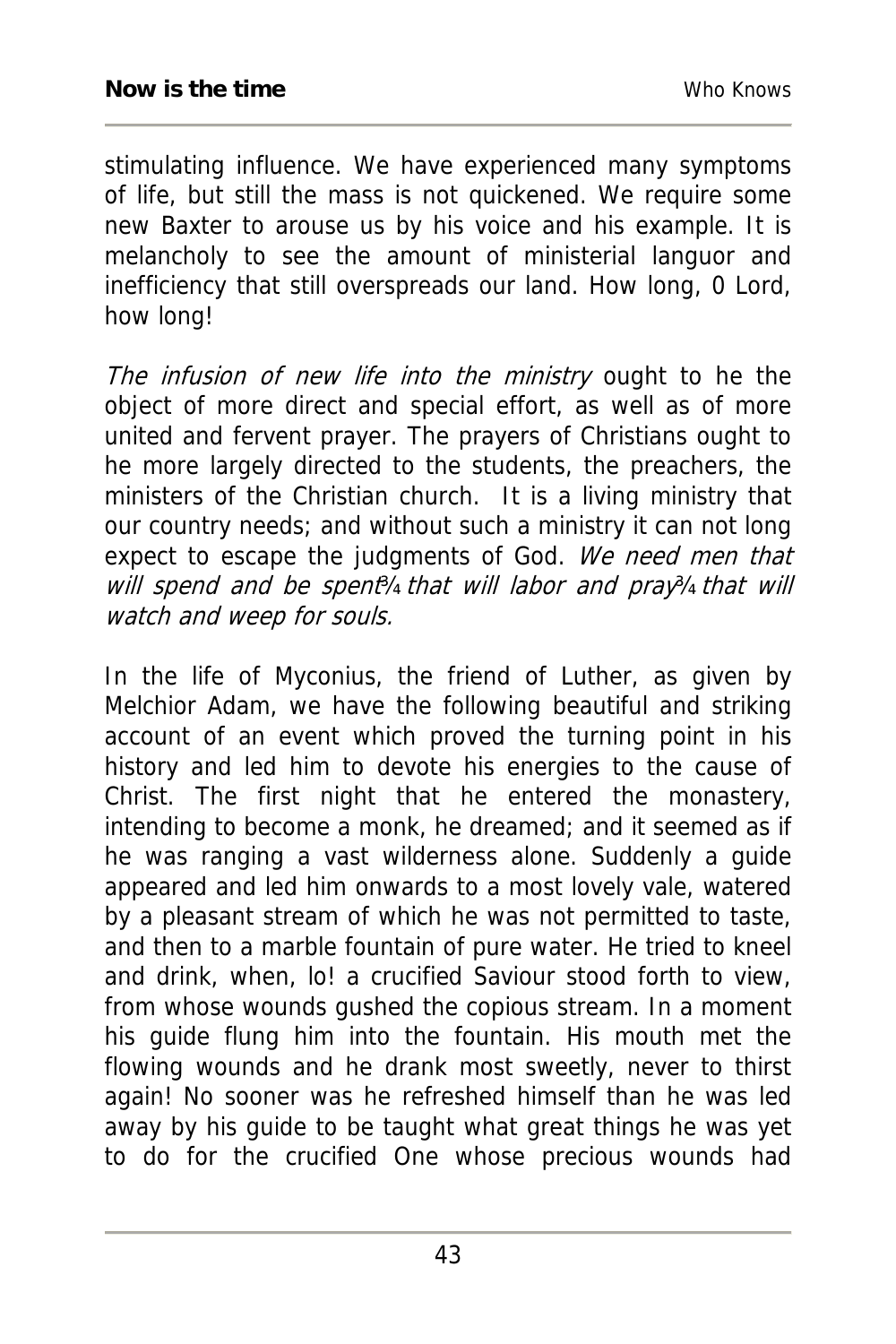poured the living water into his soul. He came to a wide stretching plain covered with waving grain. His guide ordered him to reap. He excused himself by saying that he was wholly unskilled in such labor. "What you know not you shall learn," was the reply. They came nearer, and he saw a solitary reaper toiling at the sickle with such prodigious effort as if he were determined to reap the whole field himself. The guide ordered him to join this laborer, and seizing a sickle, showed him how to proceed. Again, the guide led him to a hill. He surveyed the vast plain beneath him, and, wondering, asked how long it would take to reap such a field with so few labourers? "Before winter the last sickle must be thrust in," replied his guide. "Proceed with all your might. The Lord of the harvest will send more reapers soon." Wearied with his labor,

Myconius rested for a little. Again the crucified One was at his side, wasted and marred in form. The guide laid his hand on Myconius, saying: "You must be conformed to Him." With these words the dreamer awoke. But he awoke to a life of zeal and love. He found the Saviour for his own soul, and he went forth to preach of Him to others. He took his place by the side of that noble reaper, Martin Luther. He was stimulated by his example, and toiled with him in the vast field till laborers arose on every side and the harvest was reaped before the winter came. The lesson to us is, thrust in your sickles. The fields are white, and they are wide in compass; the laborers are few, but there are some devoted ones toiling there already. In other years we have seen Whitefield and Hill putting forth their enormous efforts, as if they would reap the whole field alone. Let us join ourselves to such men, and the Lord of the harvest will not leave us to toil alone.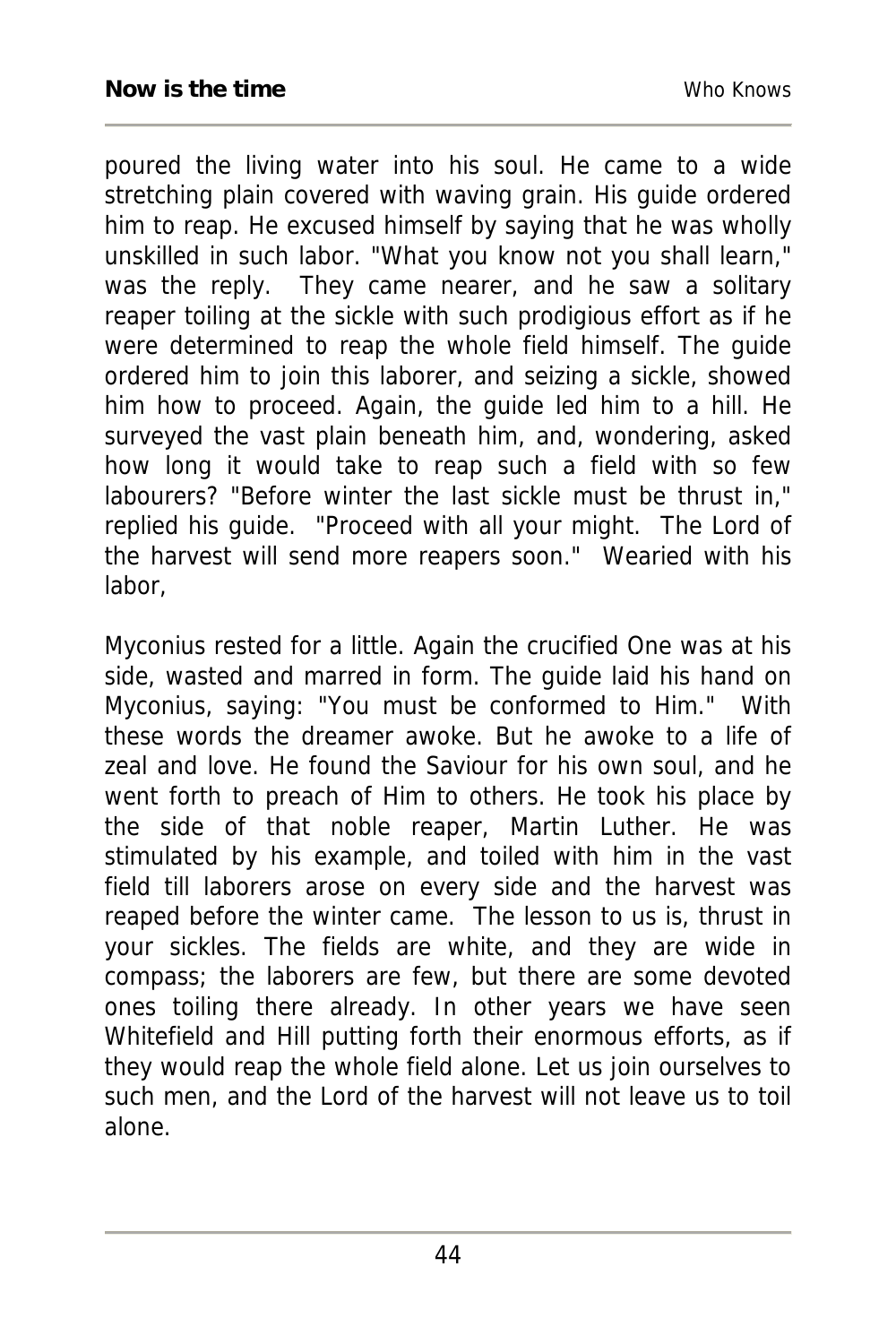"When do you intend to stop?" was the question once put by a friend to Rowland Hill. "Not till we have carried all before us," was the prompt reply. Such is our answer too. The fields are vast, the grain whitens, the harvest waves; and through grace we shall go forth with our sickles, never to rest till we shall lie down where the Lamb himself shall lead us, by the living fountains of waters, where God shall wipe off the sweat of toil from our weary foreheads and dry up all the tears of earth from our weeping eyes. Some of us are young and fresh; many days may yet be, in the providence of God, before us. These must be days of strenuous, ceaseless, persevering, and, if God bless us, successful toil. We shall labor till we are worn out and laid to rest.

Many of our readers have seen, we doubt not, a small volume of Vincent, the non-conformist minister, respecting the great plague and fire in London. Its title is "God's Terrible Voice in the City." In it there is a description of the manner in which the faithful ministers who remained amid the danger discharged their solemn duties to the dying inhabitants, and of the manner in which the terror-stricken multitudes hung with breathless eagerness upon their lips, to drink in salvation ere the dreaded pestilence had swept them away to the tomb. Churches were flung open, but the pulpits were silent, for there was none to occupy them; the hirelings had fled. Then did God's faithful band of persecuted ones come forth from their hiding-places to fill the forsaken pulpits. Then did they stand up in the midst of the dying and the dead, to proclaim eternal life to men who were expecting death before the morrow. They preached in season and out of season. Weekday or Sunday was the same to them. The hour might be canonical or uncanonical, it mattered not; they did not stand upon nice points of ecclesiastical regularity or irregularity; they lifted up their voices like trumpets, and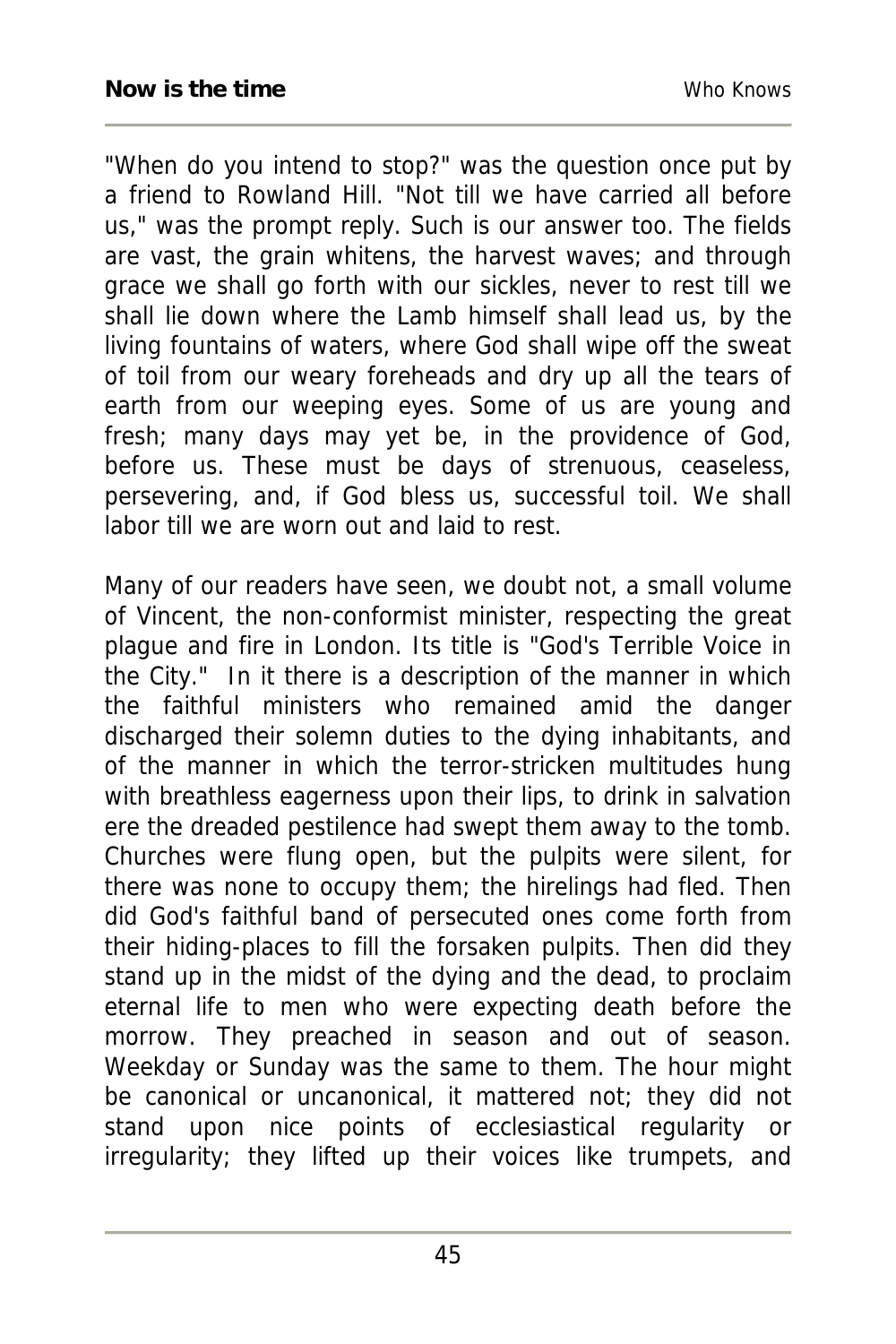spared not. Every sermon might be their last. Graves were lying open around them; life seemed now not merely a handbreadth but a hairbreadth; death was nearer now than ever; eternity stood out in all its vast reality; souls were felt to be precious; opportunities were no longer to be trifled away; every hour possessed a value beyond the wealth of kingdoms; the world was now a passing, vanishing shadow, and man's days on earth had been cut down from threescore years and ten into the twinkling of an eye! Oh, how they preached! No polished periods, no learned arguments, no labored paragraphs, chilled their appeals or rendered their discourses unintelligible. No fear of man, no love of popular applause, no everscrupulous dread of strong expressions, no fear of excitement or enthusiasm, prevented them from pouring out the whole fervor of their hearts, that yearned with tenderness unutterable over dying souls. "Old Time;" says Vincent, "seemed to stand at the head of the pulpit with his great scythe, saying with a hoarse voice, 'Work while it is called today: at night I will mow thee down.' Grim Death seemed to stand at the side of the pulpit, with its sharp arrow, saying, 'Do thou shoot God's arrows, and I will shoot mine.' The grave seemed to lie open at the foot of the pulpit, with dust in her bosom, saying:—

'Louden thy cry To God, To men, And now fulfill thy trust;

Here thou must lie— Mouth stopped Breath gone, And silent in the dust.'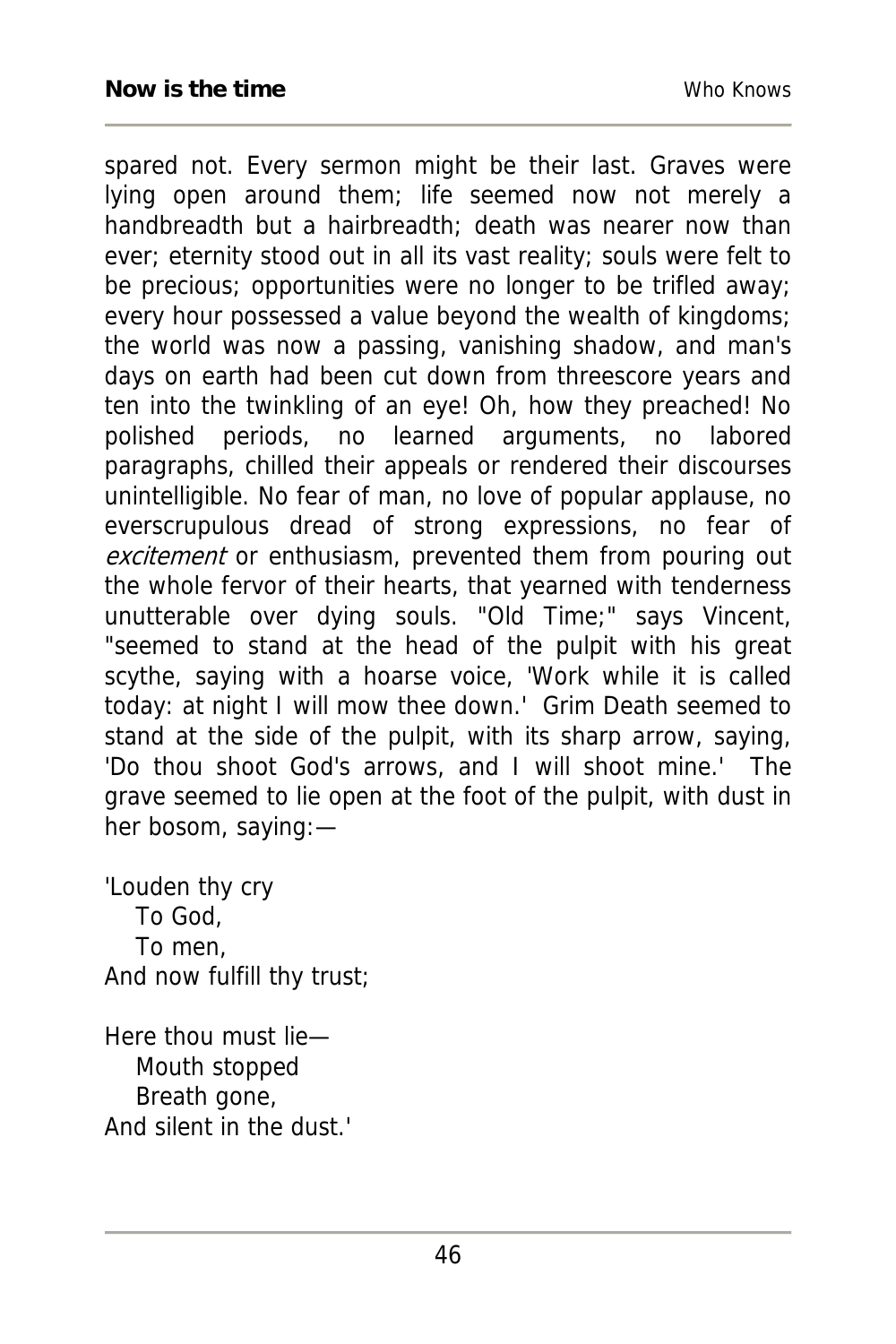"Ministers now had awakening calls to seriousness and fervor in their ministerial work, to preach on the side and brink of the pit into which thousands were tumbling. There was such a vast concourse of people in the churches where these ministers were to be found that they could not many times come near the pulpit doors for the press, but were forced to climb over the pews to them; and such a face was seen in the assemblies as seldom was seen before in London; such eager looks, such open ears, such greedy attention, as if every word would be eaten which dropped from the mouths of the ministers."

Thus did they preach and thus did they hear in those days of terror and death. Men were in earnest then, both in speaking and hearing. There was no coldness, no languor, no studied oratory. Truly they preached as dying men to dying men. But the question is, Should it ever be otherwise? Should there ever be less fervor in preaching or less eagerness in hearing than there was then? True, life was a little shorter then, but that was all. Death and its issues are still the same. Eternity is still the same. The soul is still the same. Only one small element was thrown in then which does not always exist to such an extent; namely, the increased shortness of life. But that was all the difference. Why then should our preaching be less fervent, our appeals less affectionate, our importunity less urgent? We are a few steps farther from the shore of eternity; that is all. Time may be a little stronger than it was then, yet only a very little. Its everlasting issues are still as momentous, as unchangeable. Surely it is our unbelief that makes the difference! It is unbelief that makes ministers so cold in their preaching, so slothful in visiting, and so remiss in all their sacred duties. It is unbelief that chills the life and straitens the heart. It is unbelief that makes ministers handle eternal realities with such irreverence. It is unbelief that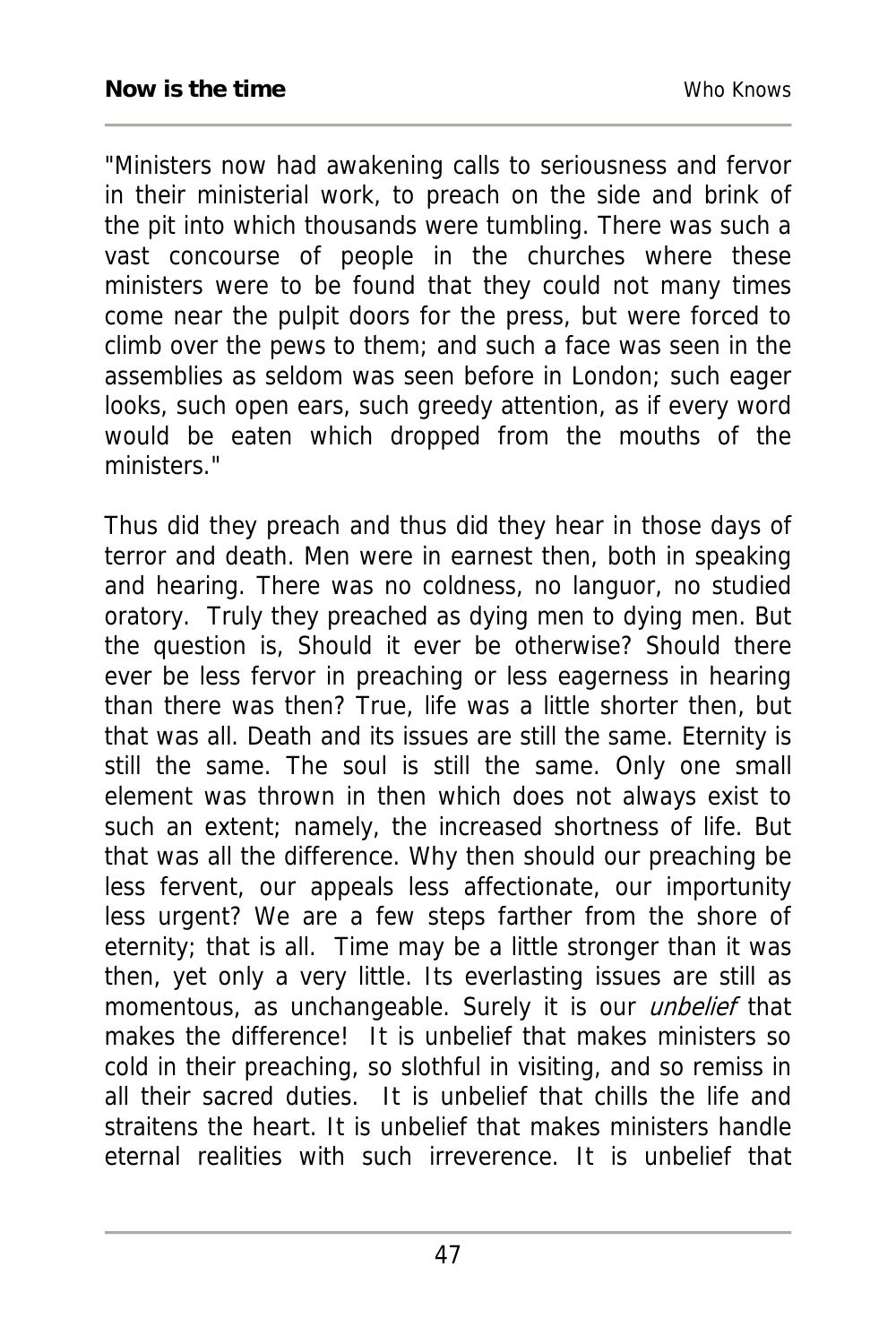makes them ascend with so light a step "that awful place the pulpit," to deal with immortal beings about heaven and hell.

Hear one of Richard Baxter's appeals:¾"I have been ready to wonder, when I have heard such weighty things delivered, how people can forbear crying out in the congregation; much more how they can rest till they have gone to their ministers and learned what they should do. Oh, that heaven and hell should work no more upon men! Oh that everlastingness should work no more! Oh, how can you forbear when you are alone to think what it is to be everlastingly in joy or in torment! I wonder that such thoughts do not break your sleep; and that they come not in your mind when you are about your labor! I wonder how you can almost do anything else; how you can have any quietness in your minds; how you can eat or drink or rest till you have got some ground of everlasting consolations! Is that a man or a corpse that is not affected with matters of this importance? That can be readier to sleep than to tremble when he heareth how he must stand at the bar of God? Is that a man or a clod of clay that can rise or lie down without being deeply affected with his everlasting estate? That can follow his worldly business but make nothing of the great business of salvation or damnation; and that, when they know it is hard at hand? Truly, Sirs, when I think of the weight of the matter, I wonder at the very best of God's saints upon earth, that they are no better, and do no more in so weighty a case. I wonder at those whom the world accounteth more holy than necessary, and scorns for making too much ado, that they can put off Christ and their souls with so little; that they pour not out their souls in every supplication; that they are not more taken up with God; that their thoughts are not more serious in preparation of their accounts. I wonder that they be not an hundred times more strict in their lives, and more laborious and unwearied in